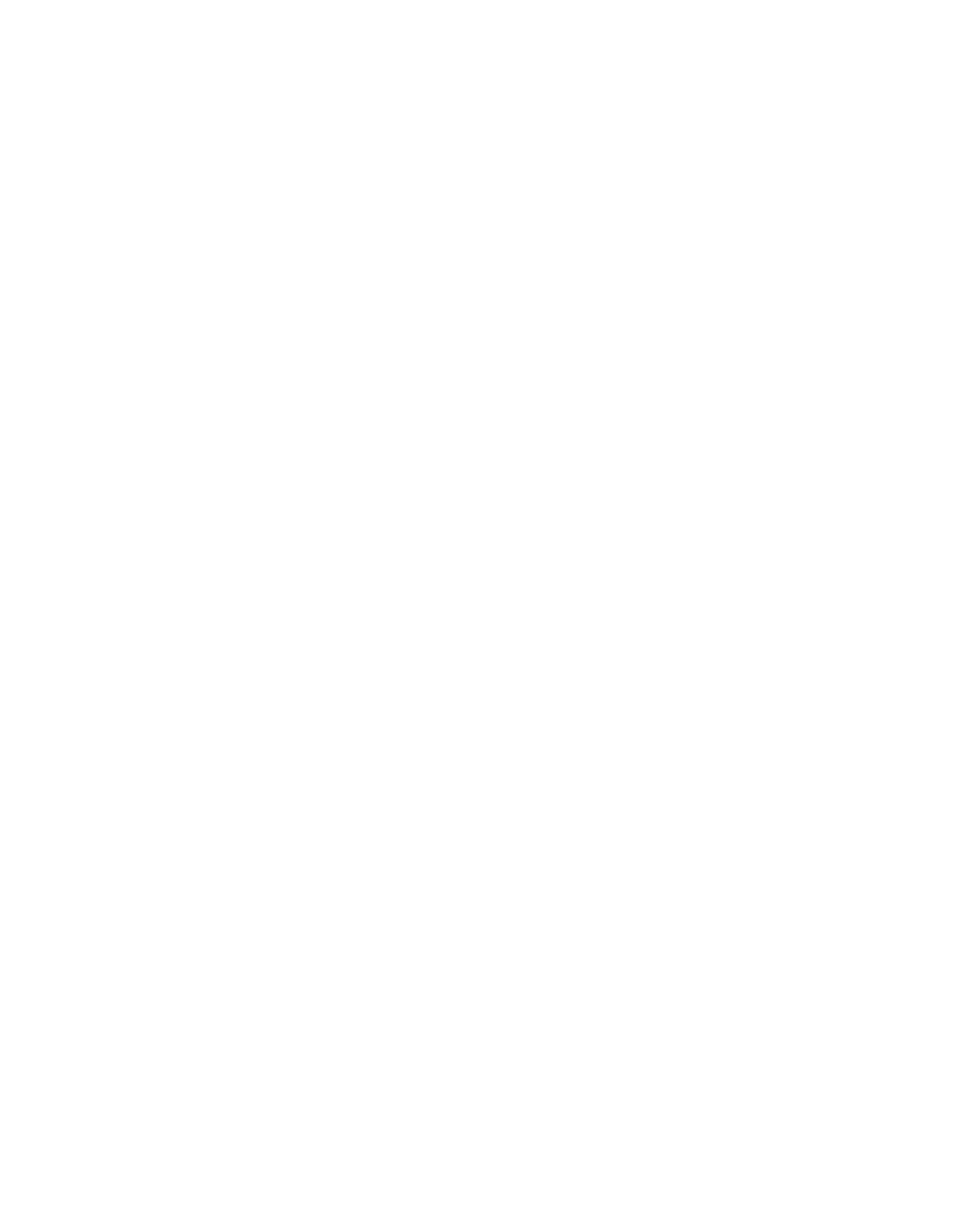## <span id="page-2-0"></span>**Executive Summary**

Poverty is a multi-dimensional issue, and tackling it requires a multi-dimensional approach. We have learned—and are beginning to embrace responsibility for—the many ways in which current systems were structured to reinforce racism, disparities, privilege, and oppression across population groups, and to perpetuate the cycle of poverty. And we know that running even the most effective 'safety net' services, doing everything right, may serve to mitigate only the very deepest level of poverty, at best. It does not solve the problem.

Los Angeles County leadership is moving in a new direction—one that is proactive toward disrupting poverty. This is a significant shift from how County government has seen itself and operated in the past. On May 18, 2021, the Board of Supervisors adopted a motion that declared poverty and economic opportunity to be matters of public health. The motion further created a ninth Board-directed priority, the Countywide Poverty Alleviation Initiative (PAI), directing that entity to develop a strategic plan for alleviating poverty in the County and for implementing actions to accomplish that.

This is that plan: a strategic framework that reflects the County's moving 'upstream' to a primary prevention orientation, taking actions to stop people from sinking into poverty to begin with, instead of helping them only after they fall.

The PAI team began their work by holding numerous listening sessions across the County between October 2021 and March 2022, involving 1,024 participants, including 643 residents and individuals with lived expertise, to seek ideas as to what should be included in this strategic framework. The team conducted listening sessions with representatives from 148 community-based organizations and stakeholder entities across the County (including some state and national partners) and employees from 23 County departments.

What emerged are ideas on preventing and mitigating poverty that are categorized across four strategies:



Some examples of actions for each strategy include:

#### **Invest in Our Communities**

- ❖ Increase long-term investments in prevention and environmental supports
- $\div$  Support grassroots-level organizing, engagement, and community building
- $\cdot$  Convene jurisdictions and partners on shared priorities and advocacy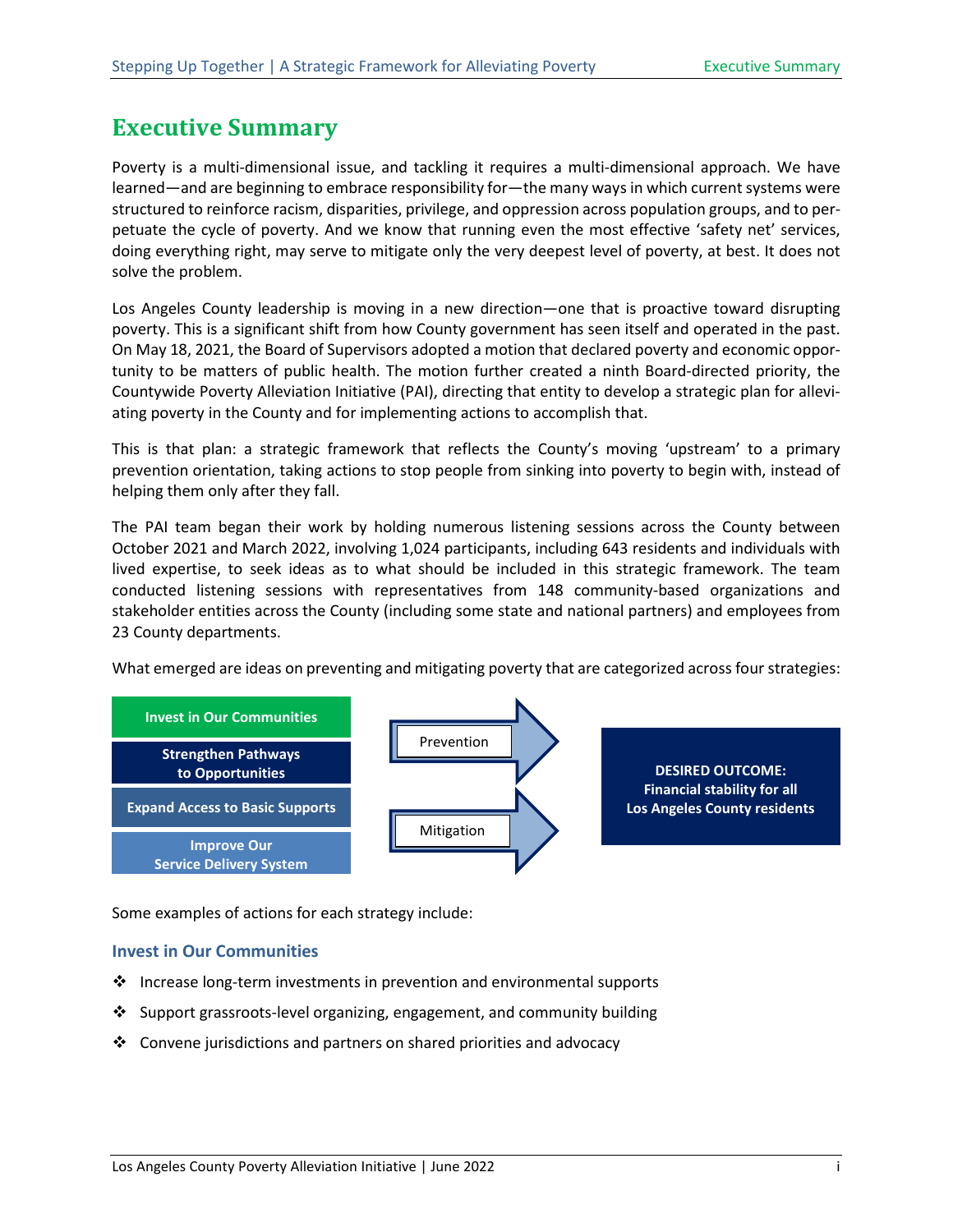#### **Strengthen Pathways to Opportunities**

- $\cdot \cdot$  Create easier connections to high-quality jobs and address discriminatory policies and practices that maintain disparities in hiring, pay, and promotions
- $\cdot \cdot$  Create supports for those with hiring barriers to help get them hired and maintain employment
- Support efforts to make County jobs and new County contracts pay living wages
- Build assets through micro-lending and grants, matched-savings programs, baby bonds, expanding financial coaching, and increasing alternatives to predatory lending

#### **Expand Access to Basic Supports**

- Develop a process for providing emergency funds to cover people's basic needs
- $\cdot \cdot$  Work with partners to help residents secure and maintain affordable housing
- ❖ Expand child care and after-school options
- $\cdot$  Maximize available resources, including guaranteed-income programs, enforcing wage theft laws, and evaluating state/County debt that could be eliminated

#### **Improve Our Service Delivery System**

- $\cdot \cdot$  Develop a person-centered service delivery system that is respectful, provides individual support, and streamlines access to services across departments
- $\bullet$  Develop a centralized capability for sharing available resources that is easy to access and navigate, and increase free internet access at and near County facilities
- Reduce barriers so that all people who are eligible for benefits can receive them, and automate benefit access, where possible
- Advocate for policy changes that improve our system, including re-defining 'child neglect' to reduce the number of families investigated by child welfare, reducing the 'benefit cliffs' experienced by those receiving benefits, re-indexing and recalibrating public-benefit levels and eligibility requirements, and building more flexibility into state and federal funding

Each year, the PAI will prioritize a few actions to implement, using a phased approach. If we are successful in implementing the four strategies, we will expect to see a decrease in the number of Los Angeles County residents in poverty over time, as well as positive shifts in the five program-level outcomes identified: community and civic engagement, income and employment, wealth, basic supports, and responsive services.

Poverty as a systemic issue does not have to be thought of as an overwhelming and intractable. It is time that we challenge assumptions that allow us to accept widespread poverty as a 'given,' and truly disrupt its cycle. It is time that we look at ourselves and fix the systemic issues that perpetuate poverty at multiple levels, at the same time increasing robust supports that actually help people. It is time that all our residents have an equal opportunity to achieve financial stability and to fulfill their goals. We commit to working with our residents, communities, stakeholders, County departments, jurisdictions, and partners to achieve this vision, as we know we cannot get there alone . . . we invite you to join us on this journey.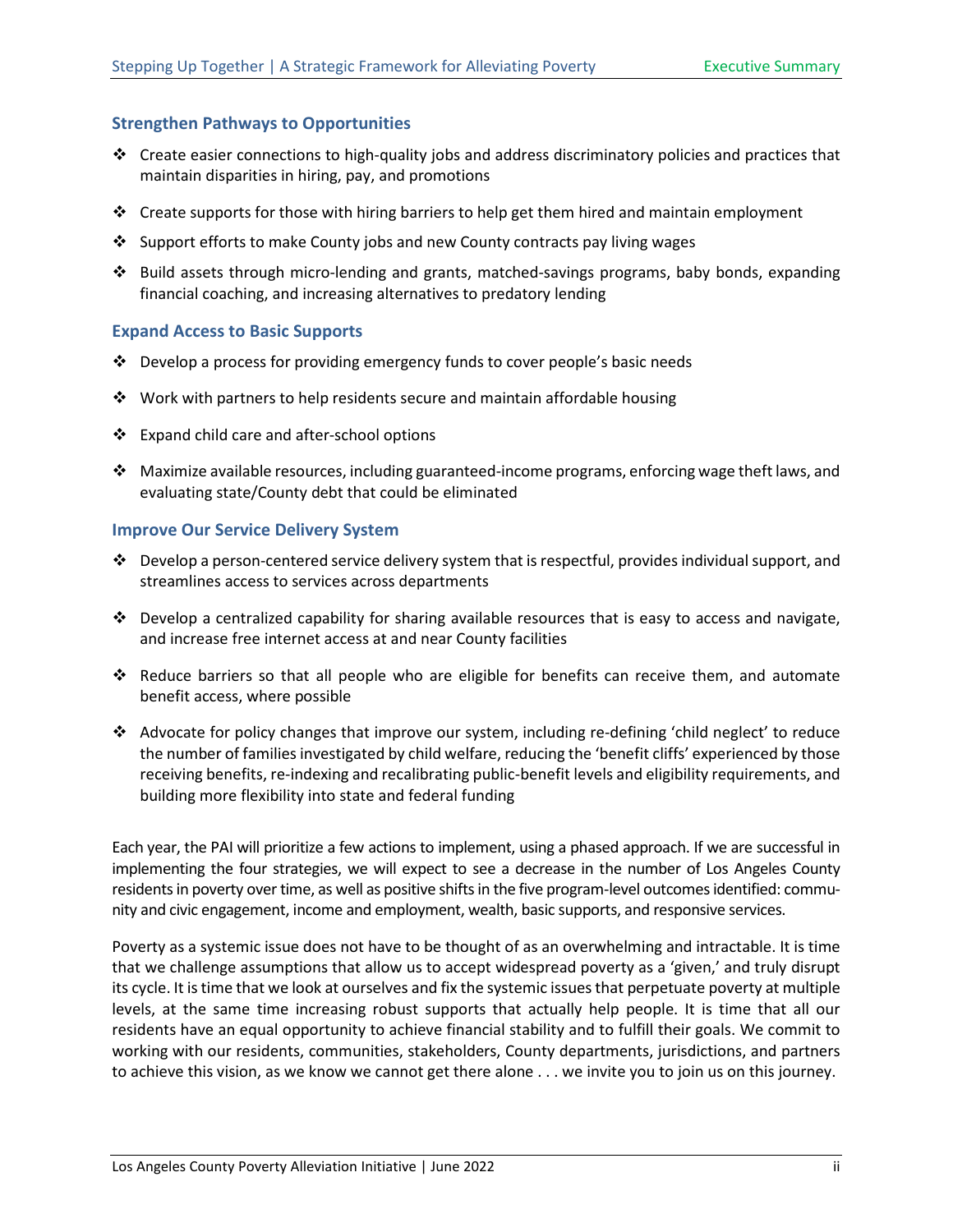# <span id="page-4-0"></span>**Table of Contents**

| Appendix A-Proposed Federal, State, and Local Advocacy Agenda  32      |  |
|------------------------------------------------------------------------|--|
| <b>Appendix B—New Efforts versus Existing Efforts To Be Expanded33</b> |  |
|                                                                        |  |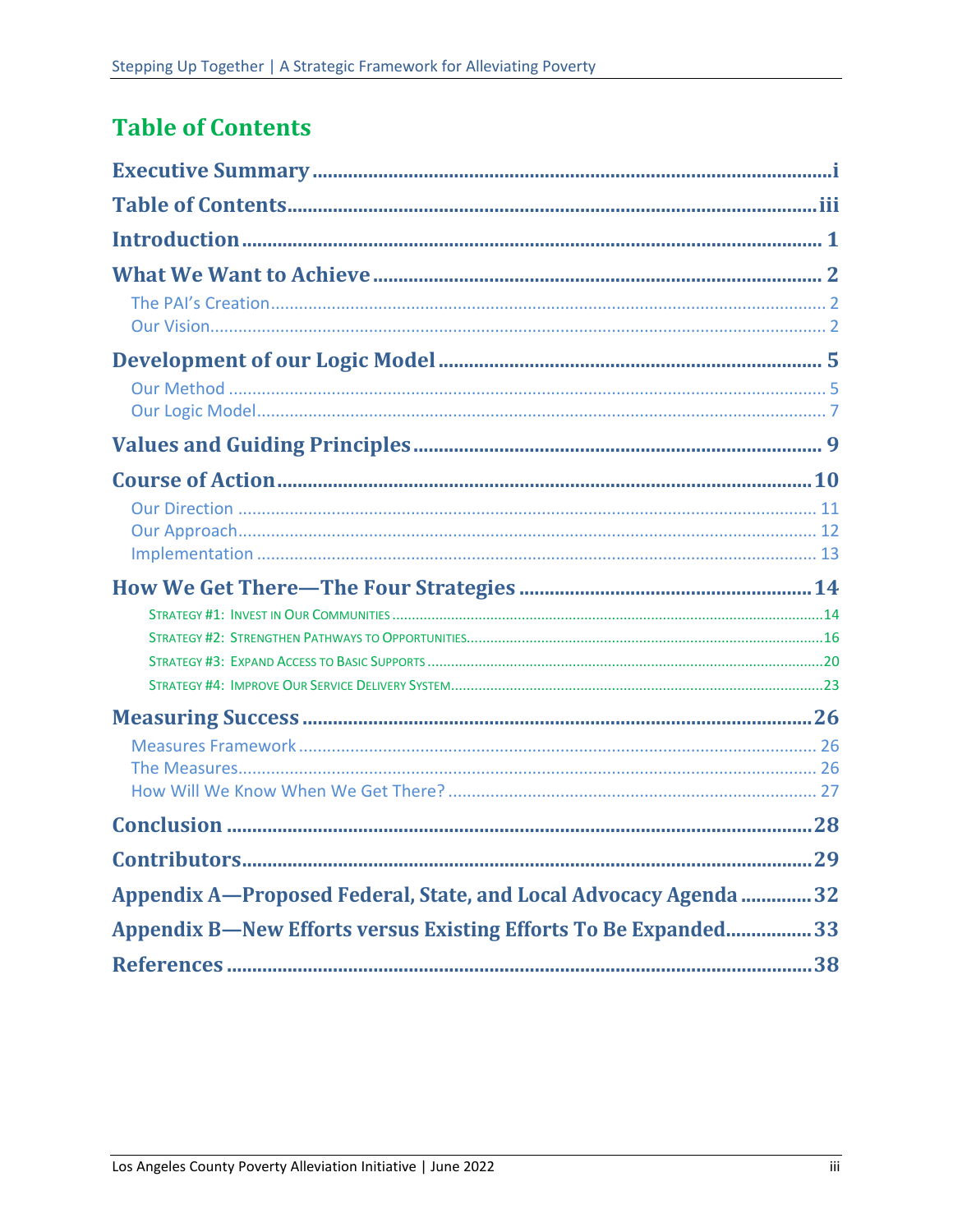## <span id="page-5-0"></span>**Introduction**

Los Angeles County is responsible for implementing the types of services typically thought of as the 'safety net.' The County's budget for Fiscal Year 2022–2023 is roughly \$38.5 billion, of which about 21% covers social services and about 29% health services. The laws and regulations that prescribe how to implement these services are largely set by the federal and state governments; implementing these as prescribed by others has been the County's historic role. Yet we know that running even the most effective 'safety net' services, doing everything right, may serve to mitigate only the very deepest level of poverty, at best. It does not solve the problem.

The County's leadership is moving in a new direction—one that is proactive toward disrupting poverty. This is a significant shift from how County government has seen itself and operated in the past. This framework reflects the County's moving 'upstream' to a primary prevention orientation, taking actions to stop people from sinking into poverty to begin with, instead of helping them only after they fall.

The consequences of inaction are tremendous. Living in poverty creates extraordinary burdens for people, significantly increasing their levels of stress and other health-related risk factors, their likelihood of residing in neighborhoods with higher environmental risk factors and fewer available social and economic resources, and ultimately shortening their lifespans.<sup>[1](#page-5-1),[2](#page-5-2)</sup> The resulting toll it takes on how our society functions is considerable, and the cost to human dignity is immeasurable. $3$  Everyone deserves a fair chance and a good life. An 'upstream' primary prevention approach will start disrupting poverty and help us increase opportunities and well-being for all Los Angeles County residents.

Poverty is a multi-dimensional issue, and tackling it requires a multi-dimensional approach. Many 'levers' affect poverty—some controlled by federal and state governments, and some by our cities, the private sector, and our education system. While a number of mitigation levers fall within the County's purview, many upstream prevention levers do not.

Collective action is needed to get upstream and prevent poverty, as well as mitigate it. It will take all systems and partners stepping up together to coordinate efforts and increase our chances of success. Continued leadership on this issue is critical, along with more flexibility in the funding available to address it. Good examples exist of the County and others making a compelling case for doing things differently, and this effort requires that same level of commitment and tenacity.

Some hurdles include moving from a reactive system to one that is more proactive, integrating services within a complex structure, implementing services that are outcomes-driven, defining success in a tangible way, and confronting the societal values and structural racism that have impeded other efforts in the past.

But even with all the impediments and barriers we face, we challenge the notion that poverty and wealth disparities are too difficult to fix. We can alleviate poverty, and, more importantly, *we must*.

<span id="page-5-1"></span><sup>&</sup>lt;sup>1</sup> Office of Health Assessment and Epidemiology. (2010). "Life expectancy in Los Angeles County, How long do we live and why? A cities and community health report," Los Angeles County Department of Public Health, Los Ange

<span id="page-5-2"></span><sup>&</sup>lt;sup>2</sup> Singhal, R. "Health of women in Los Angeles County and the role of poverty," [PowerPoint slides], Los Angeles County Department of Public Health, Los Angeles, CA.

<span id="page-5-3"></span><sup>&</sup>lt;sup>3</sup> Verfaillie, N. (2013). "The impact of poverty on life expectancy," The Borgen Project[, https://borgenproject.org/impact-poverty-life](https://borgenproject.org/impact-poverty-life-expectancy/)[expectancy/.](https://borgenproject.org/impact-poverty-life-expectancy/)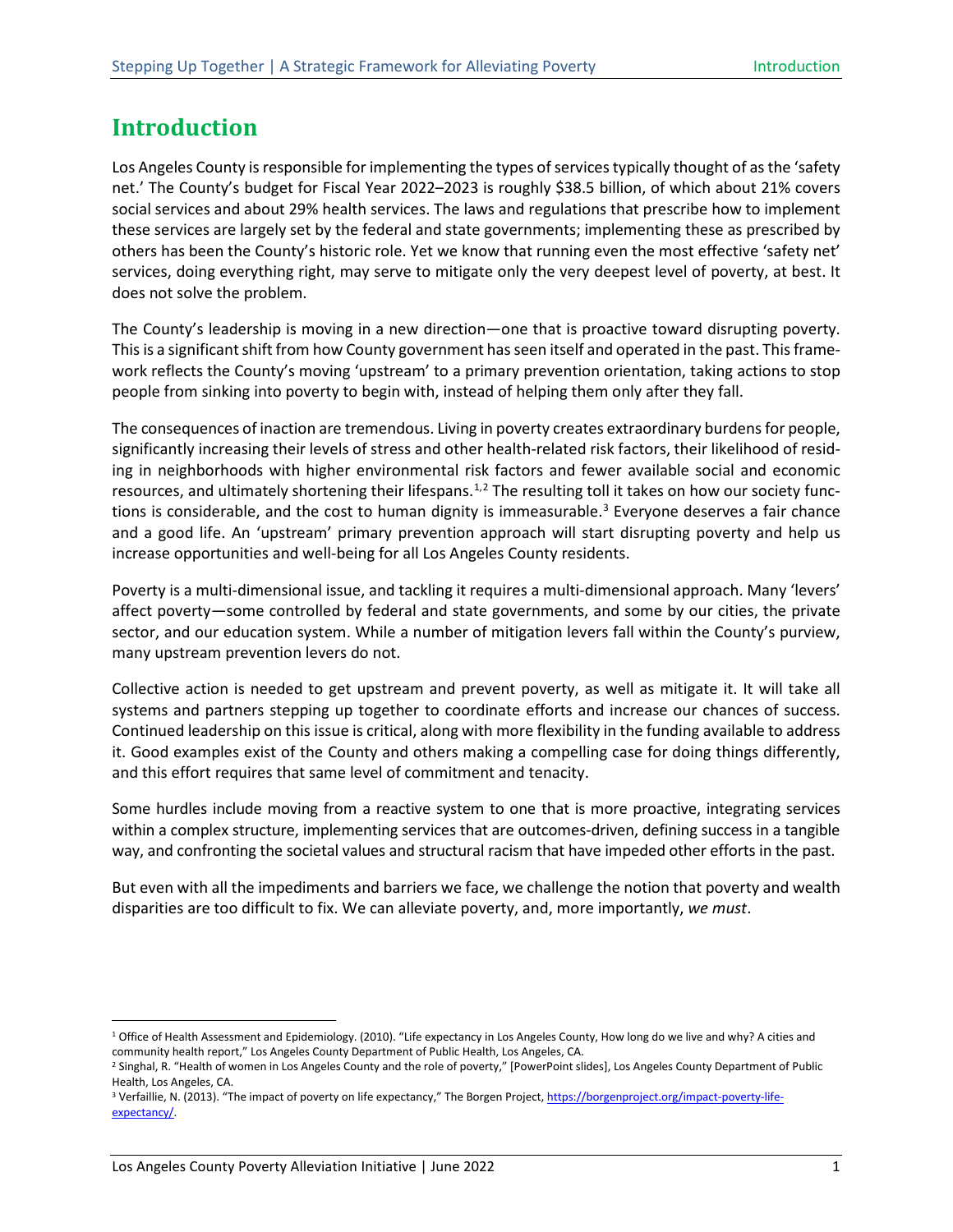## <span id="page-6-0"></span>**What We Want to Achieve**

#### <span id="page-6-1"></span>*The PAI's Creation*

On May 18, 2021, the Board of Supervisors adopted a motion that recognized and declared poverty and economic opportunity to be matters of public health, and affirming the economic inequities and disparities exacerbated by the COVID-19 pandemic to household stability, economic stability, health and mental wellness, education, employment, public safety, criminal justice, and housing. The Board further called for the creation of a ninth Board-directed priority, the Countywide Poverty Alleviation Initiative (PAI), to:

- Develop a strategic plan articulating the vision, values, and deliverables of the initiative
- **Build on the work of multiple County departments and other key Countywide initiatives**
- Serve as a regional leader and coordinator across other jurisdictions to address the growing wealth gap and provide economic opportunities leading to financial stability
- Develop an advocacy platform for reducing racial disparities and improving lives
- Implement and support policy development for guaranteed-income programs as a poverty allevi-ation strategy that works in concert with other public benefits<sup>[4](#page-6-5)</sup>

#### <span id="page-6-2"></span>*Our Vision*

#### "We need a way to break out of the cycle." —Resident

#### <span id="page-6-4"></span><span id="page-6-3"></span>"We need opportunity and a little hope." —Resident

Los Angeles County reportedly has the second highest poverty rate (20.8%) among all counties in Califor-nia, with an estimated 1 out of every [5](#page-6-6) individuals living in poverty.<sup>5</sup> Data shows that poverty rates locally are higher for African-Americans (27.1%), Hispanics/Latino/a/x (25.8%), American Indian/Native Alaskans (24.8%), and Pacific Islanders (15.1%), and that American Indian/Alaskan Natives, African Americans, and Pacific Islanders have significantly disproportional rates of poverty compared to their overall population rates (0.7%, 8.7%, 0.2% respectively).<sup>6</sup> Children under age 6 (29.5%), seniors above age 64 (18%), undocumented immigrants (35.7%), and adults without a high school diploma (29.1%) also report higher rates of poverty[.5](#page-6-3) In almost half of the households identified as living in poverty, at least one adult worked fulltime.<sup>5</sup> In comparison, data that shows the poverty rate of California is 15.1% and the national poverty rate is 14[.6](#page-6-4)%.<sup>6</sup>

The effects of growing up in poverty can be especially challenging for children. Studies show that they are significantly more likely to remain in poverty as adults and tend to experience negative effects to their health, wellness, educational attainment, and brain development that can stay with them throughout

<span id="page-6-5"></span><sup>4</sup> Los Angeles County Board of Supervisors Agenda of May 18, 2021, Item Number 20,

<span id="page-6-6"></span>[http://file.lacounty.gov/SDSInter/bos/sop/1107452\\_051821.pdf.](http://file.lacounty.gov/SDSInter/bos/sop/1107452_051821.pdf) **1.1. 2008.** 7 Bublic Policy Institute of California[, www.ppic.org.](http://www.ppic.org/) 5 Bohn, S., Danielson, C., & Malagon, P. (2021) "Just the facts: Poverty in California," Pub

<span id="page-6-7"></span><sup>&</sup>lt;sup>6</sup> Poverty Statistics in Los Angeles, CA[, https://www.welfareinfo.org/poverty-rate/california/los-angeles.](https://www.welfareinfo.org/poverty-rate/california/los-angeles)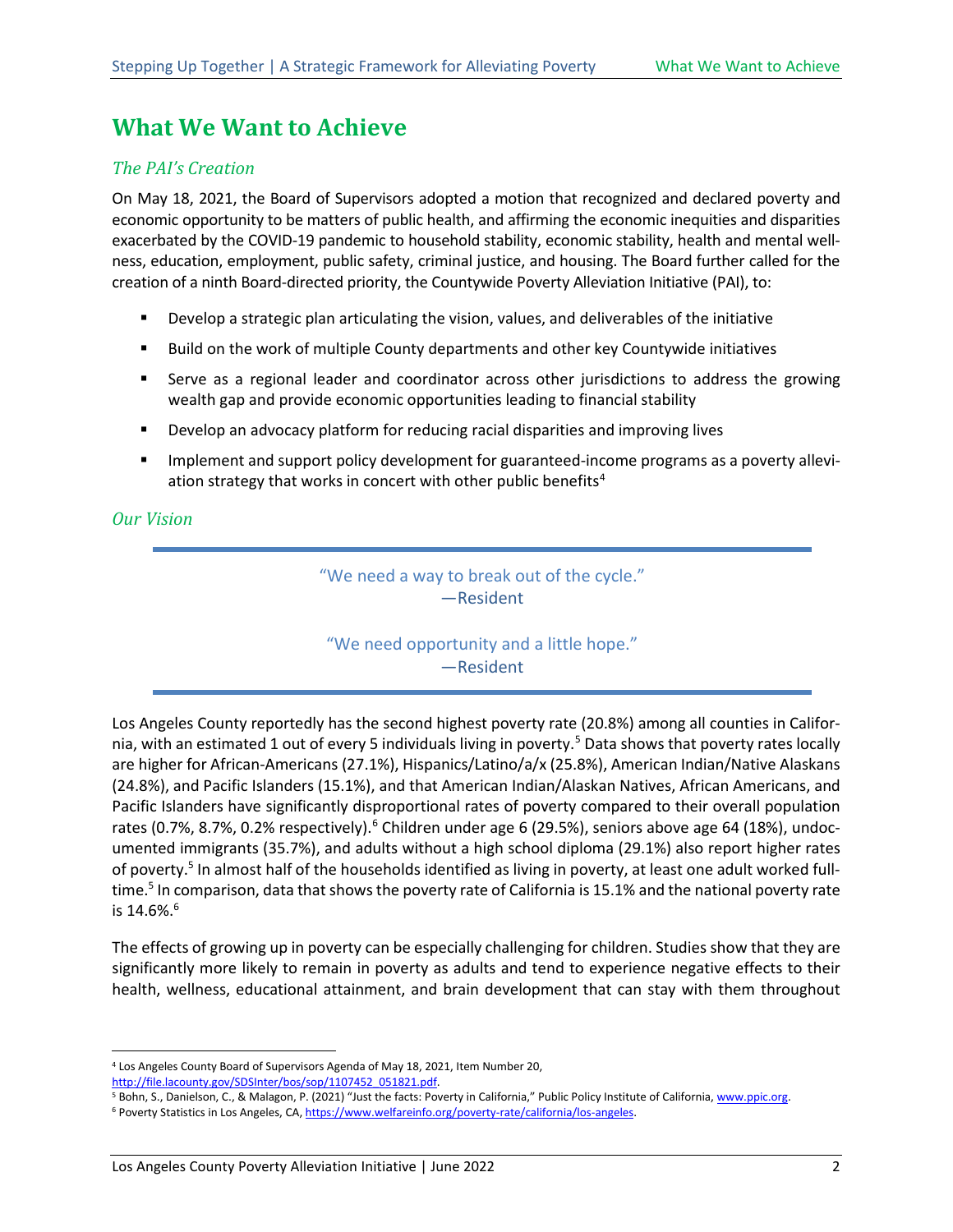<span id="page-7-0"></span>their lives,<sup>[7](#page-7-1),[8](#page-7-2),[9,](#page-7-3)[10](#page-7-4)</sup> including shortening their life spans.<sup>[11,](#page-7-5)[12](#page-7-6),[13](#page-7-7)</sup> Some children show tremendous resiliency in the face of these types of challenges and thrive in spite of any limitations they may have experienced. Yet when there are negative effects, they can be become intergenerational and reverberate throughout our communities, our economy, and our society, exponentially affecting us all.

The issue of poverty, though long considered by policy makers to be overwhelming and intractable, does not have to be. Over the years, progress has been made in developing programs and supports that bring about meaningful improvements for the people who participate. However, we have also learned—and are beginning to embrace responsibility for—the many ways in which current systems were structured to reinforce racism, disparities, privilege, and oppression across population groups, and to perpetuate the cycle of poverty.

It is time we challenge the assumptions allowing us to accept widespread poverty as a 'given' and truly disrupt its cycle. It is time we look at ourselves and fix the systemic issues that perpetuate poverty at multiple levels, at the same time increasing the robust supports that actually help people. It is time that all our residents have an equal opportunity to achieve financial stability and to fulfill their goals.

#### *Our Commitment*

"Invest in people and then the financial success comes." —Community-based provider

"[It's about] how we think about and treat each other" —County employee

We reaffirm our belief that everyone deserves a fair chance and a good life. We want our actions to show that we value people, that people matter, and that the solutions we implement are rooted in dignity and respect for those we serve. We want to reduce suffering and invest in people's own abilities and personal development. We understand that people want to be successful, and we must ensure that they have the tools and opportunities to become so. $12,14,15$  $12,14,15$  $12,14,15$ 

We recognize the interdependence of equity, well-being, and poverty. We understand that to improve financial stability and well-being for all our residents, we must at a minimum ensure enough affordable and dignified housing in safe and well-resourced neighborhoods, high-quality schools that believe in their students, high-quality jobs that pay living wages, access to health care, and an equitable justice system. We commit to removing the systemic barriers people face, to address the structural issues working to preserve

<span id="page-7-3"></span><sup>9</sup> Masten, C., Lombardi, J., & Fisher, P. (2021). "Helping families meet basic needs enables parents to promote children's healthy growth, development," Center on Budget and Policy Priorities[, https://www.cbpp.org/.](https://www.cbpp.org/)

<span id="page-7-1"></span><sup>&</sup>lt;sup>7</sup> Boghani, P. (2017). "How poverty can follow children into adulthood," PBSSoCal[, www.pbssocal.org.](http://www.pbssocal.org/)

<span id="page-7-2"></span><sup>8</sup> Babcock, E. D. (2014). "Rethinking Poverty: Recent discoveries in brain science shed light on what holds the poor back—and on how to help them get ahead," Stanford Social Innovation Review, Stanford University.

<span id="page-7-4"></span><sup>&</sup>lt;sup>10</sup> Singhal, R. "Health of women in Los Angeles County and the role of poverty," [PowerPoint slides], Los Angeles County Department of Public Health, Los Angeles, CA.

<span id="page-7-5"></span><sup>&</sup>lt;sup>11</sup> Verfaillie, N. (2013). "The impact of poverty on life expectancy," The Borgen Project, [https://borgenproject.org/impact-poverty-life](https://borgenproject.org/impact-poverty-life-expectancy/)[expectancy/.](https://borgenproject.org/impact-poverty-life-expectancy/)

<sup>&</sup>lt;sup>12</sup> United Nations. (2009). "Rethinking Poverty: Report on the world situation," United Nations publication, New York, NY.

<span id="page-7-7"></span><span id="page-7-6"></span><sup>&</sup>lt;sup>13</sup> Office of Health Assessment and Epidemiology. (2010). "Life expectancy in Los Angeles County, How long do we live and why? A cities and community health report," Los Angeles County Department of Public Health, Los Angeles, CA.

<span id="page-7-9"></span><span id="page-7-8"></span><sup>14</sup> Banerjee, A., & Duflo, E. (2012). *Poor Economics: A Radical Rethinking of the Way to Fight Global Poverty*, Hachette Book Group, New York, NY. <sup>15</sup> Rank, M. (2011). "Rethinking American poverty," Contexts, Vol. 10(2), pp.16-21.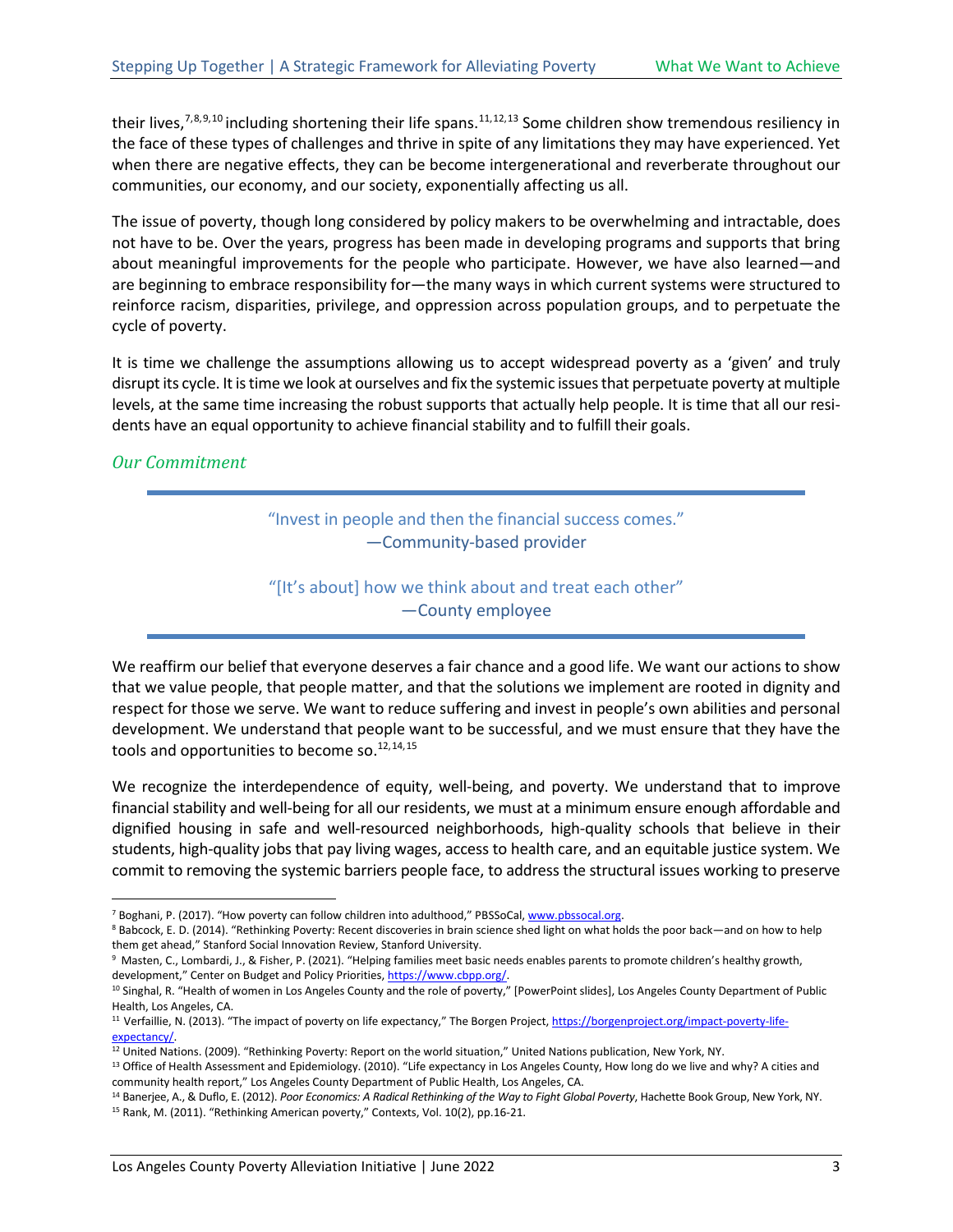these inequalities and disparities, and to embrace an equity-based model. To accomplish this, how the County allocates its resources and makes its investments must be considered through an equity lens.

We commit to caring about our residents by setting the conditions for improving the County's economic landscape: making our service systems more responsive and efficient and providing opportunities for people to realize their own successes. We must ensure that our systems are both effective and caring, and that we treat people with compassion and respect in our regular business practices.

We must believe that we can alleviate poverty, and care enough to do it. We commit to working with our residents, communities, stakeholders, County departments, jurisdictions, and partners to achieve this vision, as we know we cannot get there alone . . . we invite you to join us on this journey.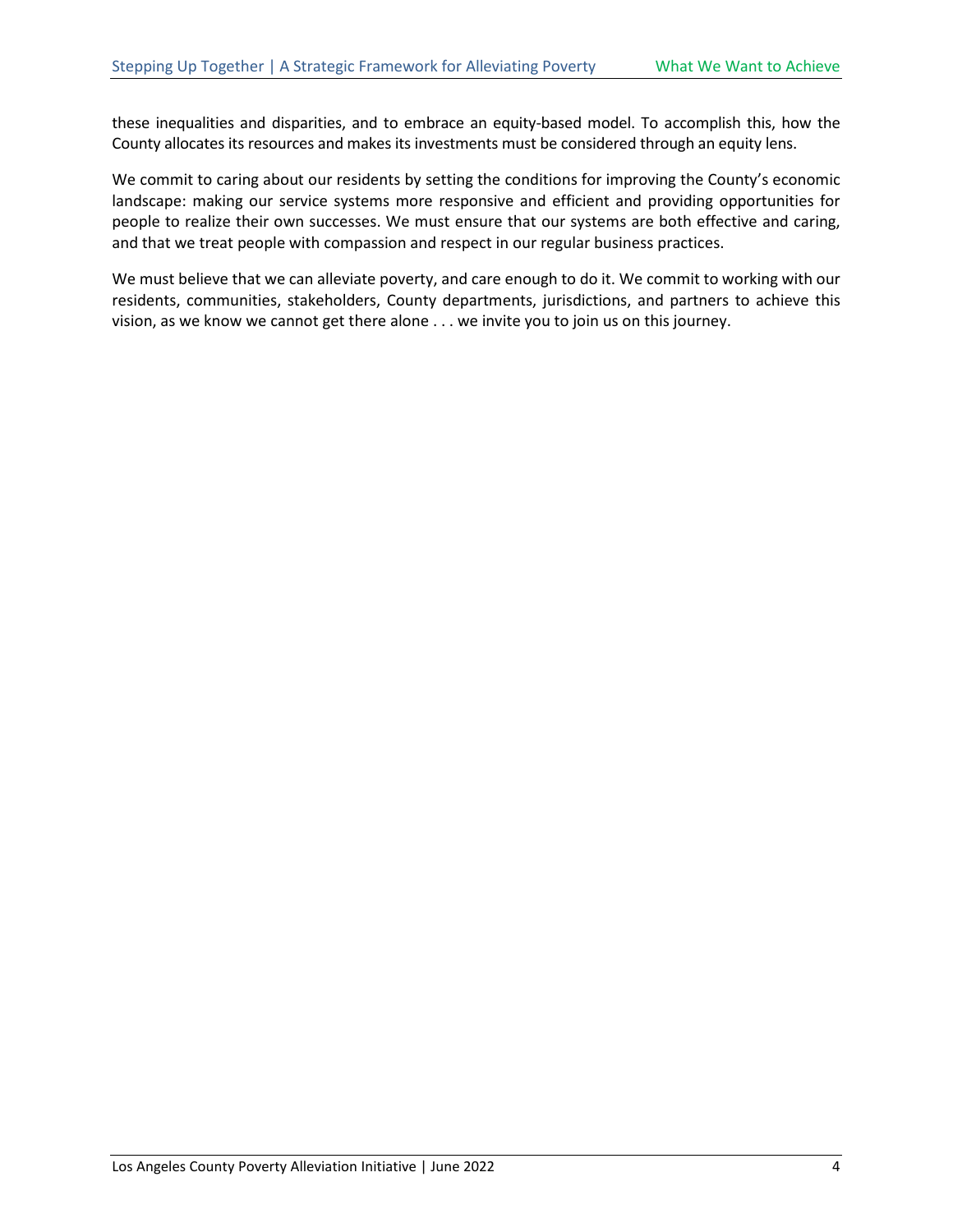# <span id="page-9-0"></span>**Development of our Logic Model**

#### <span id="page-9-1"></span>*Our Method*

The PAI team began their work by holding numerous listening sessions across Los Angeles County between October 2021 and March 2022, involving 1,024 participants.

- Sessions included a total of 643 residents and those with lived expertise, with participants from a variety of ethnic backgrounds—including Black, American Indian/Native Alaskan, Hispanic/Latino/a/x, Asian/Pacific Islander, and White—and gender identities and sexual orientations including male, female, transgender, non-binary, heterosexual, gay, lesbian, and queer. Sessions included a number of monolingual Spanish speakers.
- Participants ranged in age from teenagers to seniors in their 70s, many of whom disclosed having experienced, or that they are currently experiencing, ongoing issues of economic insecurity.
- Participants also included several students in high school, college, or graduate school, as well as students attending trade schools.
- A number of participants self-disclosed being current or former recipients of public benefits; experiencing homelessness, housing insecurity, and/or food insecurity; being intimate partner/domestic violence survivors, former foster youth, seniors, undocumented County residents, formerly incarcerated, and/or on probation; being parents involved with the child-welfare system or relative caregivers; having mental health issues; having had past substance-abuse issues; having special needs themselves or children with special needs.

The team also conducted listening sessions with representatives from 148 community-based organizations and stakeholder entities, and 23 County departments. These additional voices included advocates, educators, researchers, policy experts, County commissioners, and representatives of community-based providers, philanthropy, cities, businesses, the State of California, and former federal administrations.

Through the questions asked of session participants, the PAI team conducted a situational analysis similar to a SWOT analysis (Strengths, Weaknesses, Opportunities, and Threats). The listening sessions were scheduled to intentionally begin with residents and those with lived expertise; the concepts they raised were further built upon and expanded by others so that these first voices would be the most influential and powerful in shaping the concepts and ideas put forth in this strategic framework.

What came out of these sessions was a clear set of themes falling across the continuum of preventing and mitigating poverty. Those themes were then used to create a logic model for alleviating poverty. In designing the next step in our framework, we selected the most critical objectives and actions that:

- Align with the logic model
- Help to prevent or mitigate poverty
- Help move people toward financial stability
- Were identified as being possible, impactful, and measurable
- **Are not duplicative of other efforts already occurring**
- Are within the County's control or sphere of influence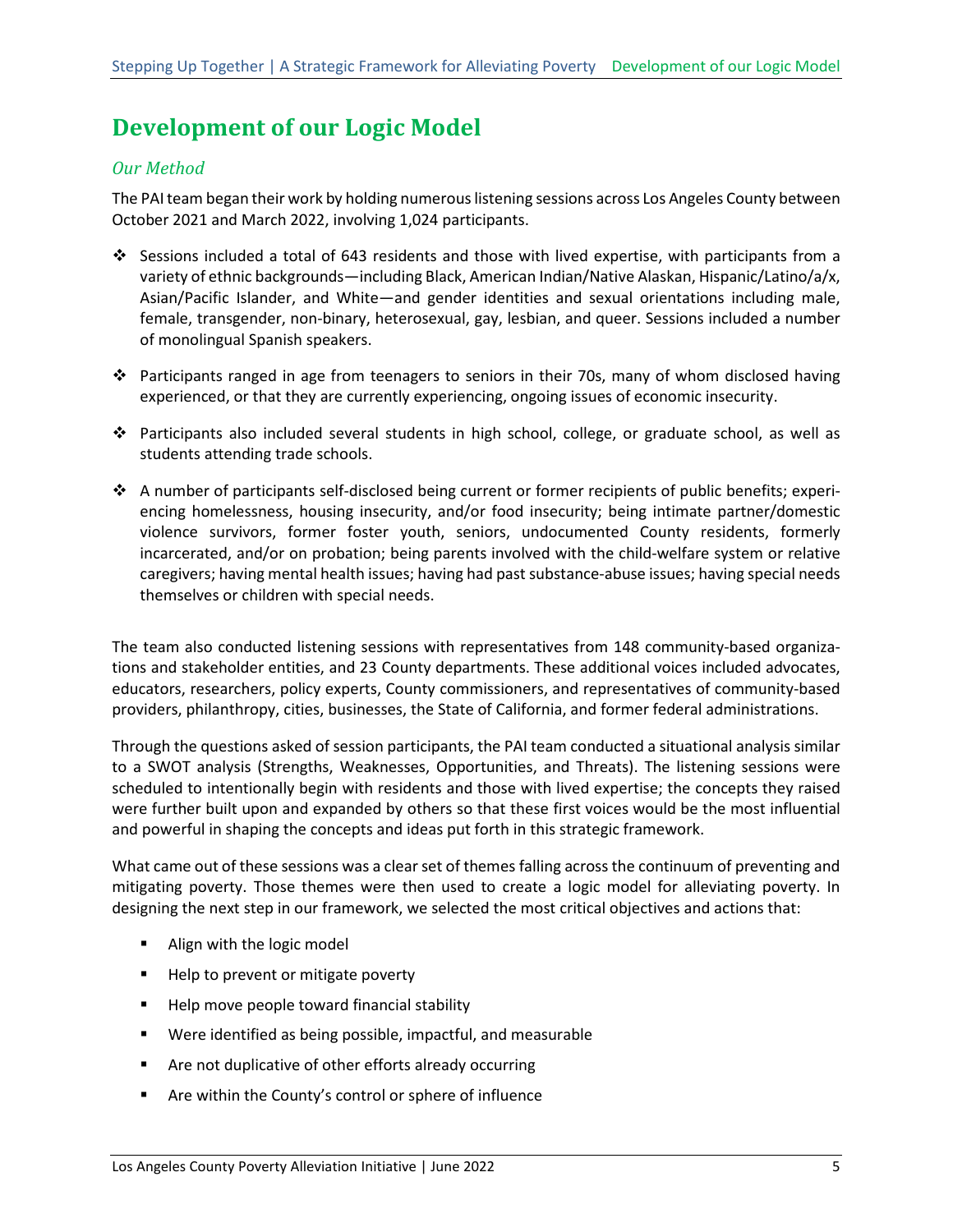We also conducted a literature review to cross-check listening-session ideas against concepts put forward by nationwide and global policy experts, advocates, and researchers to see which held the most promise for meaningful change. Our resulting draft framework reflected an alignment between the two, which we then shared with listening-session participants for additional input and feedback.

The result is a Countywide strategic framework for alleviating poverty whose creation and implementation has been and will be strongly driven by resident and stakeholder input.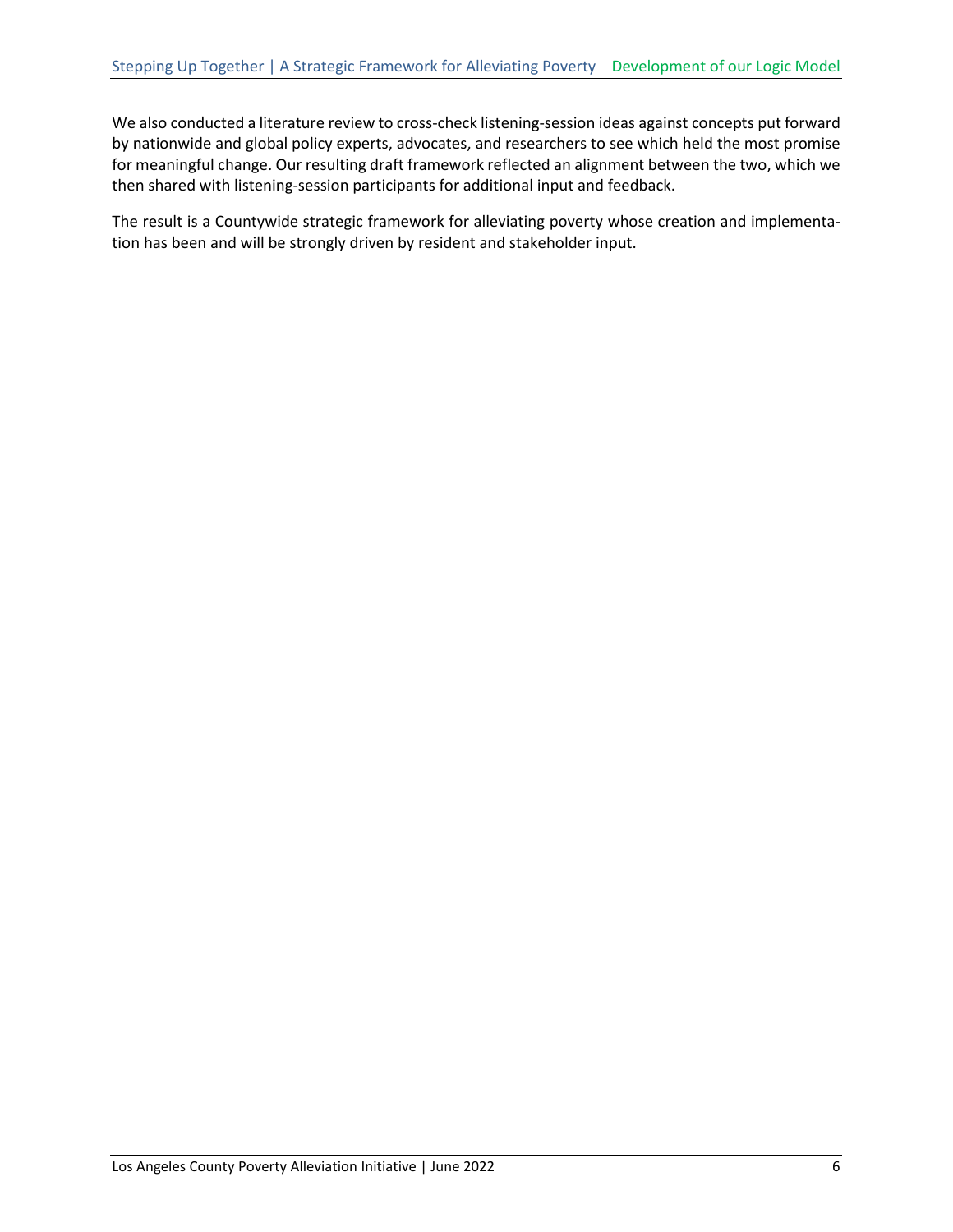### <span id="page-11-0"></span>*Our Logic Model*

#### **DESIRED OUTCOME: Financial stability for all Los Angeles County residents**

| <b>Barriers &amp;</b><br><b>Reinforcing</b><br><b>Administrative</b><br><b>Root Causes</b><br><b>Conditions</b><br><b>Factors</b><br><b>Factors</b><br><b>Unequal</b><br><b>Systemic</b><br><b>Siloed and</b><br><b>Ongoing</b><br>$\bullet$<br>$\bullet$<br>$\bullet$<br>$\bullet$<br>education<br>racism and<br>difficult<br>racism and<br>inequities in<br>inequities in<br>systems to<br>policies and<br>policies and<br>navigate<br><b>Lack of</b><br>$\bullet$                                                                                                                                                                                                                                                                                                                                                                                                                                                                                                                                                                                                                                                                                                                                                                                                                                                                                                                                                                                                                                                                                                                                                                                                                                                                                    | <b>Effects on</b><br><b>People</b><br><b>Deep distrust</b><br>$\bullet$<br>of the system                                                                                                                                                                                                                                                                                                                                                                                                                                                     |
|---------------------------------------------------------------------------------------------------------------------------------------------------------------------------------------------------------------------------------------------------------------------------------------------------------------------------------------------------------------------------------------------------------------------------------------------------------------------------------------------------------------------------------------------------------------------------------------------------------------------------------------------------------------------------------------------------------------------------------------------------------------------------------------------------------------------------------------------------------------------------------------------------------------------------------------------------------------------------------------------------------------------------------------------------------------------------------------------------------------------------------------------------------------------------------------------------------------------------------------------------------------------------------------------------------------------------------------------------------------------------------------------------------------------------------------------------------------------------------------------------------------------------------------------------------------------------------------------------------------------------------------------------------------------------------------------------------------------------------------------------------|----------------------------------------------------------------------------------------------------------------------------------------------------------------------------------------------------------------------------------------------------------------------------------------------------------------------------------------------------------------------------------------------------------------------------------------------------------------------------------------------------------------------------------------------|
|                                                                                                                                                                                                                                                                                                                                                                                                                                                                                                                                                                                                                                                                                                                                                                                                                                                                                                                                                                                                                                                                                                                                                                                                                                                                                                                                                                                                                                                                                                                                                                                                                                                                                                                                                         |                                                                                                                                                                                                                                                                                                                                                                                                                                                                                                                                              |
| practices<br>practices<br>affordable<br>housing<br>Over-<br>$\bullet$<br><b>Blaming the</b><br>stretched<br>$\bullet$<br><b>No</b><br>$\bullet$<br>poor for<br>systems lack<br><b>incentives</b><br><b>Lack of local</b><br>$\bullet$<br>their<br>capacity for<br>for<br>well-paying<br>situations<br><b>businesses</b><br>more<br>jobs<br>to be in all<br><b>Not</b><br><b>Lack of</b><br>$\bullet$<br>communities<br>$\bullet$<br><b>Unequal</b><br>$\bullet$<br>flexible<br>believing in<br>resources,<br>funding<br>having a<br><b>Digital divide</b><br>safety, and<br>$\bullet$<br>true safety<br>clean streets<br>net<br><b>Systems are</b><br>$\bullet$<br><b>Systems</b><br>$\bullet$<br>more<br>aren't<br><b>No quick</b><br>$\bullet$<br>reactive than<br><b>Not</b><br>$\bullet$<br>holistic or<br>access to<br>believing<br>proactive<br>basic<br>person-<br>that all<br>centered<br>supports<br><b>Eligibility</b><br>people<br>$\bullet$<br>rules don't<br>deserve to<br><b>People need</b><br><b>Insufficient</b><br>$\bullet$<br>$\bullet$<br>live free<br>work with<br>their<br>safety net<br>other<br>from<br>situations to<br>benefits<br>poverty<br>get worse to<br>Lack of<br>$\bullet$<br>be eligible<br>knowledge<br><b>No clear</b><br><b>Systems</b><br>$\bullet$<br>$\bullet$<br>for help<br>about what's<br>aren't built<br>priority to<br>available<br>for what<br>fix poverty<br><b>Investments</b><br>$\bullet$<br>works for<br>at the<br>don't align<br><b>Access to</b><br>$\bullet$<br>people<br>systems<br>with values<br>affordable<br>level<br>child care<br><b>Strict</b><br>$\bullet$<br><b>No support</b><br>$\bullet$<br>compliance<br>to transition<br><b>Access to</b><br>$\bullet$<br>rules<br>off benefits | <b>People feeling</b><br>$\bullet$<br>overwhelmed,<br>hopeless, and<br>demoralized<br><b>Poverty is</b><br>$\bullet$<br>traumatizing<br>and people<br>don't see a<br>way out<br><b>People feeling</b><br>$\bullet$<br>afraid or<br>embarrassed<br>to ask for help<br><b>Lack of money</b><br>$\bullet$<br>creates stress,<br>anxiety, and<br>lack of time to<br>pursue<br>options<br>Too easy to<br>$\bullet$<br>fall into<br>poverty<br>because of<br>one extra bill<br><b>Barriers for</b><br>$\bullet$<br>accessing help<br>are often too |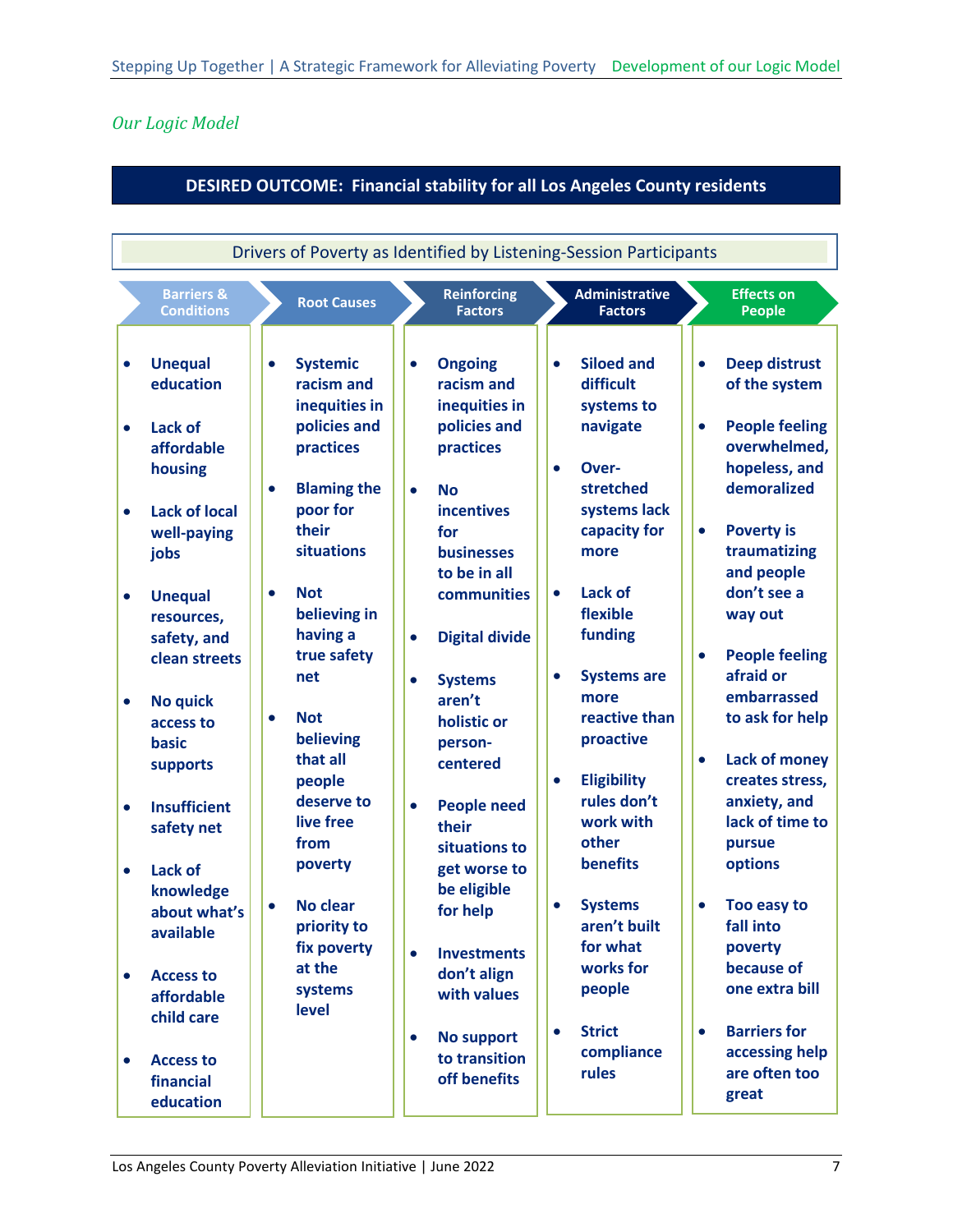

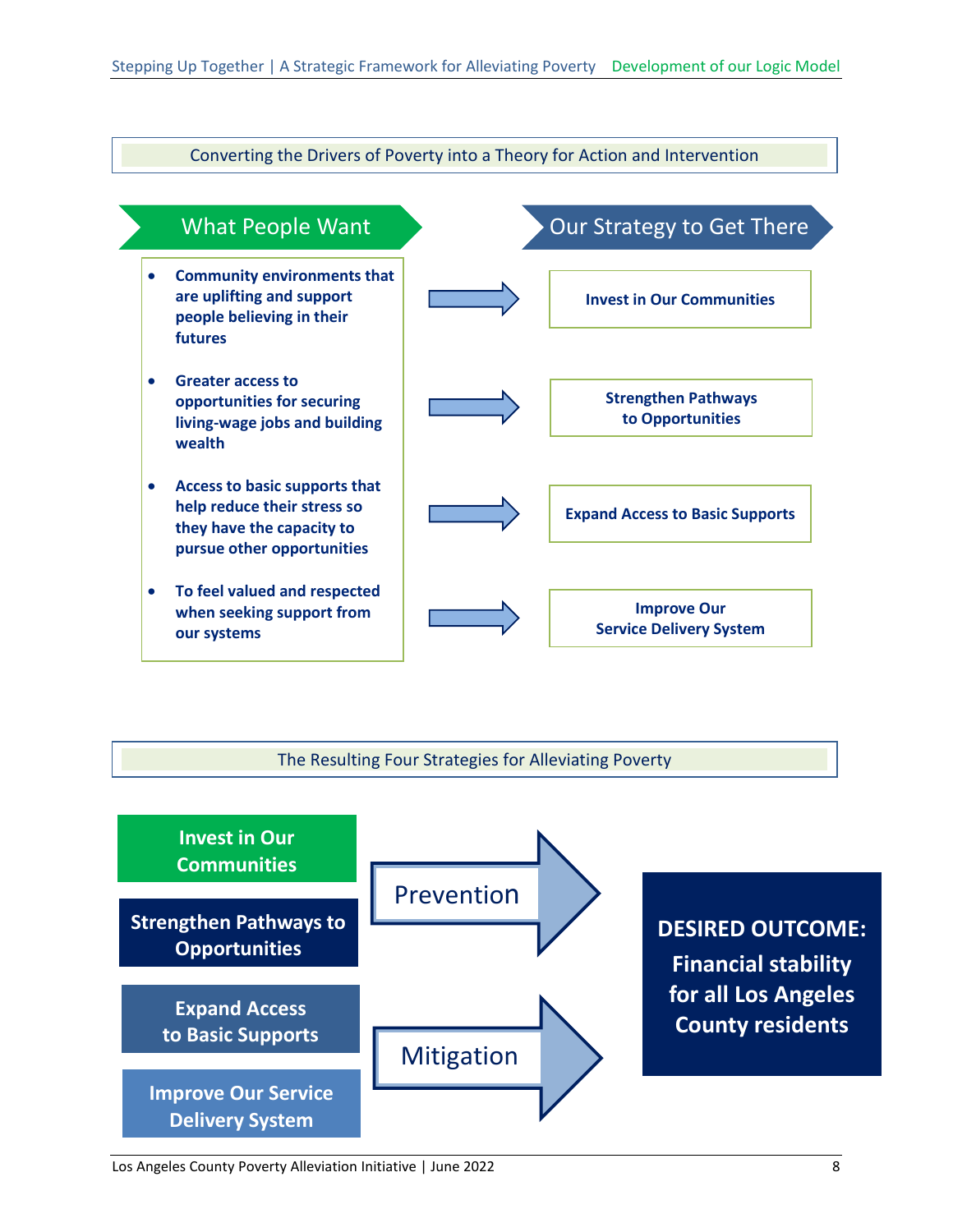## <span id="page-13-0"></span>**Values and Guiding Principles**

<span id="page-13-3"></span><span id="page-13-2"></span><span id="page-13-1"></span>"[We need] the right people who are willing to help." —Resident

We commit to these set of underlying values that will cut across all our strategies and guide our work as we move toward achieving the results we want:

- **"** "Promote social inclusion in all aspects of society"<sup>[16](#page-13-4)</sup>
- " "Create universal access that is targeted to the most vulnerable"<sup>16</sup>
- **"** "Recognize that poverty is an issue of equity and justice"<sup>16</sup>
- $\blacksquare$  "Address the structural issues that produce current outcomes"<sup>16</sup>
- " "Share decision-making with those most affected by the decisions"  $16,17,18$  $16,17,18$  $16,17,18$
- **"** "Empower people with the skills and opportunities needed to produce and to succeed"<sup>18,[19](#page-13-7)</sup>
- " "Support and empower neighborhoods and communities to care for their residents"<sup>16,[18](#page-13-2)</sup>
- **"** "Believe that ending poverty is a necessity for the future of our society"<sup>17</sup>

<span id="page-13-4"></span><sup>16</sup> United Nations. (2009). "Rethinking Poverty: Report on the world situation," United Nations publication, New York, NY.

<span id="page-13-5"></span><sup>17</sup> Knight, B. (2017). *Rethinking Poverty: What makes a good society?*, Policy Press, Bristol, United Kingdom.

<span id="page-13-6"></span><sup>18</sup> McKnight, J., & Block, P. (2010). *The Abundant Community*, Berrett-Koehler Publishers, Inc., Oakland, CA.

<span id="page-13-7"></span><sup>&</sup>lt;sup>19</sup> Banerjee, A., & Duflo, E. (2012). Poor Economics: A Radical Rethinking of the Way to Fight Global Poverty, Hachette Book Group, New York, NY.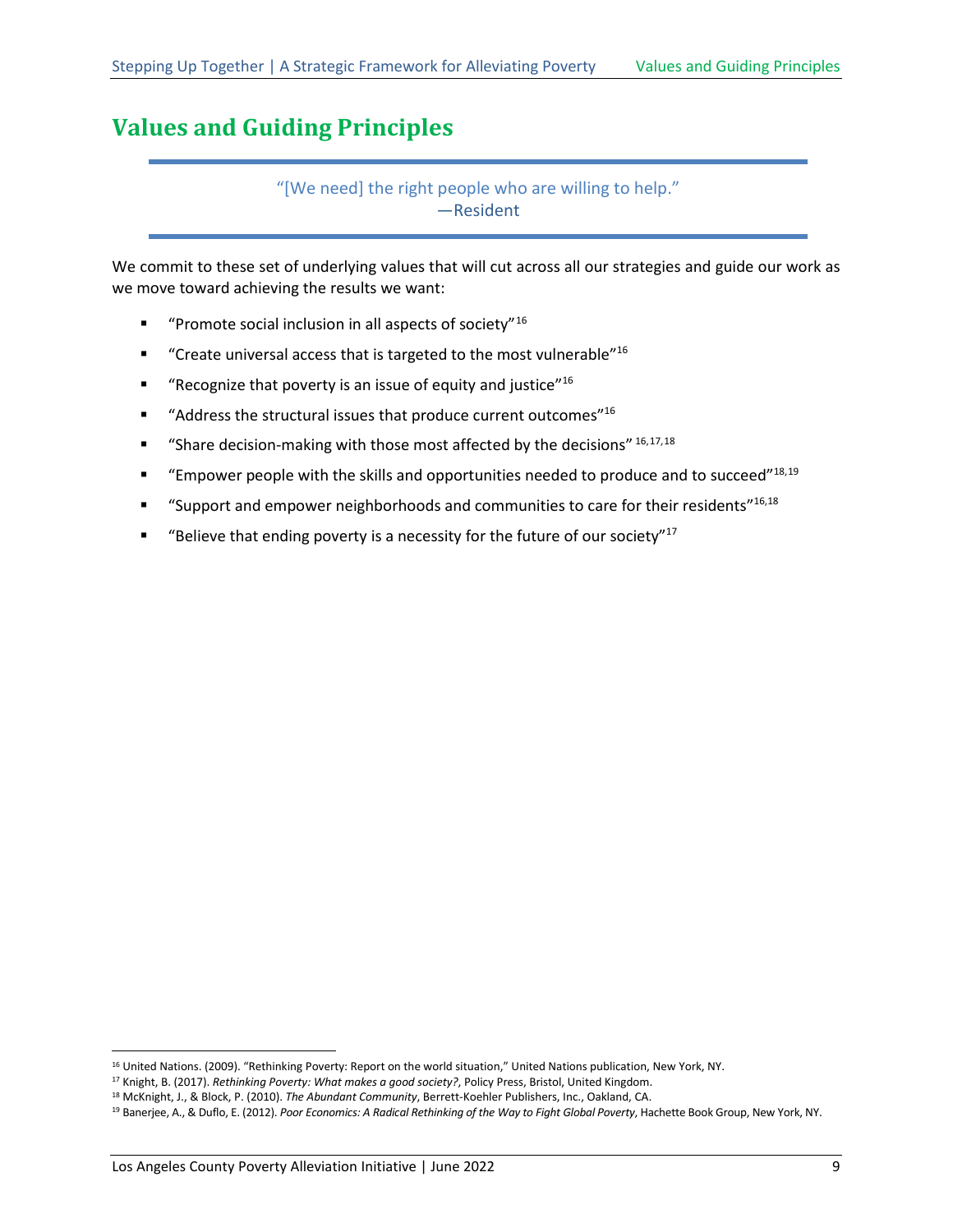# <span id="page-14-0"></span>**Course of Action**

There is, and has been for years, much good work being done to address alleviating poverty. Through this initiative, the PAI wants to use the County's voice, its resources, and its partnerships to strengthen and align what is working and create new approaches where needed.

The County is creating four new departments that will further help to address key issues raised during the listening sessions:

- **•** Department of Economic Opportunity
- **•** Department of Youth Development
- **•** Department of Justice, Care, and Opportunities
- **•** Department of Aging and Disabilities

It has also launched several initiatives over the last few years that are making progress in solving a number of critical issues that surfaced during the PAI listening sessions, including (among numerous other important initiatives and work happening across and throughout County departments):

- **EXECOUNTY COUNTY COUNTY** Countywide Homeless Initiative
- **Affordable Housing Unit**
- **Housing for Health**
- **Equity in County Contracting**
- Chief Sustainability Office
- Anti-Racism, Diversity, and Inclusion (ARDI)
- **Prevention Systems Task Force**
- **Alternatives to Incarceration Initiative**
- **Care First, Jails Last Initiative**
- **Jail Closure Implementation Team**
- **•** Office of Diversion and Reentry
- **Digital Divide Regional Strategy**
- **EXEC** Center for Financial Empowerment
- **•** Office of Labor Equity
- **Food Equity Roundtable**
- America's Job Centers of California
- **Family Urgent Response System**
- **Alternative Crisis Response**
- **Office of Violence Prevention**
- **EXEC** Center for Strategic Partnerships
- **Women and Girls Initiative**
- **•** Office of Immigration Affairs
- **EXECOMMUNITY Ambassador Network**
- **Office for the Advancement of Early Care and Education (OAECE)**
- **Policy Roundtable for Childcare and Development**
- **•** Office of Child Protection
- **Domestic Violence Council**
- **•** Youth Commission
- Countywide Comprehensive Parks and Recreation Needs Assessment
- Safe, Clean Neighborhood Park, Open Space, Beaches, River Protection, and Water Conservation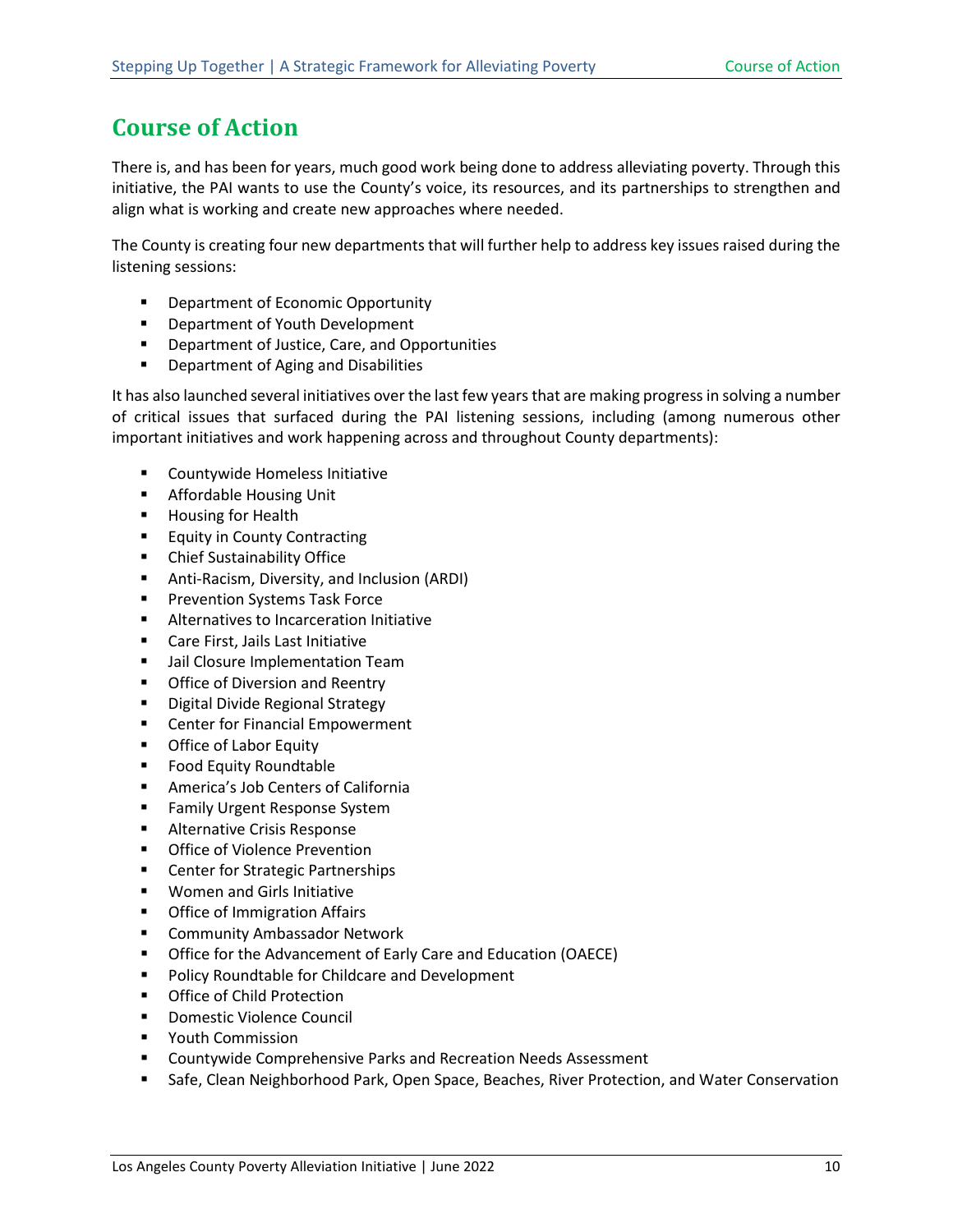In addition, the Chief Sustainability Office issued a strategic countywide sustainability plan in 2019 that addresses food insecurity and community investment (in resilient infrastructure and green space, for example), two issues mentioned by listening session participants. The Chief Executive Office (CEO) is also developing a new Countywide strategic plan, and the ARDI unit is completing an anti-racism strategic plan using a Life Course Model. This poverty-alleviation strategic framework is intended to work in collaboration with these other plans, focusing on different aspects of the issues so the plans complement each other.

The PAI is not interested in reinventing the wheel or duplicating the efforts of others. Instead, the PAI will work collaboratively with other initiatives, make every effort to move forward shared priorities, and target other areas that require focus and attention. While implementing this framework, we will emphasize considering supports for Black, Indigenous, and other people of color, former foster youth, intimate partner/domestic violence survivors, the formerly incarcerated, immigrants, seniors, women and girls, and others who are marginalized and disenfranchised and reflect the highest levels of disparity in comparison to other groups. We will work to implement outcome-driven actions that are culturally responsive, work effectively with those across the spectrum of sexual orientation and gender identity, and address the intersectionality of multiple factors that can trap people in poverty.

This strategic framework will serve as a long-term plan overall, but one that contains some short-term solutions we can implement and achieve now. We align ourselves with the State of California's goal of ending child poverty by [20](#page-15-1)30<sup>20</sup> and the City of Los Angeles' goal of ending poverty by 2035.<sup>[21](#page-15-2)</sup>

#### <span id="page-15-0"></span>*Our Direction*

The four strategies of this framework are:

- **1) Invest in Our Communities**
- **2) Strengthen Pathways to Opportunities**
- **3) Expand Access to Basic Supports**
- **4) Improve Our Service Delivery System**

These synthesize the concepts from the logic model shown above, providing a blueprint for the objectives and actions that stretch across the continuum of preventing and mitigating poverty. Most of the framework's actions, in fact, could be categorized as either prevention or mitigation of poverty, depending upon at what point in a person's life, or their families' lives, the action or intervention takes place.

As outlined in the logic model section, the theory behind this framework is to address people's immediate needs, thereby reducing their stress so they have the time and capacity to pursue opportunities.<sup>[22,](#page-15-3)[23](#page-15-4)</sup> We must also ensure that these opportunities exist and are accessible and available for them to pursue.

Further, we must create the conditions for success by ensuring community environments that are uplifting and supportive of their residents, where people can find support before getting to the point of requiring more intensive interventions, and where effective and trusted systems are in place that demonstrate value and respect for people so they feel supported when seeking and receiving the services they need.

<span id="page-15-1"></span><sup>&</sup>lt;sup>20</sup> End Child Poverty in California[, https://www.endchildpovertyca.org/.](https://www.endchildpovertyca.org/)

<span id="page-15-2"></span><sup>&</sup>lt;sup>21</sup> Los Angeles City Council, Agenda of February 9, 2022, https://lacity.primegov.com/Portal/Meeting?compiledMeetingDocumentFileId=21946, Item #33 (22-0041)

<span id="page-15-4"></span><span id="page-15-3"></span><sup>22</sup> Banerjee, A., & Duflo, E. (2012). *Poor Economics: A Radical Rethinking of the Way to Fight Global Poverty*, Hachette Book Group, New York, NY. <sup>23</sup> Babcock, E. D. (2014). "Rethinking Poverty: Recent discoveries in brain science shed light on what holds the poor back—and on how to help them get ahead," Stanford Social Innovation Review, Stanford University.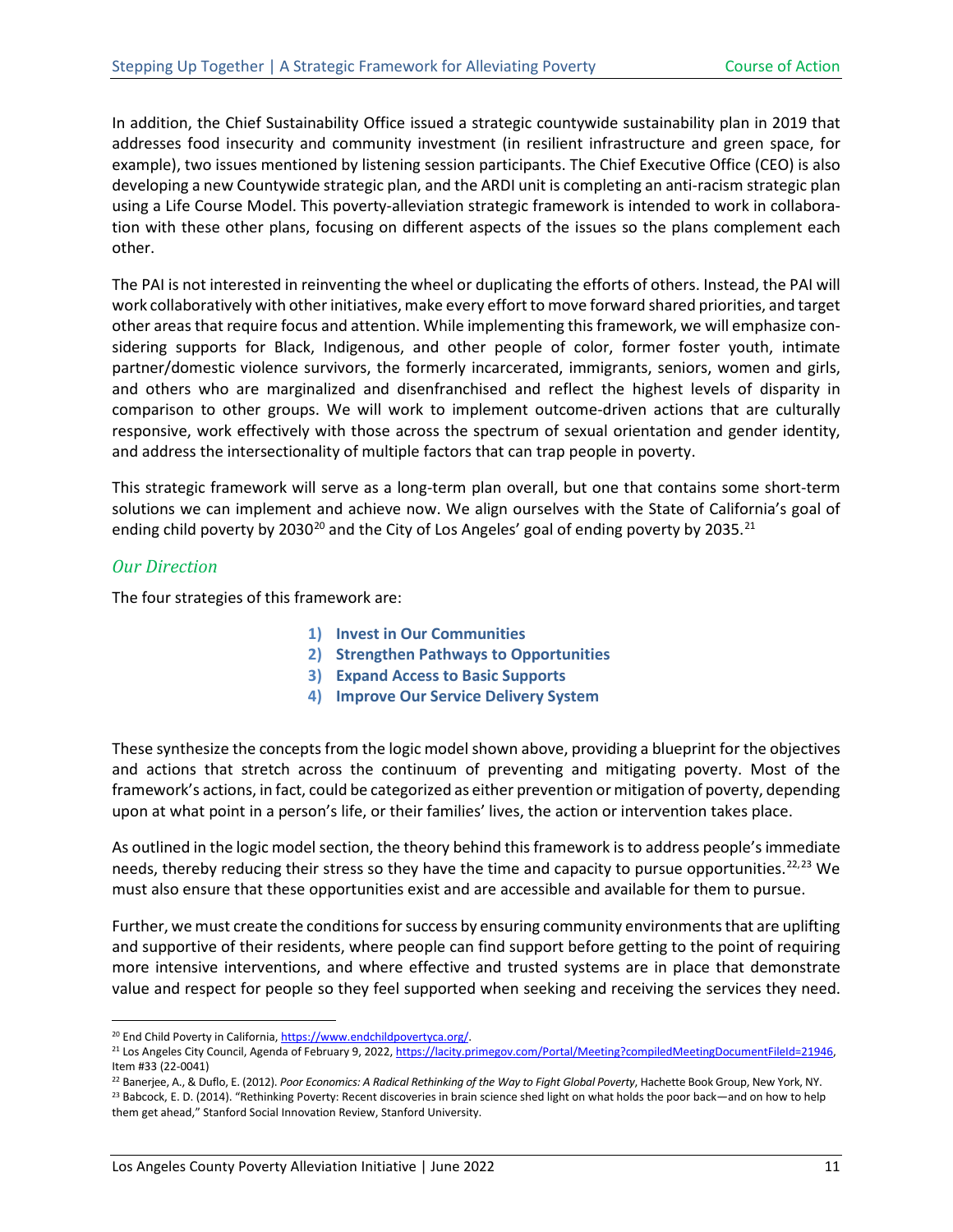When systems continue to reinforce racism and disparities, or simply don't work well together, they create barriers to accessing critical supports and opportunities, which only serves to further perpetuate the cycle of poverty. We should do everything in our power to remove these systemic barriers and ensure that our service delivery system is operating as effectively and efficiently as possible, in a manner that works well for, and is trusted by, those who access it. Achieving this would allow us to raise the expectations of other systems as well.

<span id="page-16-1"></span>Ultimately, we want to be functioning in the space where we are regularly and consistently "partnering with our residents and communities to co-design solutions to complex, multi-dimensional issues, across our departments, that improve overall health and stability across our region."<sup>[24](#page-16-4)</sup> Some refer to this concept as the "Generative Model";<sup>24</sup> we want to call it the new way of doing business within our County.

The goal of alleviating poverty needs to become part of our system's culture, and our policies should reflect this in how we conduct business and conceptualize our daily work. If implemented successfully, the four strategies outlined above will collectively move us toward achieving our outcomes and becoming a true generative model with a 'new normal' of compassion-based business practices.

#### <span id="page-16-0"></span>*Our Approach*

<span id="page-16-3"></span><span id="page-16-2"></span>We want to avoid the pitfalls of numerous past strategic plans and frameworks—beautifully conceived but not well executed—by putting forth one that sets a clear direction and "strategic intent,"[25](#page-16-5),[26](#page-16-6) and avoids being too prescriptive and operational, which tends to stifle creativity and true strategic thinking. We want this framework to "remain flexible and adaptive to a changing environment, allow for challenging the status quo to help people think differently, feel shapable enough so that it invites others in and inspires them to develop additional actions to achieve the goals, and to encourage a culture of search over certainty.["25,](#page-16-2)[26](#page-16-3) As a top corporate executive said, "The essence of realizing strategic intent is that you give up control to the extent of following a nice measured, foreseeable path."<sup>26</sup> Generating genuine engagement and collective action, as well as breaking down siloes and 'business as usual' thinking, will be essential to achieving the outcomes identified in this framework and invoking the type of cultural change we want to see.

The actions in this strategic framework are not intended to be all inclusive or rigid, nor is it anticipated that there would be an attempt to implement them all at once. They are designed to be a starting place for engagement and collaboration, and to provide space for other emerging and unexpected ideas that may be even more effective at achieving our goals. A number of the actions included in this framework are good ideas that are already underway to some degree, and require additional support to be strengthened, expanded, and/or brought to scale.

What became apparent throughout this process is that there is not a clear vision or focus across our larger society about whether we should alleviate poverty. The concept behind this strategic framework is to build that agreement for doing it and consensus on a direction for how to do it.

<span id="page-16-4"></span><sup>&</sup>lt;sup>24</sup> Oftelie, A. M. (2014). "The human services value curve: A leadership framework and theory of change for health and human services outcomes and values," Leadership for a Networked World, Harvard University, Creative Commons Attribution Non-Commercial 4.0 International license[, www.Inwprogram.org.](http://www.inwprogram.org/)<br><sup>25</sup> Mintzberg, H. (1994). "The fall and rise of strategic planning," Harvard Business Review, Jan-Feb 1994.

<span id="page-16-5"></span>

<span id="page-16-6"></span><sup>&</sup>lt;sup>26</sup> Smith, C. E. (1994). "The merlin factor: Leadership and strategic intent," Business Strategy Review, Vol 5(1), pp. 67-83.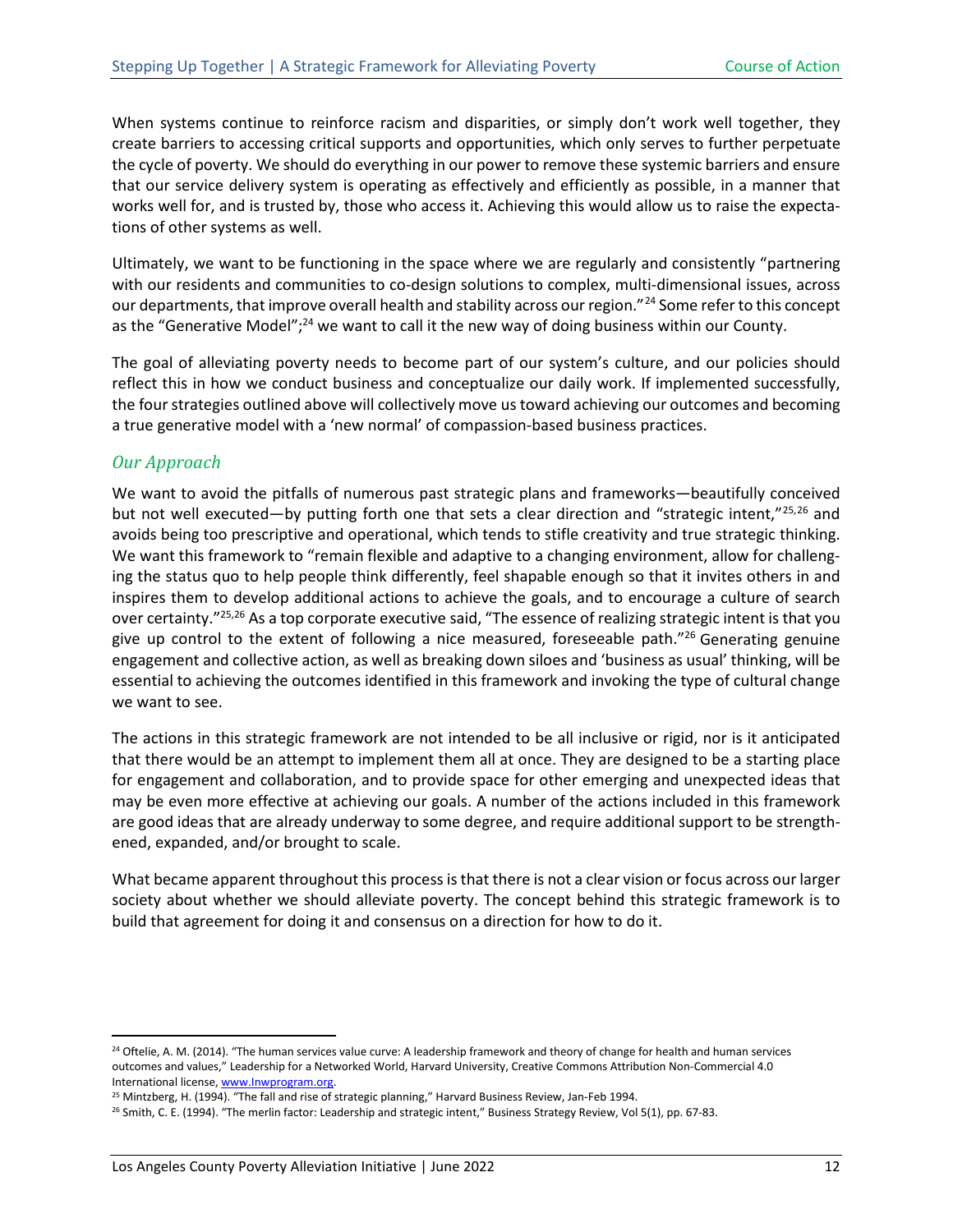#### <span id="page-17-0"></span>*Implementation*

This framework is not expected to be implemented all at once. Each year, the PAI will identify a few priority actions to begin working on. This will be re-assessed every year to determine if the identified actions are still the right priorities or if adjustments need to be made.

Implementation will occur using a phased approach. Within each phase, as prioritized actions transform into implementation, details and tasks will be outlined, timelines identified, and budgets developed.

The PAI will work with a diverse group of residents, communities, jurisdictions, County departments, and other partners to implement the actions in this framework. We will do this while keeping equity at the center, identifying and addressing systemic barriers, privilege, oppression, and structural racism through each action implemented.

We will hold ourselves accountable for achieving the positive outcomes we all want in the areas of opportunity and mobility, social inclusion, and well-being, and our overall goal of financial stability for all Los Angeles County residents. We will do this by publishing data and reports on our progress.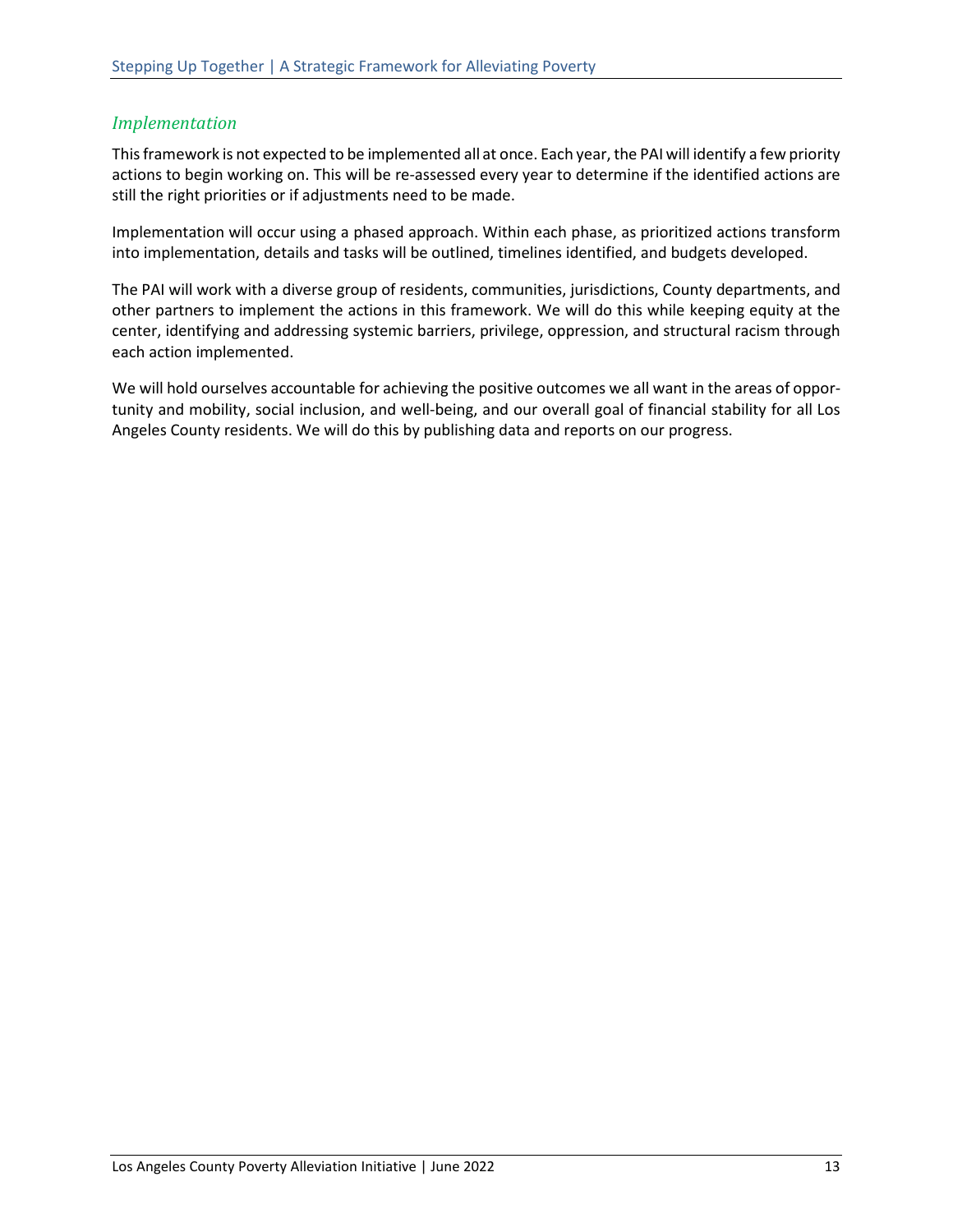## <span id="page-18-0"></span>**How We Get There—The Four Strategies**

<span id="page-18-1"></span>

#### Objective 1.1—**Expand resources to communities that increase community-capacity building.**

- Support grassroots neighborhood-level resident organizing for residents to identify ways of enhancing their communities' capacity to address their own needs, and provide resources that uplift priorities determined by them.
- ❖ Increase long-term, equitable investments in prevention and environmental supports in partnership with, and available within, communities to support residents, promote health outcomes, and reduce the likelihood that one day people may require more intensive services.
- $\clubsuit$  Ensure that a clear mechanism is in place for a trusted network of providers, with authentic relationships within their communities, to offer a wide variety of preventive supports, opportunities, and resources. These networks would partner with the County to respond quickly and deploy available resources in a timely way.
- Ensure that new County contract opportunities for community-based services include resources that support community outreach, engagement, and community-building activities and assist with developing the necessary infrastructure to deliver high-quality, culturally competent services.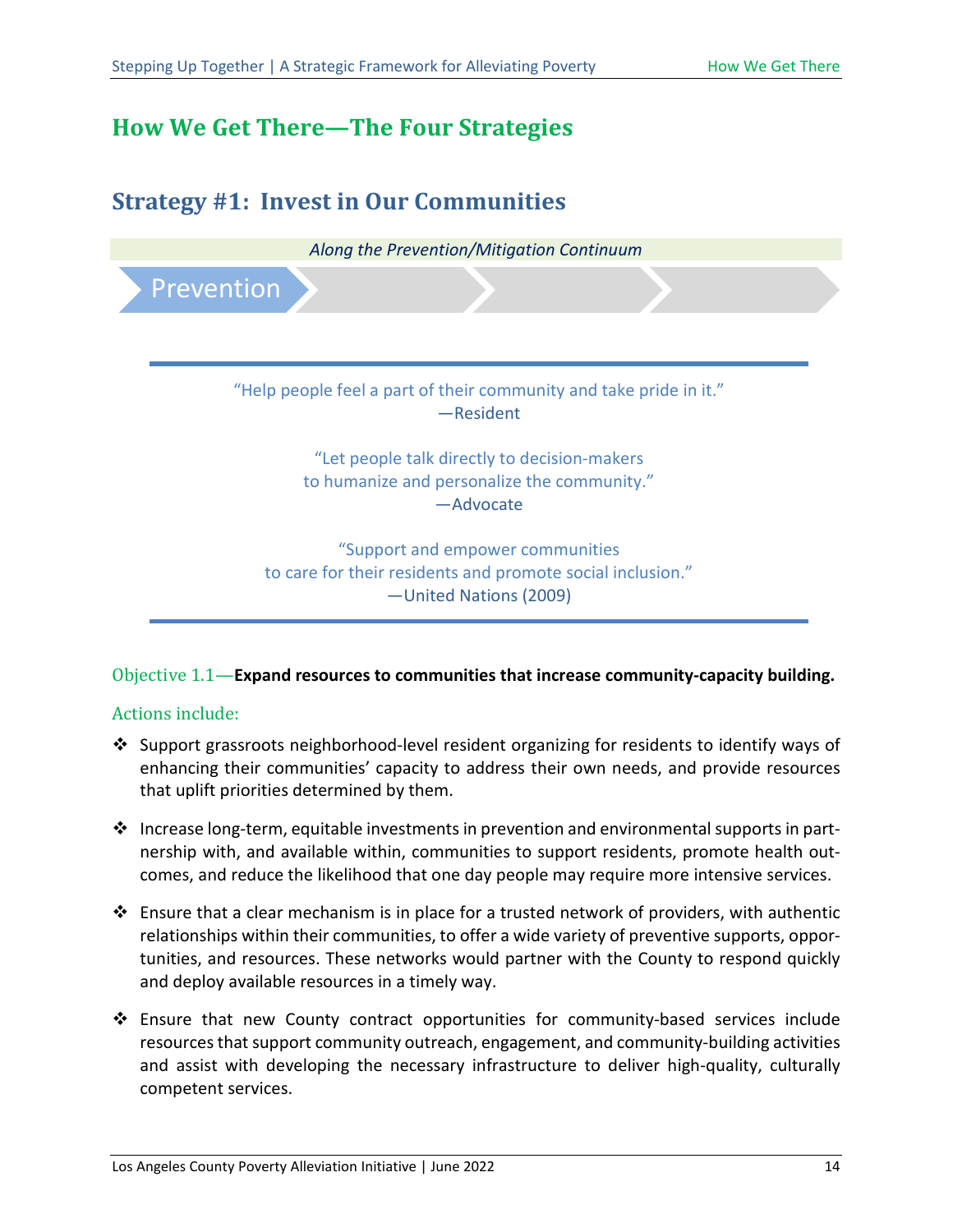Objective 1.2—**Support regional convenings and partner with residents, providers, faith-based community, stakeholders, sectors, businesses, County departments, and local jurisdictions to develop solutions for shared priority issues.**

- Assemble time-limited convenings on specific topics determined by the collective that are oriented toward focus, flexibility, action, and accountability.
	- **Some ideas that have already been shared by residents include helping to keep streets** and storefronts clean, providing safe green spaces and more spaces with shade, offering free/low-cost recreational and enrichment activities within local neighborhoods, improving law enforcement's relationships with the communities they serve, and increasing affordable access to mental health and wellness supports within communities.
- $\clubsuit$  Work with residents, stakeholders, businesses, partners, and other jurisdictions to identify opportunities to generate more living-wage jobs, stimulate the economy, and increase affordable housing options.
- Develop a shared federal, state, and local advocacy agenda.
- Support the efforts of the County's Prevention Systems Task Force, Office of Violence Prevention, Alternatives to Incarceration, other justice reform initiatives, and the implementation of the Department of Parks and Recreation's needs assessment.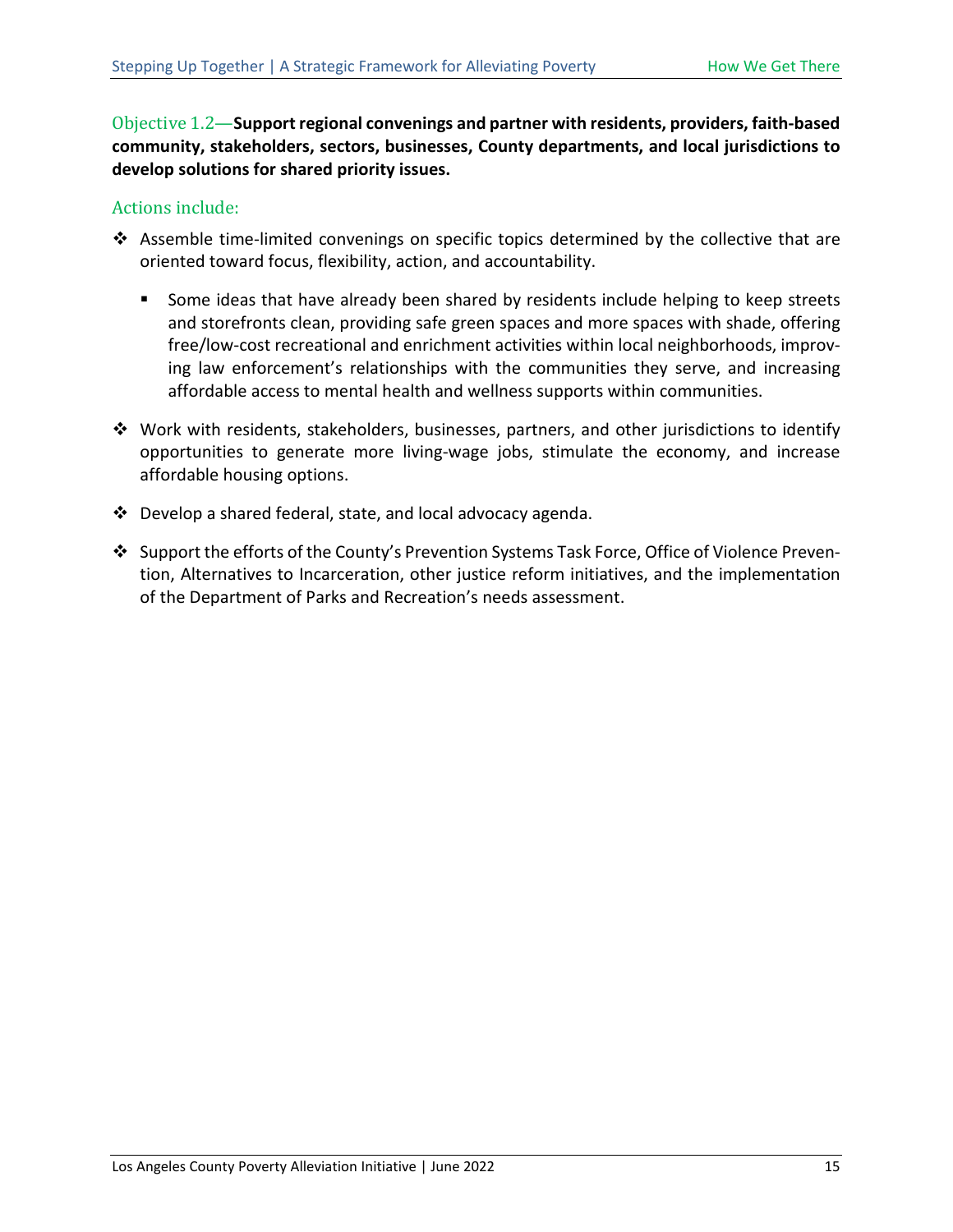## <span id="page-20-0"></span>**Strategy #2: Strengthen Pathways to Opportunities**



#### Objective 2.1—**Develop clearer pathways to up-skilled permanent jobs and stimulate the economy through building partnerships with the business community and other entities.**

- $\cdot \cdot$  Work with various sectors, unions, and trade associations to increase training opportunities in the skills needed to secure high-quality jobs in health care, technology, green energy, climate/environment, manufacturing, transportation, construction, and other living-wage jobs, and address discriminatory policies and practices that maintain disparities in hiring, pay, and promotions.
- $\div$  Create stronger connections between training programs and/or people seeking available job opportunities by developing stronger networks with industries and education institutions to ensure that employment opportunities are available after the completion of training programs.
- Expand additional supports, mentoring, coaching, and/or job readiness training for populations experiencing barriers in getting hired and/or maintaining employment—for example, those who are justice-involved, youth formerly in foster care, seniors, those who are undocumented, those experiencing homelessness, women in non-traditional jobs, those with language barriers, those who have little or no prior work experience, and others, and evaluate the effectiveness of these supports.
- $\clubsuit$  Promote stronger economic activity by examining barriers to entry and solutions at all levels of government, including regulations, taxes, and/or incentives, particularly in marginalized areas.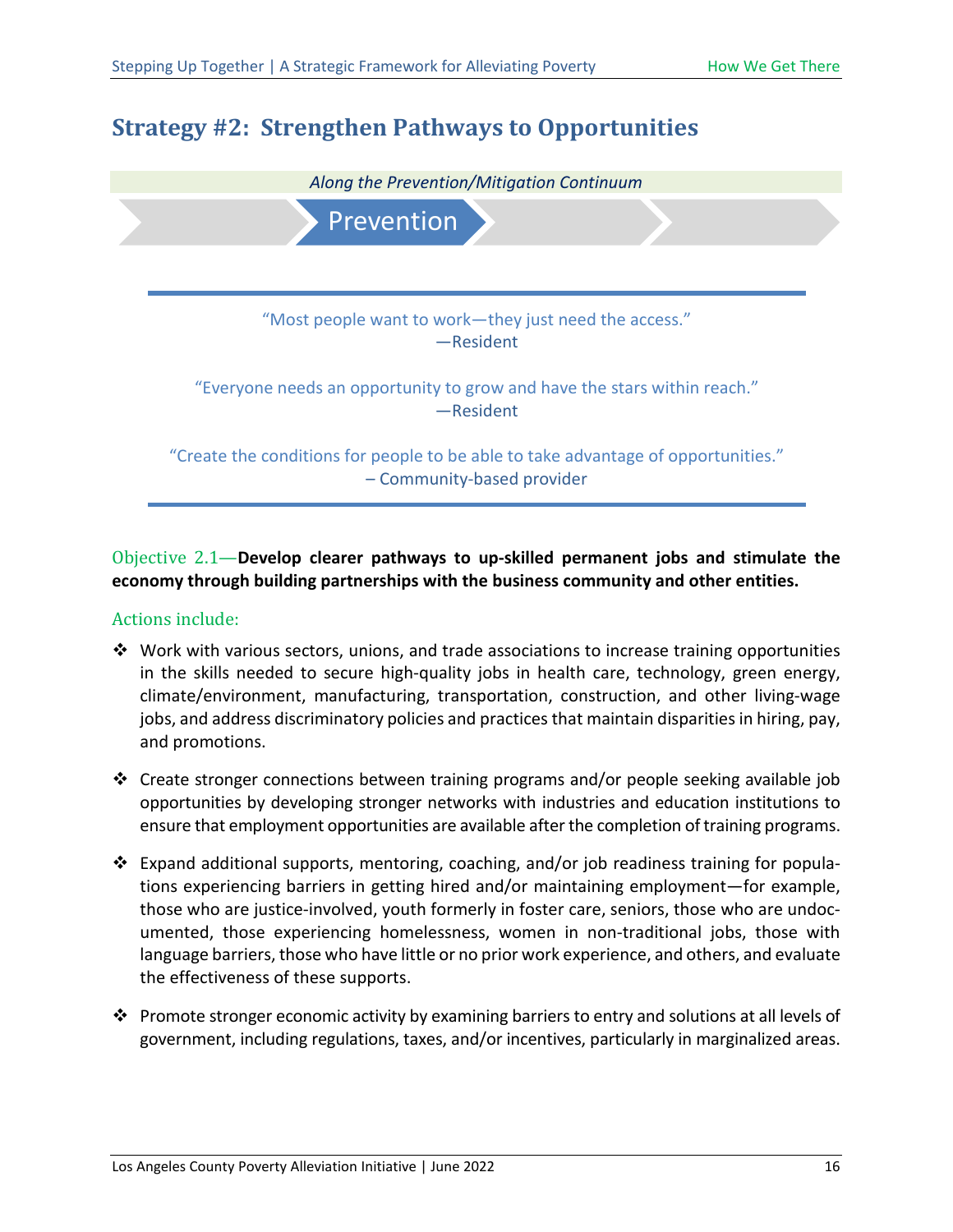#### Objective 2.2—**Increase opportunities for equitable and higher-paying jobs, and jobs that offer a living wage across the County.**

#### Actions include:

- Expand community-led actions and/or incentives for businesses to hire locally to the site of the project/business, with an emphasis on poverty-affected neighborhoods, and to create more local up-skilled living- and high-wage jobs.
- Study the use of 'impact-weighted accounts' that measure and show a company's financial, social, and environmental performance and their impacts on customers, employees, and the larger community; encourage businesses operating locally to use them if they show promise as a best practice.
- $\cdot \cdot$  Implement efforts to further revise County hiring practices to reduce or remove barriers to employment, streamline the hiring process, and increase entry-level wages, where needed, to ensure that all County jobs start at a living wage.
- $\cdot \cdot$  Increase the number of new County contracts that include enough funding to pay living-wage salaries to persons fulfilling the contract terms.
- ❖ Support the Department of Public Social Services in its initiative to determine how best to help prepare families receiving CalWORKs benefits to get the resources they need to secure living-wage jobs, and expand that initiative to include those receiving General Relief benefits.
- Study the minimum wage amount to understand what the appropriate amount should be.

#### Objective 2.3—**Advocate for high-quality schools and increased educational supports, particularly in under-resourced communities, that help students successfully transition to postsecondary education or secure permanent job opportunities.**

- $\cdot$  Support the expansion of high-quality individualized college counseling and application support, career counseling, and/or vocational training support at schools that meet the interests of the student.
- ❖ Support Community Schools initiatives that promote community engagement, partnerships, and resource development within communities surrounding individual schools.
- $\cdot$  Increase supports for youth attending continuation and/or alternative schools to ensure they can access pathways to postsecondary educational opportunities and/or vocational training programs that meet their interests.
- $\clubsuit$  Expand options for accessing certificate programs for those interested in pursuing them.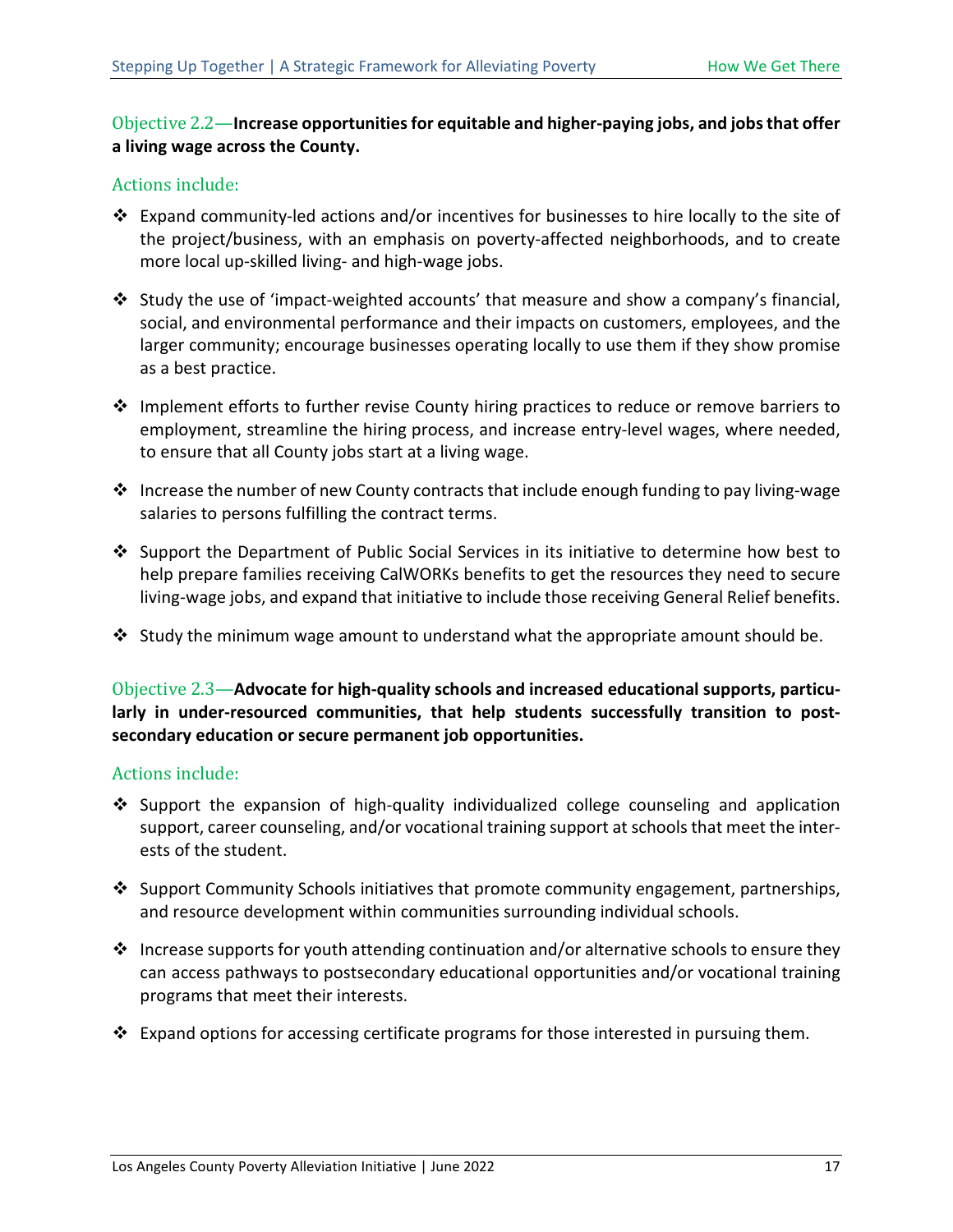- $\cdot$  Increase opportunities for youth to be connected to mentors, to be exposed to a variety of different professions and fields, and to develop skills and interests early on that may lead to career pathways.
- $\cdot$  Support the expansion of tutoring programs, particularly those serving system-involved youth.
- Advocate for greater equity in how funding gets distributed to school districts, particularly for those with the highest level of disparities.

#### Objective 2.4—**Expand supports available for helping people create and/or expand their own businesses or purchase a business through employee ownership or other opportunities.**

#### Actions include:

- $\cdot \cdot$  Expand one-on-one coaching for people wanting individual assistance on how to navigate opening a business from start to finish.
- $\cdot$  Consider various sources and partnerships that could be available for offering streamlined zero-interest loans or grant opportunities to cover start-up costs, licenses, capacity-building, emergency safety requirements, or needed capital to purchase a business.
- Review areas where County license and permit requirements could be streamlined.
- $\cdot \cdot$  Identify opportunities to support employee-ownership models.
- $\cdot$  Increase education to businesses about the benefits of qualifying for, and registering as, a Section 3 Business with the U.S. Department of Housing and Urban Development.
- $\cdot \cdot$  Increase educational opportunities for small businesses on capacity-building, sharing administrative and/or other infrastructure support, and creating cooperative businesses.

#### Objective 2.5—**Increase programs that promote generating assets and creating and maximizing growth opportunities.**

- Consider various mechanisms for offering zero interest loans or grant opportunities to people to cover the costs of applying to and necessary supplies for post-secondary school or training/certificate programs, technology requirements, or others.
- Partner with banks to increase the availability of matched-savings and incentive programs where people can save toward a down-payment for first-time homebuyers, tuition costs for themselves or their children, investment capital, retirement accounts, or other activities that help generate wealth.
- Develop a Baby Bonds or Children's Saving Account program for other vulnerable populations that is similar to the Opportunity LA Children's Savings Account program that was launched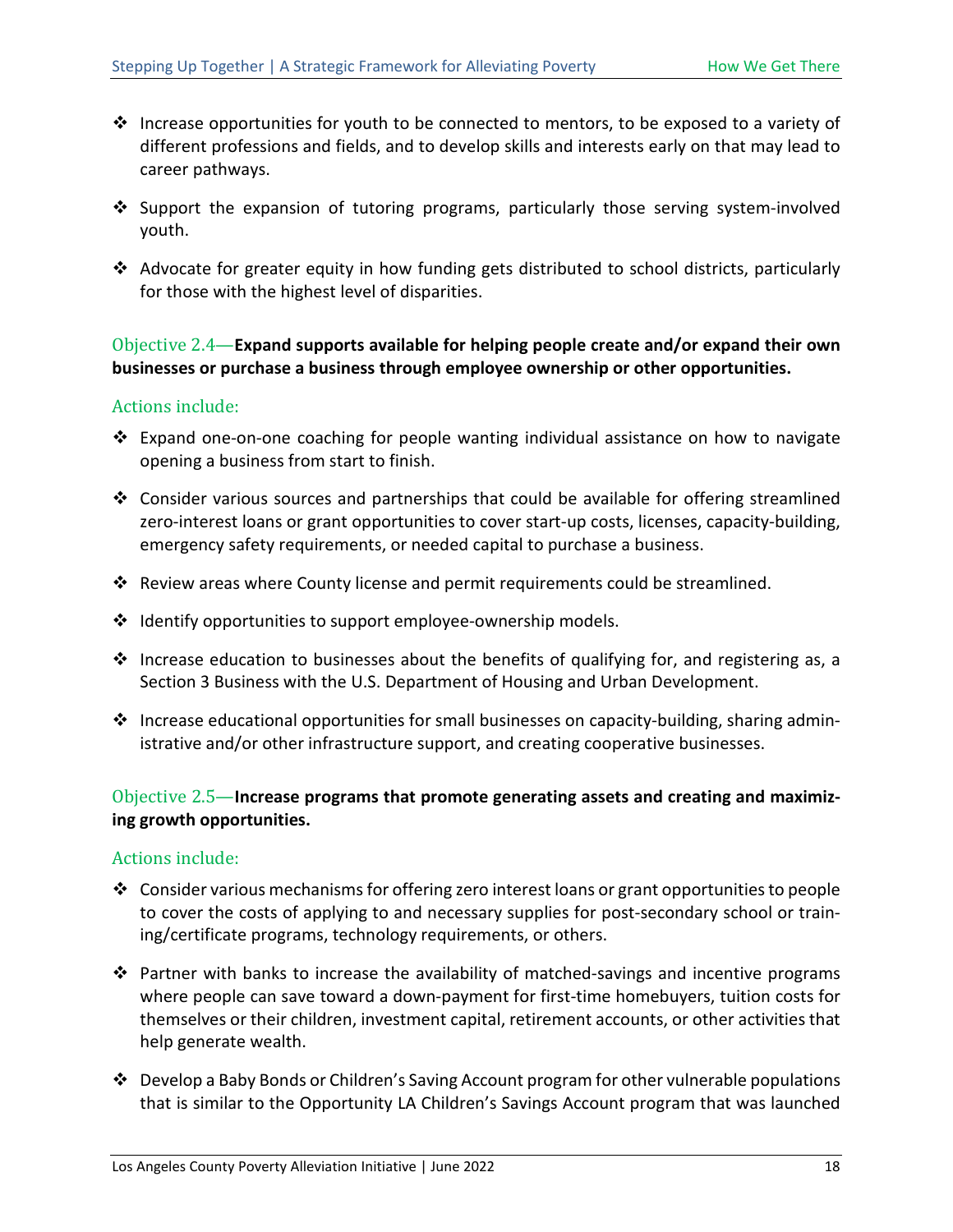through a partnership with the County, Los Angeles City, Los Angeles Unified School District, and Citibank.

- Work with the Department of Consumer and Business Affairs (DCBA) and others to expand access to financial coaching at all ages that includes managing credit, credit repair, debt reduction, savings, and retirement planning; protecting against consumer fraud; foreclosure protection; building wealth and investing; purchasing a home; and establishing financial stability.
- Work with DCBA and others to increase alternative banking options to discourage the use of predatory lenders and increase enforcement against them.
- Support the efforts of the County's Center for Financial Empowerment.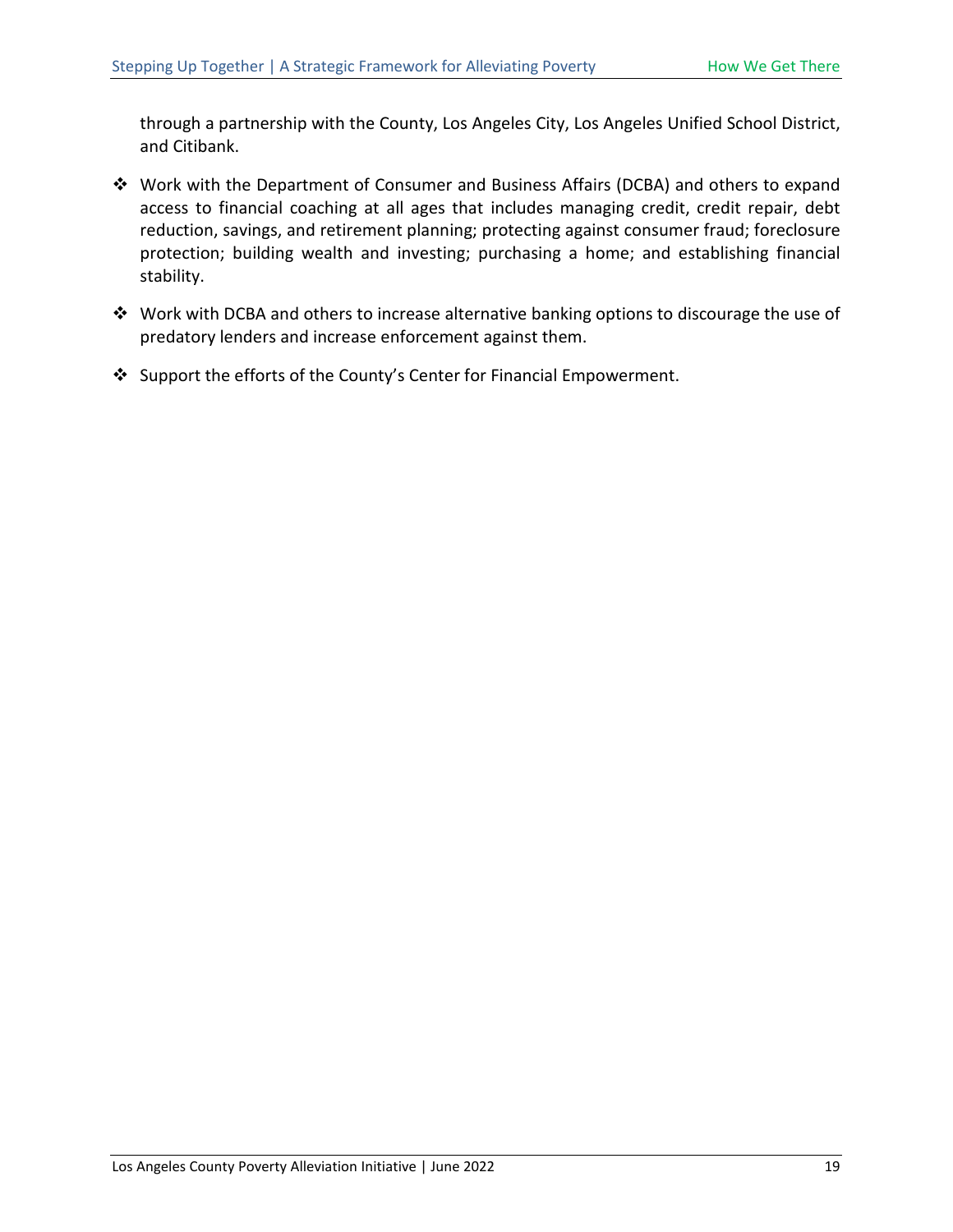## <span id="page-24-0"></span>**Strategy #3: Expand Access to Basic Supports**



Objective 3.1—**Develop a mechanism for distributing emergency support to people to cover basic needs like healthy food, housing costs, utilities, diapers, gas, health care expenses, and car repairs that prevent them from falling into crisis.**

#### Actions include:

- \* Work with County departments to determine how and who to administer this type of program and what potential funding streams could be used; develop a mechanism for providing the emergency support quickly and incorporate lessons learned from the COVID-19 pandemic.
- \* Support the efforts of the County's Food Equity Roundtable and other departmental nutritional programs to increase access to free, affordable, and culturally diverse healthy food options.

Objective 3.2—**Work with other jurisdictions and partners to strengthen supports that will help residents secure and maintain housing.**

#### Actions include:

 $\clubsuit$  Work with other cities to consider implementing rent-control policies that include a covenant that increases protections for lower-income tenants and other options for rental market stabilization, and/or that increase the availability and usage of rental assistance, rental subsidies, and housing vouchers.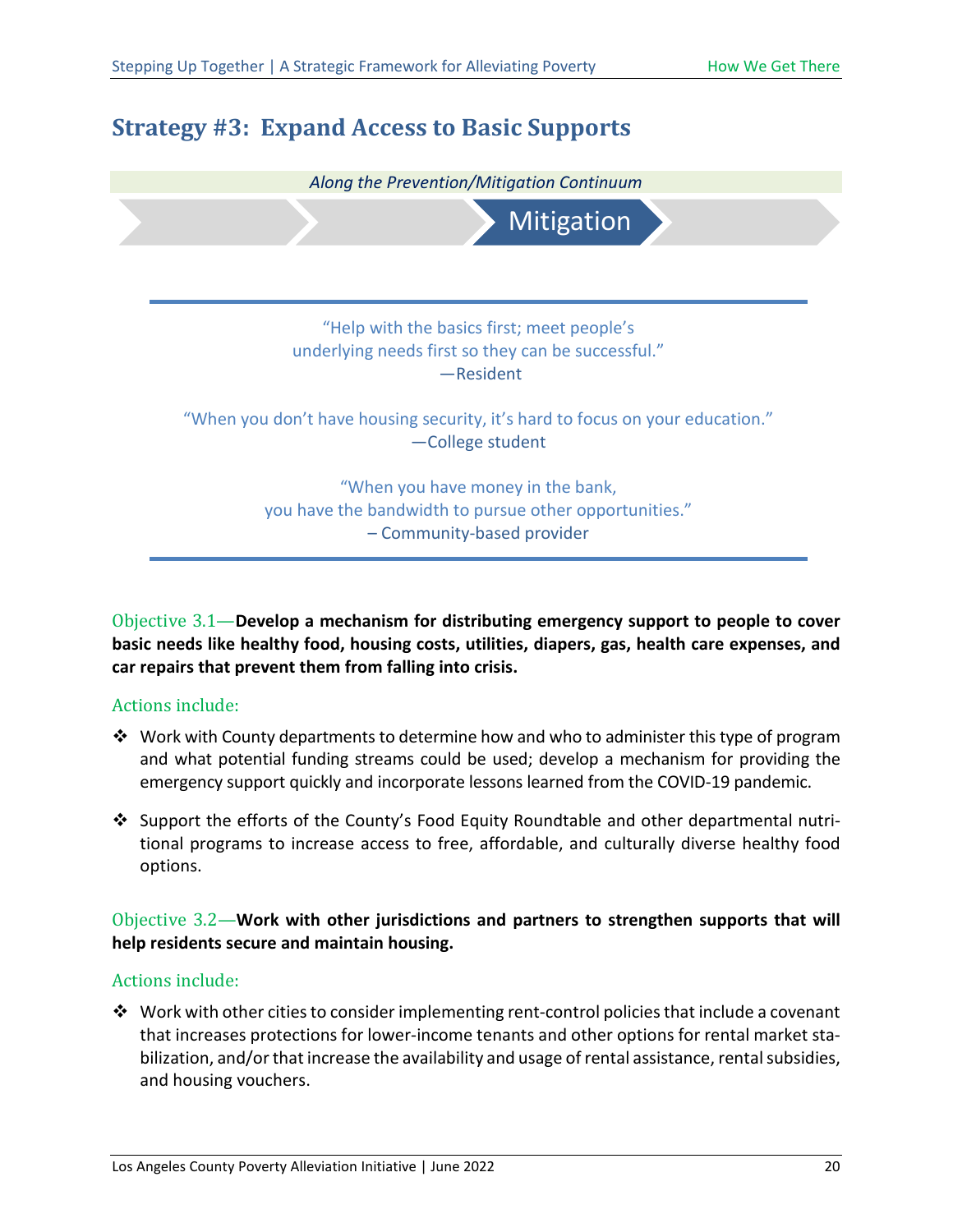- Support existing efforts underway to increase the number of low-income and affordable housing units available in new developments, convert existing buildings into affordablehousing units, assess the possibility of developing a regional land bank model, and expand Tenant Opportunities to Purchase Act efforts.
- $\cdot$  Increase the enforcement of laws that protect against Section 8 voucher discrimination, unlawful evictions, and landlord harassment, and ensure that the proper conditions of apartment buildings and dwellings are maintained.
- \* Explore opportunities for housing support to be included as part of enhanced care management in the state Department of Health Care Services' California Advancing and Innovating in Medi-Cal (CalAIM) program.
- Support the expansion of the Los Angeles County Development Authority's 'Family Self-Sufficiency' program.
- $\cdot \cdot$  Increase assistance for particularly vulnerable populations—former foster youth, those who are expecting or parenting young children, intimate partner/domestic violence survivors, etc.—in securing permanent housing and other supports and benefits.
- Advocate to repeal Article 34 from California's constitution, which has been identified as an antiquated and 'racist rule' that requires cities to get voter approval to build low-rent housing when using public dollars.
- $\cdot \cdot$  Explore new opportunities for ensuring that resources are available in historically underserved neighborhoods and that access to them exists in traditionally 'exclusive' neighborhoods, in compliance with fair housing mandates.
- Support the efforts of the County's Affordable Housing Unit, Housing for Health, Homeless Initiative, and the Los Angeles County Development Authority to further expand affordable housing and permanent supportive housing options.

Objective 3.3—**Partner with local cities, Child Care Resource & Referral agencies, and others to expand the mixed delivery system of public and private early care and education resources, plus after-school options that are affordable and available to help parents maintain employment.**

- $\cdot \cdot$  Identify supports that can be used to address 'child care provider deserts,' lack of infrastructure and inadequate facilities, barriers to parents accessing "upscaled" levels of child care as genuine options, and the availability of extended and weekend hours, particularly for infants and toddlers.
- $\clubsuit$  Endorse the use of an early care and education salary scale and compensation standards that are consistent with area living wages and promote positive child-care outcomes, and explore the potential of revenue options that could be used to meet that standard.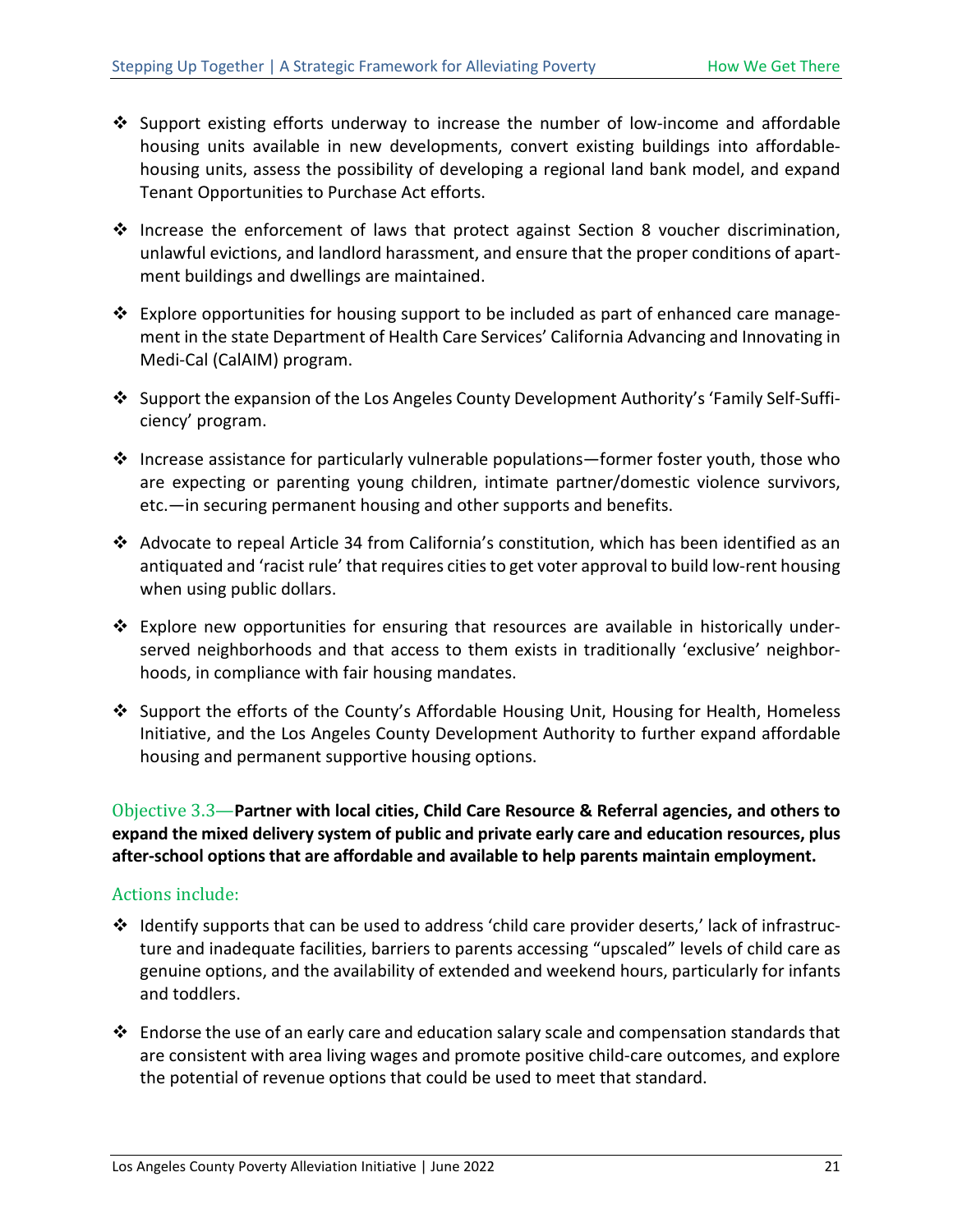- ❖ Increase training, skill-building, and licensing opportunities for family, friends, and neighbors who provide child care, and support for people who want to become day care providers.
- Advocate to align eligibility for subsidized child care to County-level living-wage calculations instead of state-level income calculations.
- Advocate for more federal and state funding to increase affordable child-care options and increase the state's early care and education reimbursement rate to a level that covers the true cost of care for young children.
- ❖ Support the Los Angeles County Office of Education and the County's Office for the Advancement of Early Care and Education (OAECE) in developing a plan for maximizing new federal dollars available to expand Early Head Start and Head Start programs, and to implement the state's universal pre-kindergarten program.
- Support the ongoing efforts of First 5 LA, the OAECE, the Child Care Planning Committee, the Department of Parks and Recreation, and the Policy Roundtable for Child Care and Development.

#### Objective 3.4—**Maximize resources available to help people meet their own needs.**

- Advocate for reinstituting the federal Advance Child Tax Credit.
- Identify a plan for the long-term administration of *Breathe: Los Angeles County's Guaranteed Income Program.*
- Expand education and free tax-filing and Individual Taxpayer Identification Number (ITIN) application supports to residents to increase the claiming of the Earned Income Tax Credit (EITC), child tax credit, and other tax credits that often go unclaimed.
- Evaluate additional sources of debt generated by state/County rules and laws that could be eliminated for low-income families, and consider options for including financial affordability in the calculation of assessing fines and fees.
- $\cdot$  Increase enforcement of wage-theft laws and expand protections for those making below the minimum wage.
- Advocate to increase unemployment insurance rates and recalibrate eligibility requirements and limits.
- Advocate for expanding the EITC and Young-Child Tax Credit levels and eligibility.
- ❖ Support the efforts of the Office of Labor Equity.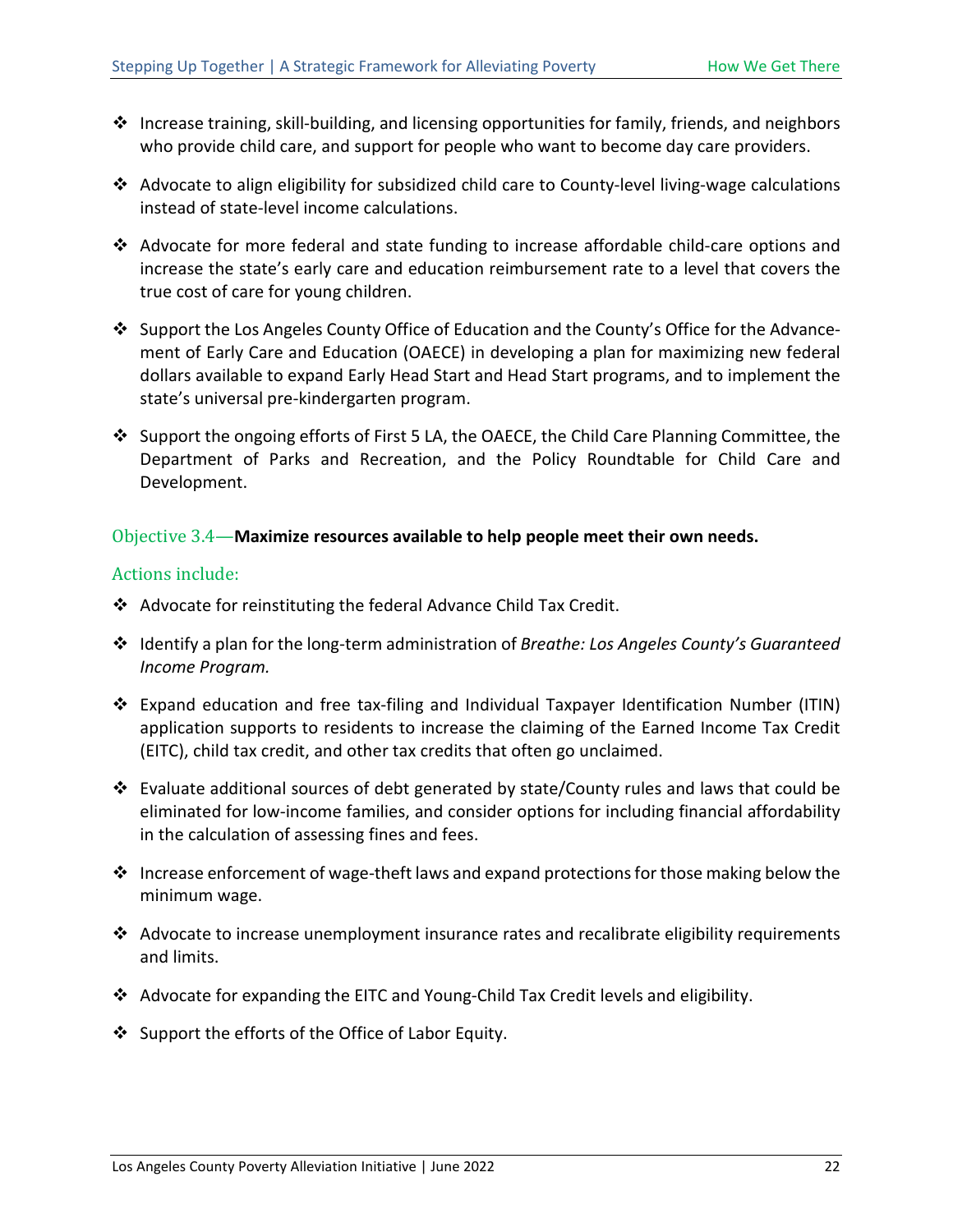## <span id="page-27-0"></span>**Strategy #4: Improve Our Service Delivery System**



Objective 4.1—**Develop a values-driven, person-centered service delivery model that proactively and seamlessly coordinates care for customers and/or their families across County departments to holistically address current issues and work toward preventing future issues.**

- Collaborating with those with lived expertise and other key stakeholders, co-design and implement a demonstration project across a few departments for how this model could work; identify best practices and lessons learned that would help with scaling it to all departments involved in delivering care.
	- **Include ensuring respectful and compassionate customer service, streamlining applica**tion processes, effectively working with people who speak different languages, cultural competency, operating during times that work best for customers, ensuring direct access to someone who can help troubleshoot issues, developing shared intake assessments, using case managers who can effectively work across departments and/or expanding case conferencing, ensuring proper staff capacity, measuring cross-departmental outcomes, and implementing a performance management system.
- $\clubsuit$  Expand enterprise-wide mechanisms for sharing case-management data with caseworkers across County departments to improve needs assessments and referrals, care coordination, service delivery, performance monitoring, and tracking outcomes.
- $\cdot$  Support existing efforts to incorporate values, program effectiveness, and maximize and leverage funding into the County's budgeting process.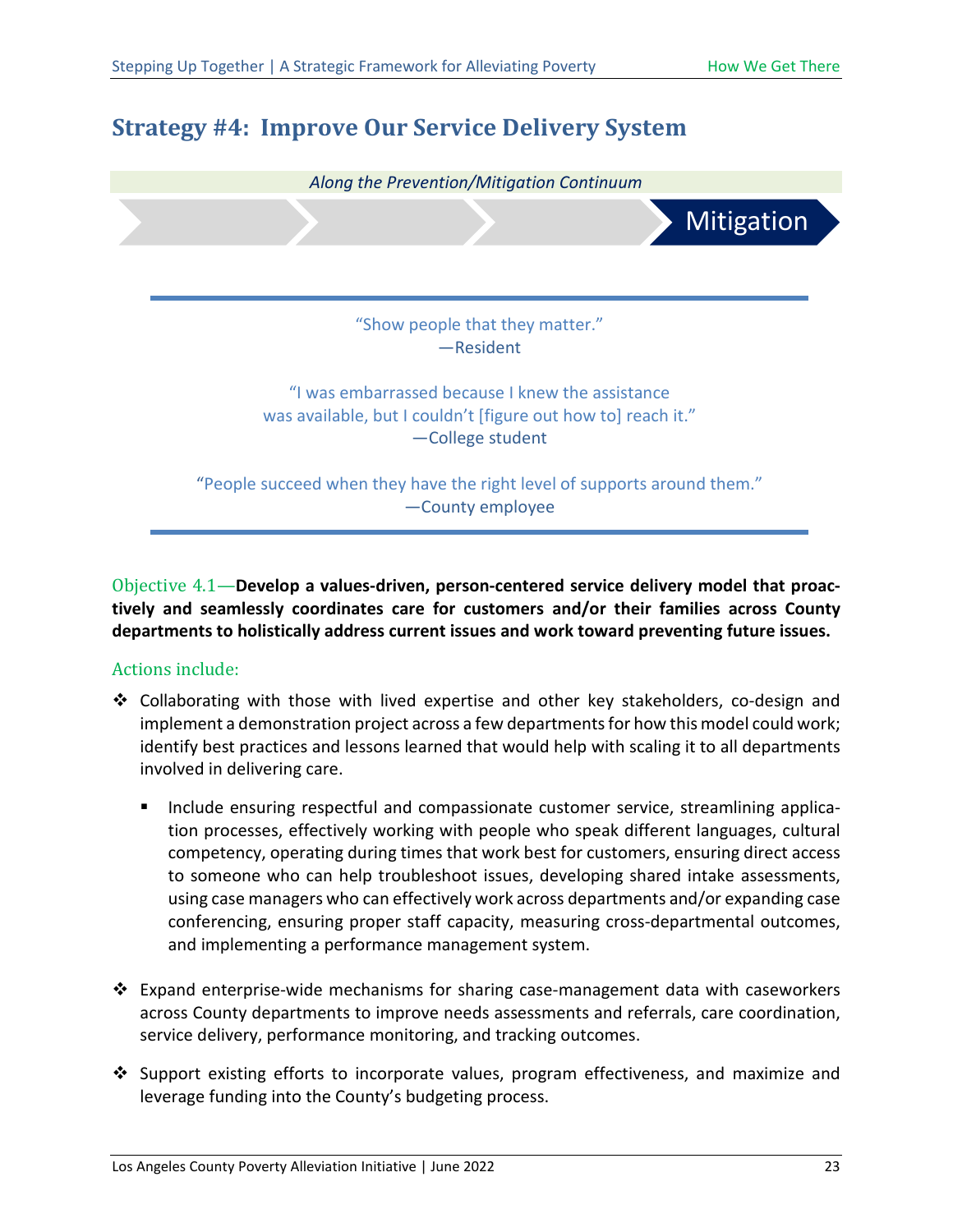#### Objective 4.2—**Develop a centralized mechanism for sharing information about available resources that is easy to access and navigate.**

#### Actions include:

- $\clubsuit$  Support the launch and implementation of a new Information, Referral, and Connection (IR&C) platform and electronic Transition-Age Youth (TAY) Centralized Hub that will create an electronic platform for connecting residents to supports in their own communities.
- \* Identify trusted and relatable formats for sharing resource information across all communities in culturally competent ways, using the IR&C and/or other formats that also address technology and language barriers.
	- **Suggested ideas to explore include live-chat features or ways to ask questions and receive** information that is immediate and applies to particular situations, using a simple screening tool (e.g., potentially through texting) for people to find out what they are eligible for, ensuring that information is formatted to display properly on cell phones, and providing the information in a manner that may help alleviate concerns about potential negative consequences for seeking help
- $\div$  Support the County's Digital Divide Regional Strategy efforts to increase free internet access at and around County facilities, as well as strengthen internet signals in areas with connection challenges.

Objective 4.3—**Reduce barriers so that all people eligible for public benefits can receive them, and maximize federal and state funding available for residents.**

- $\div$  Explore opportunities to simplify and streamline application and re-certification processes, and automate benefit access and distribution where possible.
- Develop a public-facing dashboard for tracking how many eligible people are receiving benefits for which they are entitled, and study the reasons for underutilization and any returned unused funding.
- $\clubsuit$  Increase supports available for benefit recipients to transition off public benefits and maintain their economic stability, and track the data of how many successfully do so.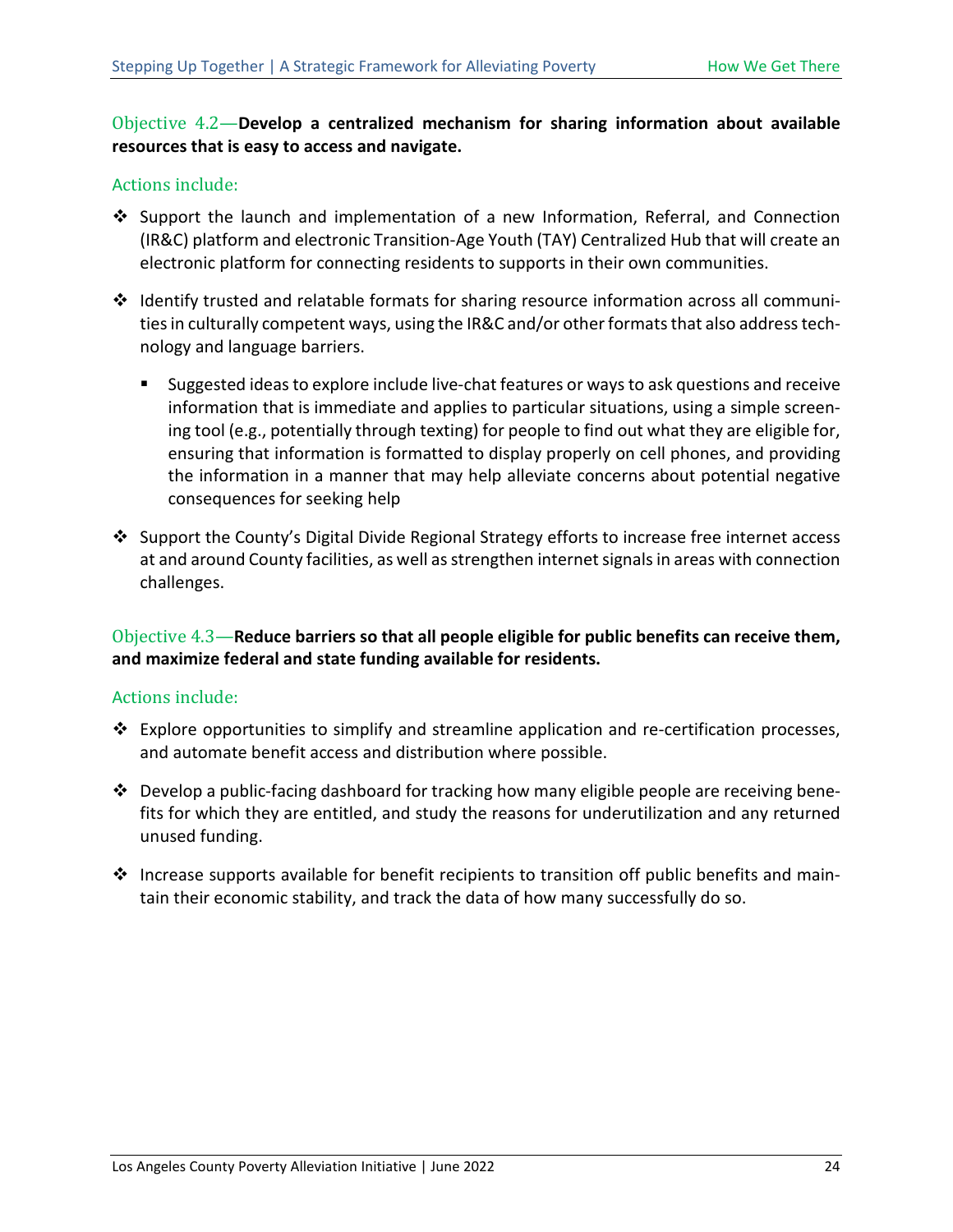#### Objective 4.4—**Advocate at the federal, state, and local levels for policy changes that improve the effectiveness of the service delivery system.**

- Advocate for changing the definition of and threshold for what constitutes 'child neglect' to reduce the number of referrals falling under the jurisdiction of child welfare, and for changing requirements for relative caregivers to increase the number of relatives qualifying as appropriate placements.
- $\clubsuit$  Advocate to change policies so people can still receive the supports and benefits they are entitled to and not be penalized because they marry or are receiving child support and/or other public benefits.
- Advocate for reindexing the Federal Poverty Level and public benefit levels, and for recalibrating time constraints and eligibility requirements, particularly those affecting allowable assets.
- Advocate for exempting guaranteed-income payments, or similar cash-transfer program payments, from eligibility determinations for public benefits so that participants do not experience negative impacts to other public benefits they are receiving.
- Advocate to increase health insurance subsidies to lower insurance and health care costs.
- Advocate for increasing federal and state supports available for foster and probation youth up to age 26.
- Advocate for expanding free Metro passes to all youth and seniors, plus recipients of CalWORKs, General Relief, and CalFresh.
- Advocate for more flexible federal and state funding to provide customers and/or their families services and supports in a manner that best meets their needs.
- $\div$  Support proposals that do not bar immigrants in need of assistance from receiving benefits.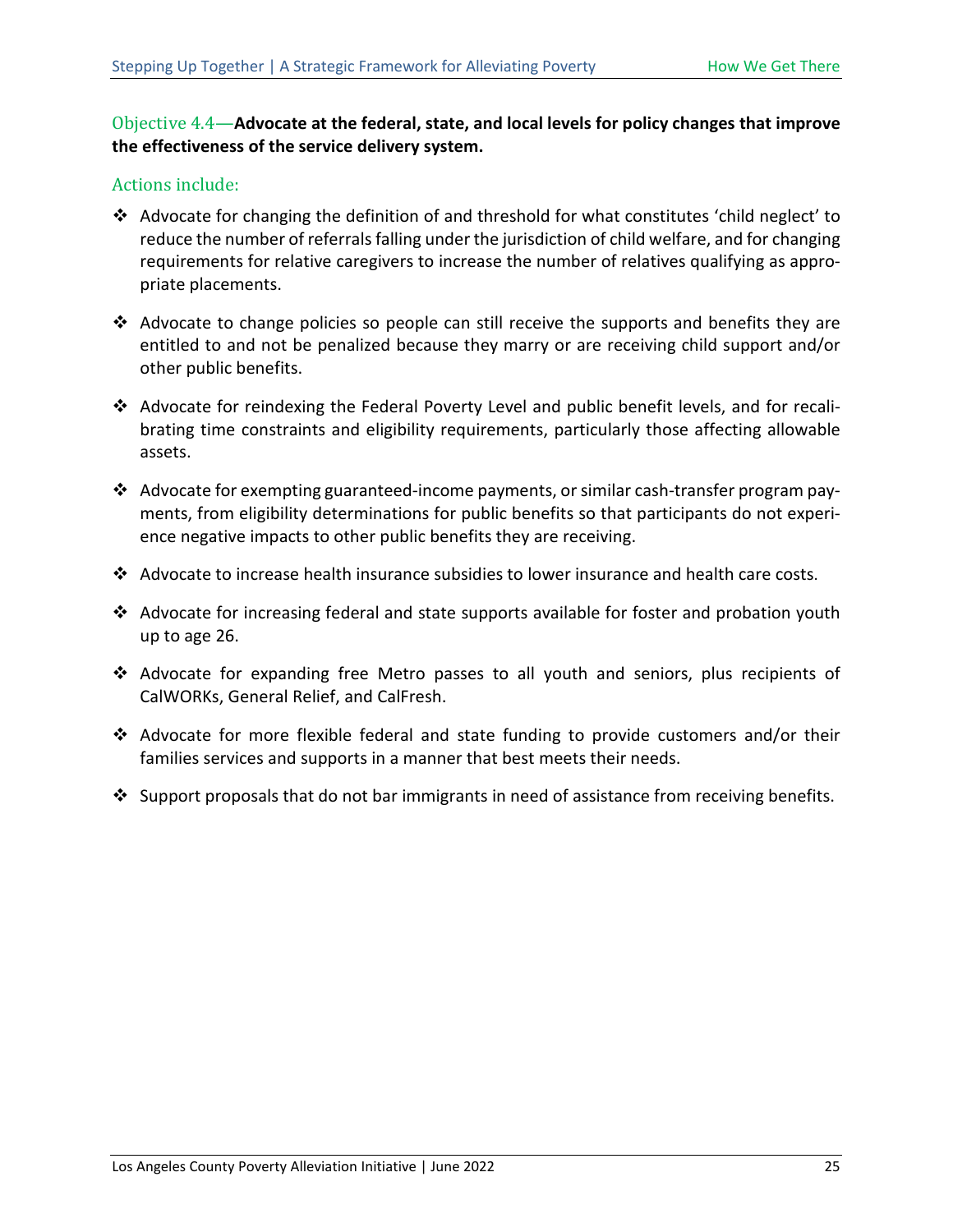## <span id="page-30-0"></span>**Measuring Success**

#### <span id="page-30-1"></span>*Measures Framework*

Below is a set of initial measures we will use to track our progress. They are designed to be multi-dimensional across 'macro' and program levels because poverty itself is a multi-dimensional issue spanning different domain areas. We want to avoid oversimplifying the issue by only measuring household income, for example, or those who fall below the Federal Poverty Level. If we truly want to see progress in this complex area, it will require us to improve outcomes across several areas that affect people's lives.<sup>[27,](#page-30-3)[28,](#page-30-4)[29](#page-30-5)</sup>

The overall outcome goal we want to achieve is financial stability for Los Angeles County residents. We will measure our progress using three macro-level goals that cut across the four strategies: 1) opportunity and mobility, 2) social inclusion, and 3) well-being. The five program-level goals that will help demonstrate progress in these areas align with the four strategies:

| The Four Strategies                                         | Program-Level Measure                 |
|-------------------------------------------------------------|---------------------------------------|
| <b>Invest in Our Communities</b>                            | <b>Community and Civic Engagement</b> |
|                                                             | Income and Employment                 |
| <b>Strengthen Pathways to Opportunities</b>                 | Wealth                                |
| <b>Access to Basic Supports</b>                             | <b>Basic Supports</b>                 |
| Improving Our Service Delivery System   Responsive Services |                                       |

#### <span id="page-30-2"></span>*The Measures*



A set of indicators—aligned with both the CEO's Countywide strategic plan and the ARDI anti-racism strategic plan—will track progress in these areas. The data will be disaggregated by race/ethnicity, gender, age, other demographic characteristics, and geographic regions, where possible. The measures and

<span id="page-30-3"></span><sup>27</sup> United Nations. (2009). "Rethinking Poverty: Report on the world situation," United Nations publication, New York, NY.

<span id="page-30-4"></span><sup>&</sup>lt;sup>28</sup> United Nations Development Programme and Oxford Poverty and Human Development Initiative. (2020). "Charting pathways out of poverty: Achieving the SDGs," https://hdr.undp.org/

<span id="page-30-5"></span><sup>&</sup>lt;sup>29</sup> United Nations Economic Commission for Europe. (2017). "Guide on poverty measurement," United Nations publication, New York, United States, and Geneva, Switzerland.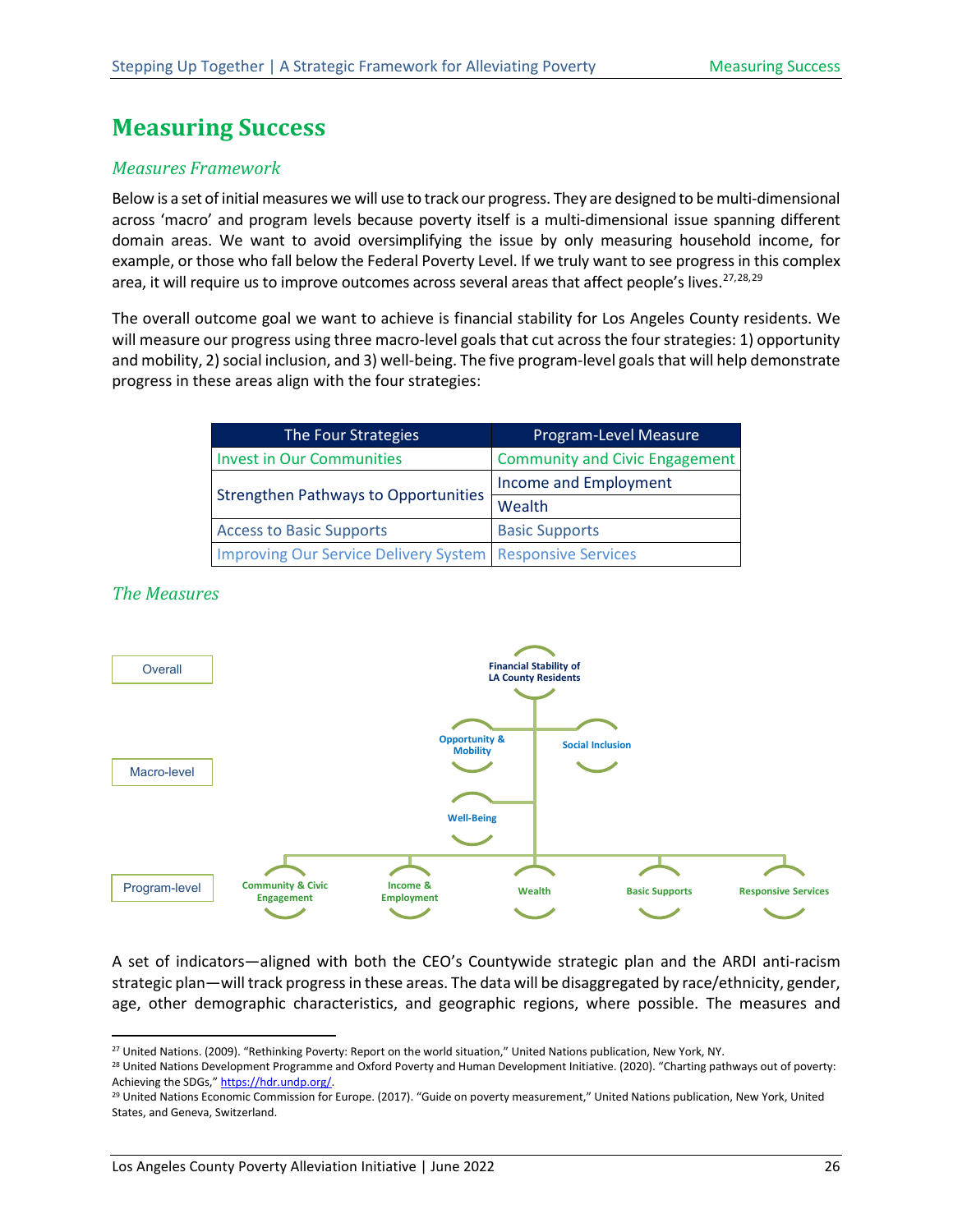indicators used will be fluid enough to allow for ongoing input from a variety of community members and stakeholders to help refine them as we learn more about the most effective and accurate ways to measure our goals and reflect change over time.

#### <span id="page-31-0"></span>*How Will We Know When We Get There?*

We expect to see a decrease in the number of Los Angeles County residents in poverty over time, as well as positive shifts in the data measures, if we are successful in implementing the four strategies outlined here.

We will develop a public-facing social and economic scorecard that displays data on various sectors, populations, and impact on individuals. Data will be collected from County departments and stakeholder partners, as well as from other public sources. We will publish regular updates to the data to track our progress going forward and use program evaluations and other research findings, where possible. We will also actively engage the community to share findings and solicit feedback that will inform and shape both how data is measured and used and what future programming looks like. This will help us hold ourselves accountable for progress in achieving our goals, as well as allow others to do the same.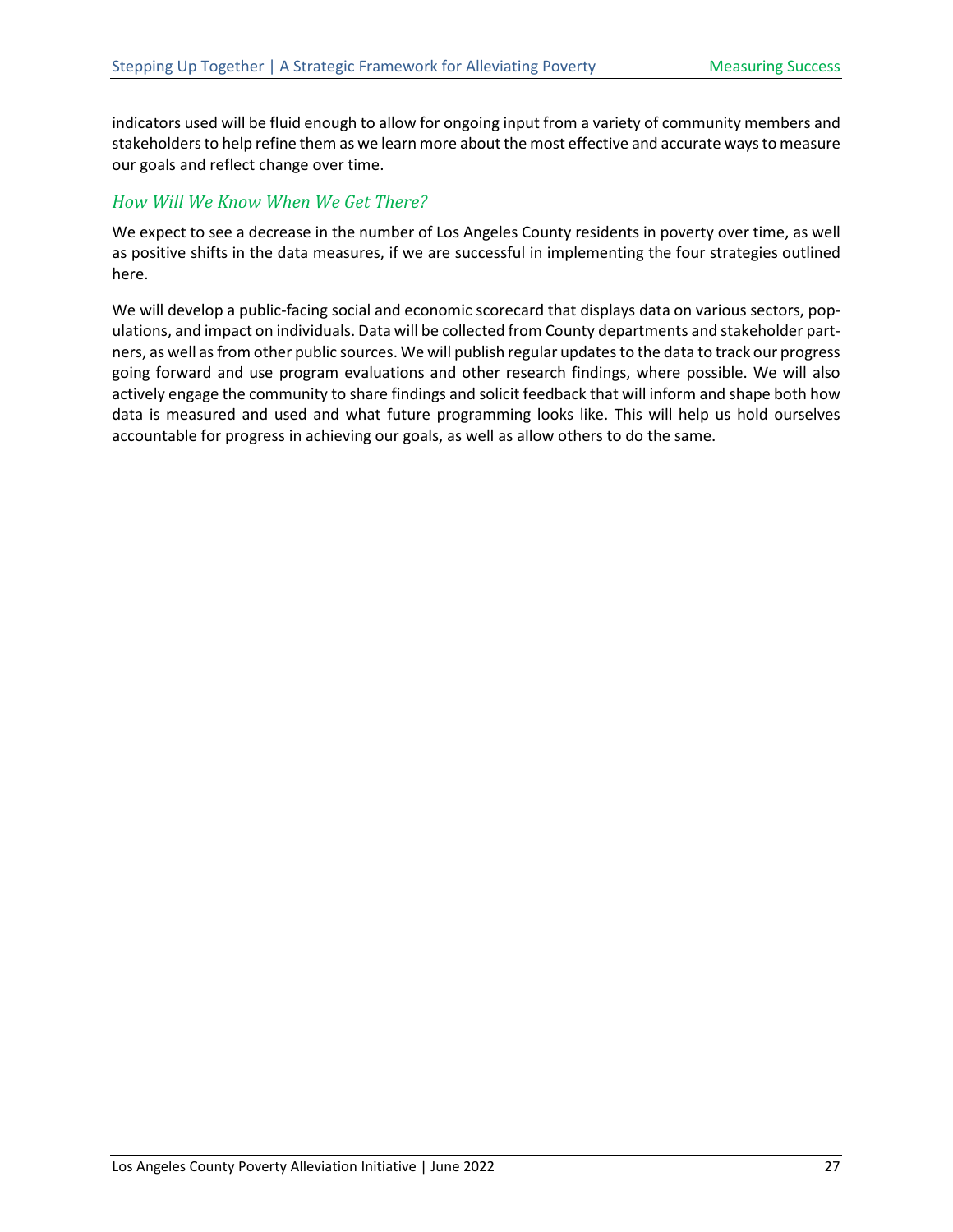# <span id="page-32-0"></span>**Conclusion**

Poverty can and must be disrupted. The costs of inaction are too significant. It puts tremendous burdens on those who live with it, and the increased stress and lack of access to health care and other critical resources cause lives to be cut short.<sup>[30,](#page-32-1)[31](#page-32-2)</sup> It negatively impacts the health of our economy and our society, and it significantly damages human dignity, which ultimately affects us all.<sup>[32](#page-32-3),[33](#page-32-4)</sup>

Everyone deserves a fair chance and a good life. All Los Angeles County residents should be able to experience opportunities that enhance their well-being—not only for themselves, but for their families and for generations to come. This requires equitable access to career paths, wealth, and the supports that promote health and well-being.

The County will work to set the conditions for improving our economic landscape. Our actions need to show that we value people, that people matter, and that the solutions we implement are rooted in dignity and respect for those we serve. We commit to removing the systemic barriers people face and address the structural issues that preserve these inequalities and embrace an equity-based model. Investments will be made and resources will be allocated using an equity lens.

Learning from others and being more creative and innovative in our efforts will be necessary. It will take building off previous successes and applying that same level of determination and courage here. Collective action and working together will be imperative to increase our chances of success.

Alleviating poverty is a cause worth tackling together, and we cannot afford not to do it.

<span id="page-32-1"></span><sup>&</sup>lt;sup>30</sup> Office of Health Assessment and Epidemiology. (2010). "Life expectancy in Los Angeles County, How long do we live and why? A cities and community health report," Los Angeles County Department of Public Health, Los Angeles, CA.

<span id="page-32-2"></span><sup>31</sup> Singhal, R. "Health of women in Los Angeles County and the role of poverty," [PowerPoint slides], Los Angeles County Department of Public Health, Los Angeles, CA.

<span id="page-32-3"></span><sup>32</sup> Verfaillie, N. (2013). "The impact of poverty on life expectancy," The Borgen Project[, https://borgenproject.org/impact-poverty-life](https://borgenproject.org/impact-poverty-life-expectancy/)[expectancy/.](https://borgenproject.org/impact-poverty-life-expectancy/)

<span id="page-32-4"></span><sup>33</sup> United Nations. (2009). "Rethinking Poverty: Report on the world situation," United Nations publication, New York, NY.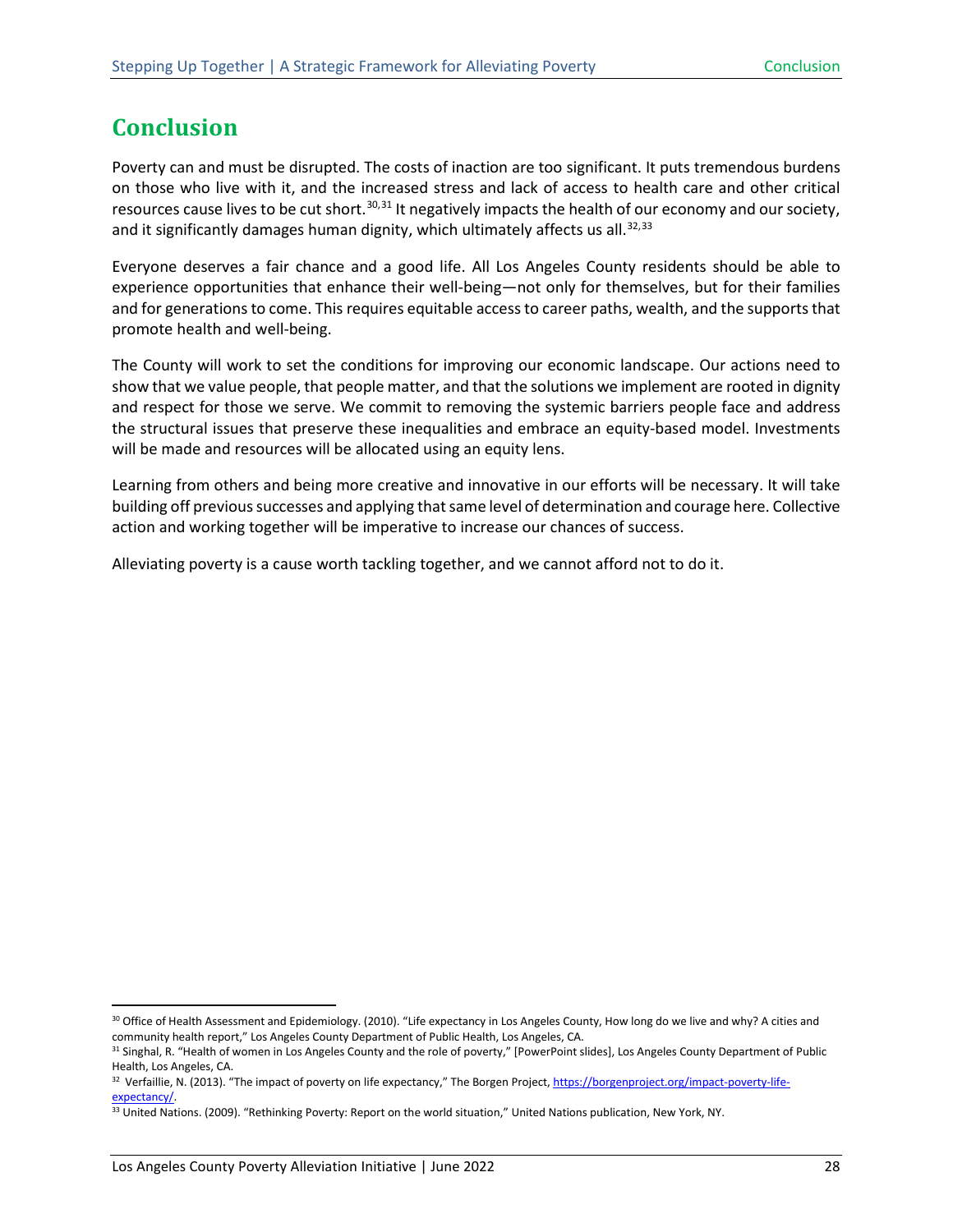## <span id="page-33-0"></span>**Contributors**

We want to thank everyone who contributed to the development of this strategic framework through sharing their time and assistance in recruiting others to participate, providing invaluable thoughts and ideas, and offering additional edits and feedback as it was being finalized.

#### **Neighborhood Action Councils Community Meetings**

Broadway Manchester Carson Compton Cudahy East Los Angeles East Palmdale El Monte Hawthorne Lake Los Angeles Lancaster Metro Pacoima Palmdale San Fernando Valley South Bay South El Monte South Gate South Los Angeles Southeast Los Angeles Walnut Park Watts West Athens Wilmington

#### **Community Meetings Convened By**

Allies for Every Child Antelope Valley Community Action League Antelope Valley Partners for Health Asian American Drug Abuse Program California State University Los Angeles California Youth Connection Community Coalition Community Health Councils Compton Community College End Poverty In CA Hollywood Homeless Youth Partnership Los Angeles Southwest College National Asian Pacific Center on Aging Opportunity Youth Collaborative Para Los Niños SBCC Southeast Asian Community Alliance Thriving Families, Safer Children Initiative United Parents and Students

#### **Organization/Stakeholder Meetings Convened By**

Association of Community Human Service Agencies' Prevention Committee Boys & Girls Clubs Center for Strategic Partnerships Domestic Violence Homeless Services Family Law Coalition GRACE & End Child Poverty CA Immigrants Are LA Office of Immigration Affairs Reimagine Child Safety Coalition Right to Legal Counsel SLATE-Z Welfare Advocates

#### **Participating Community-Based Providers, Stakeholders, Advocates, Commissions, and County Departments, and Additional Contributors**

Actum, LLC African Communities Public Health Coalition All Peoples Community Center Alma Family Services American Indian/Alaska Native Underserved Cultural Communities Subcommittee Anthony and Jeanne Pritzker Family Foundation Anti-Recidivism Coalition Asian Americans Advancing Justice Asian Pacific Counseling and Treatment Centers Association of Community Human Service Agencies Aviva Children & Family Services Ballmer Group Bank of America

Bet Tzedek Legal Services Boys & Girls Clubs of Carson Boys & Girls Clubs of Malibu Boys & Girls Clubs of San Fernando Valley Boys & Girls Clubs of Santa Monica Boys & Girls Clubs of Venice BRIDGE Housing BRIDGES, Inc. Brotherhood Crusade California Community Foundation California Department of Social Services California Immigrant Policy Center California Youth Connection CAIR Los Angeles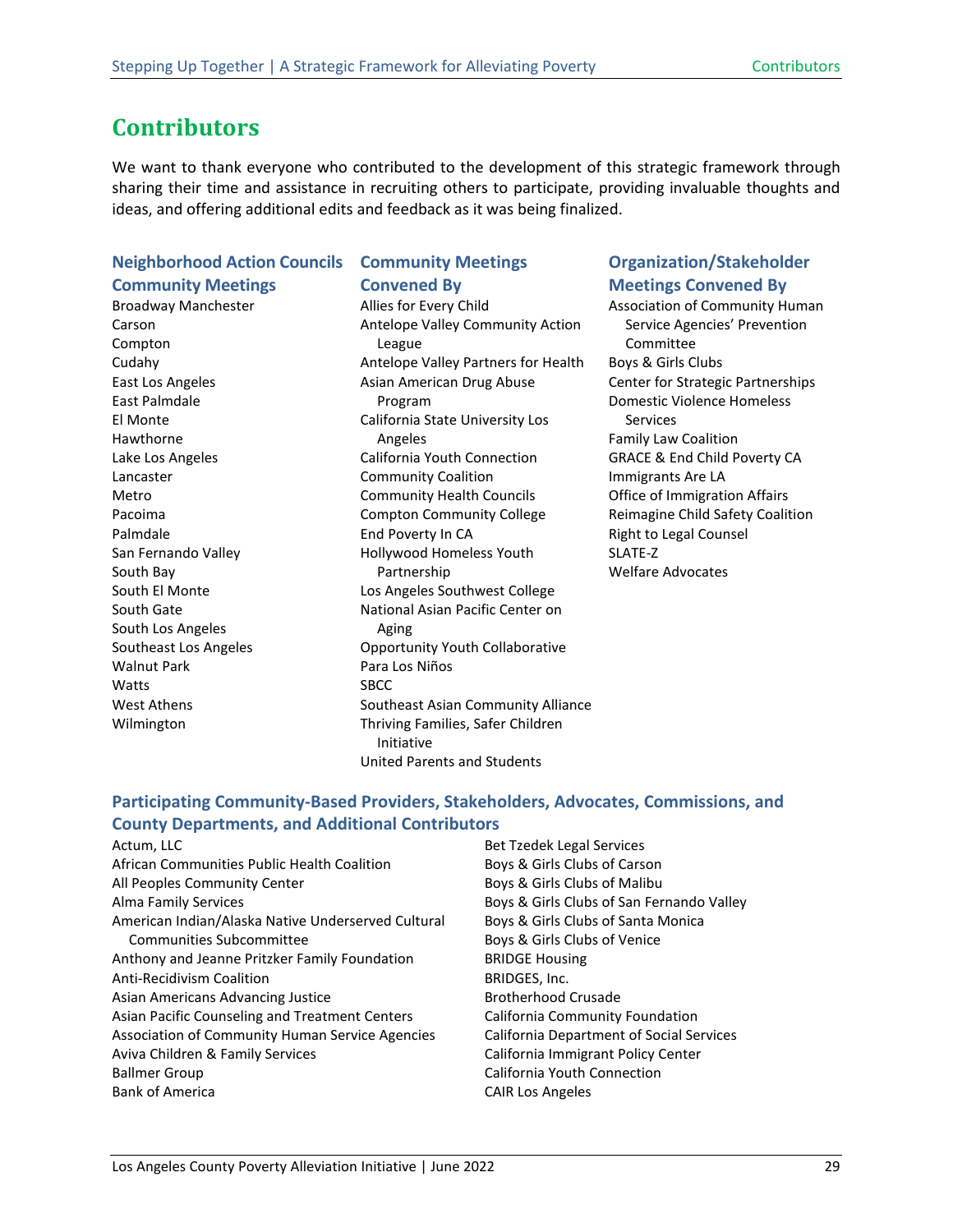Casey Family Programs Cedars-Sinai Change Reaction Change West Covina Child Care Resource Center, Inc. Child Development Institute Children Now Children's Bureau of Southern California Children's Data Network Children's Hospital Los Angeles Children's Institute, Inc. Children's Law Center of California Chinatown Service Center CHIRLA Chrysalis CIELO City of Long Beach City of Los Angeles City of Pasadena Coalition of California Welfare Rights Organizations Community Coalition Community Health Councils Community Legal Aid SoCal Compton Community College Council of Mexican Federations in North America Covenant House California Crittenton Services for Children and Families Designated Exceptional Services for Independence Domestic Abuse Center Downtown Women's Center Eastmont Community Center Economics Security Project Action El Nido Family Centers End Poverty In CA First 5 LA Five Acres Frank D. Lanterman Regional Center God's Pantry GRACE & End Child Poverty CA Hands 4 Hope LA HealthRIGHT360 Helpline Youth Counseling Heritage Youth Services Hillsides Housing Equality & Advocacy Resource Team Housing Rights Center Imagine LA Inclusive Action for the City Inner City Law Center Inner City Struggle Jewish Family Service of LA Journey House Just Us 4 Youth

Legal Aid Foundation of Los Angeles Lens Co Liberty Hill Foundation Local Initiatives Support Corporation Los Angeles Center for Law and Justice Los Angeles City College Los Angeles County Aging and Disabilities Department (formerly part of WDACS) Los Angeles County Alternate Public Defender Los Angeles County Chief Executive Office Los Angeles County Child Support Services Department Los Angeles County Commission on Children and Families Los Angeles County Department of Arts and Culture Los Angeles County Department of Children and Family Services Los Angeles County Department of Consumer and Business Affairs Los Angeles County Department of Economic Opportunity (formerly part of WDACS) Los Angeles County Department of Health Services Los Angeles County Department of Human Resources Los Angeles County Department of Mental Health Los Angeles County Department of Parks and Recreation Los Angeles County Department of Public Health Los Angeles County Department of Public Social Services Los Angeles County Department of Regional Planning Los Angeles County Development Authority Los Angeles County District Attorney Los Angeles County Economic Development Corporation Los Angeles County Executive Office of the Board Los Angeles County Internal Services Department Los Angeles County Law Offices of the Public Defender Los Angeles County Policy Roundtable for Child Care and Development Los Angeles County Probation Department Los Angeles County Public Library Los Angeles County Registrar-Recorder/County Clerk Los Angeles County Treasurer and Tax Collector Los Angeles County Youth Commission Los Angeles Department of Water and Power Los Angeles Homeless Services Authority Los Angeles LGBT Center Los Angeles Unified School District, Career Technical Education Maryvale Masada Homes Massachusetts Institute of Technology, Department of Economics

Maternal and Child Health Access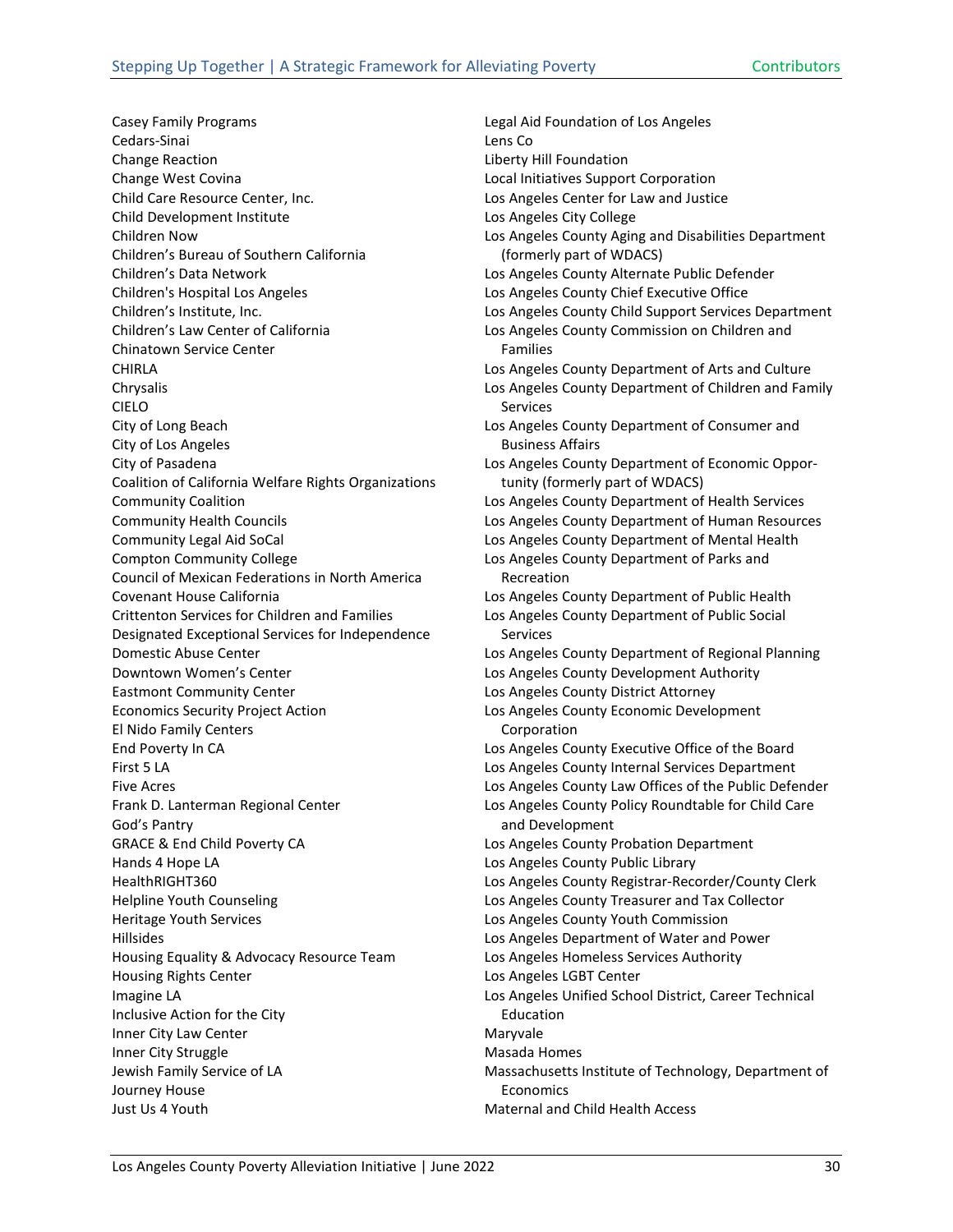Mayor's Fund of Los Angeles McCarty Memorial Christian Church MEND—Meet Each Need with Dignity Move LA My Friend's Place National Asian Pacific Center on Aging National Foster Youth Institute National Health Law Neighborhood Legal Services of Los Angeles County Opportunity Youth Collaborative Para Los Niños Penny Lane Centers Pilipino Workers Center Princeton University, School of Public and International Affairs Project: Peacemakers, Inc. Public Counsel Rainbow Labs Rainbow Services Reimagine Child Safety Coalition River LA Safe Place for Youth San Gabriel Children's Center **SBCC** SHIELDS for Families SLATE-Z Social Justice Learning Institute

Sojourn Southeast Asian Community Alliance Specialty Family Foundation SPIRITT Family Services Strategic Actions for a Just Economy The Carl & Roberta Deutsch Foundation The Center in Hollywood The Corporation for Supportive Housing The LA Housing Movement Lab The Ralph M. Parsons Foundation The TransLatin@ Coalition The Whole Child UCLA Pritzker Center for Strengthening Children and Families Uncommon Good UNITE–LA United Parents and Students United Way of Greater Los Angeles University of Southern California, Civic Engagement U.S. Department of Housing and Urban Development Vermont Slauson Economic Development Corporation Weingart Foundation Wellnest Western Center on Law and Poverty W.M. Keck Foundation YWCA Greater Los Angeles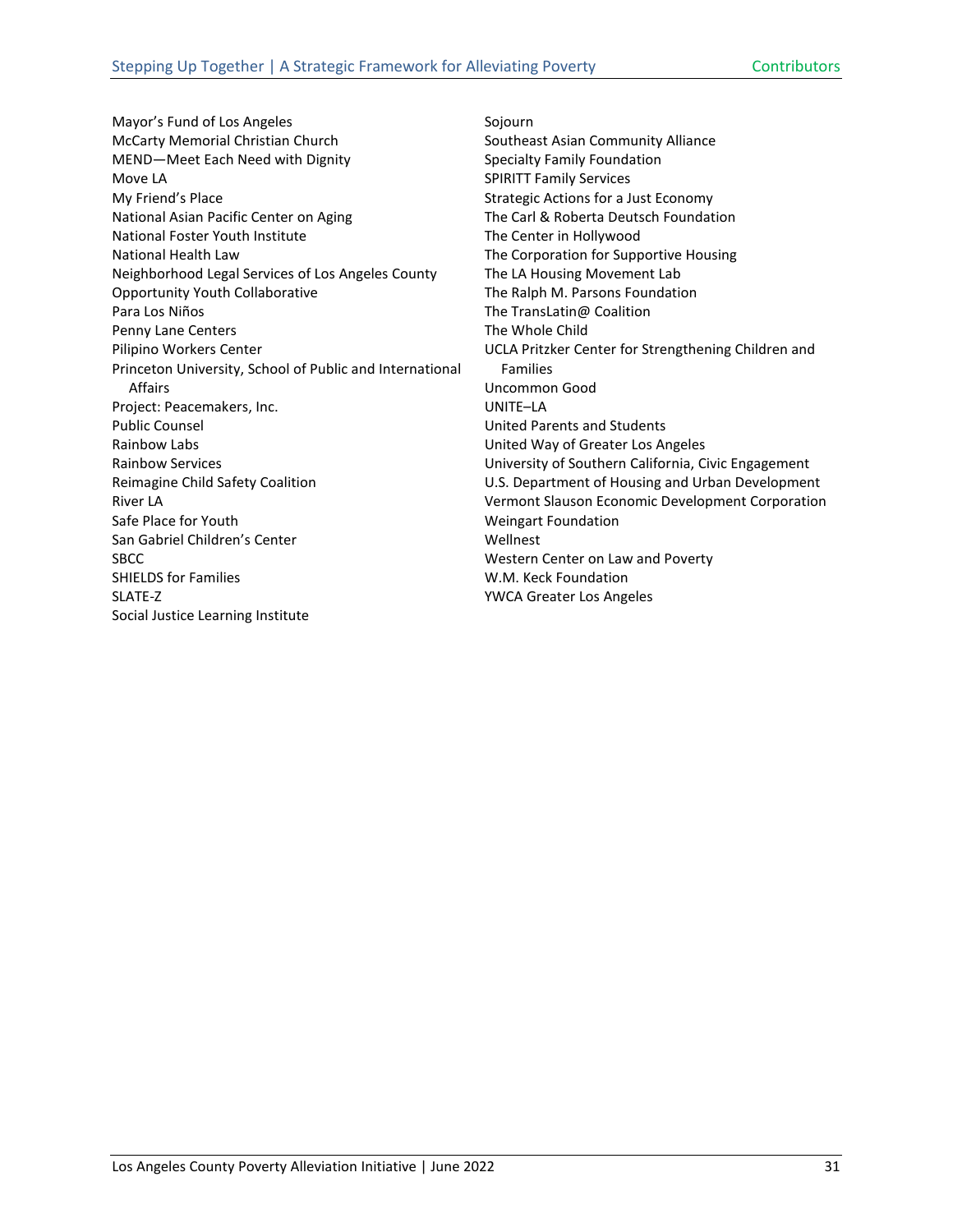## <span id="page-36-0"></span>**Appendix A—Proposed Federal, State, and Local Advocacy Agenda**

- Advocate for greater equity in how funding gets distributed to school districts, particularly for those with the highest level of disparities.
- Advocate to repeal Article 34 from California's constitution, which has been identified as an antiquated and 'racist rule' that requires cities to get voter approval to build low-rent housing when using public dollars.
- Advocate for more federal and state funding to increase affordable child-care options and increase the state's early care and education reimbursement rate to a level that covers the true cost of care for young children.
- Advocate to align eligibility for subsidized child care to County-level living-wage calculations instead of state-level income calculations.
- Advocate for reinstituting the federal Advance Child Tax Credit.
- $\div$  Advocate to increase unemployment insurance rates and recalibrate eligibility requirements and limits.
- Advocate for expanding the EITC and Young-Child Tax Credit levels and eligibility.
- Advocate for changing the definition of and threshold for what constitutes 'child neglect' to reduce the number of referrals falling under the jurisdiction of child welfare, and for changing requirements for relative caregivers to increase the number of relatives qualifying as appropriate placements.
- $\clubsuit$  Advocate to change policies so people can still receive the supports and benefits they are entitled to and not be penalized because they marry or are receiving child support and/or other public benefits.
- Advocate for reindexing the Federal Poverty Level and public benefit levels, and for recalibrating time constraints and eligibility requirements, particularly those affecting allowable assets.
- Advocate for exempting guaranteed-income payments, or similar cash-transfer program payments, from eligibility determinations for public benefits so that participants do not experience negative impacts to other public benefits they are receiving.
- Advocate to increase health insurance subsidies to lower insurance and health care costs.
- \* Advocate for increasing federal and state supports available for foster and probation youth up to age 26.
- Advocate for expanding free Metro passes to all youth and seniors, plus recipients of CalWORKs, General Relief, and CalFresh.
- Advocate for more flexible federal and state funding to provide customers and/or their families services and supports in a manner that best meets their needs.
- $\cdot$  Support proposals that do not bar immigrants in need of assistance from receiving benefits.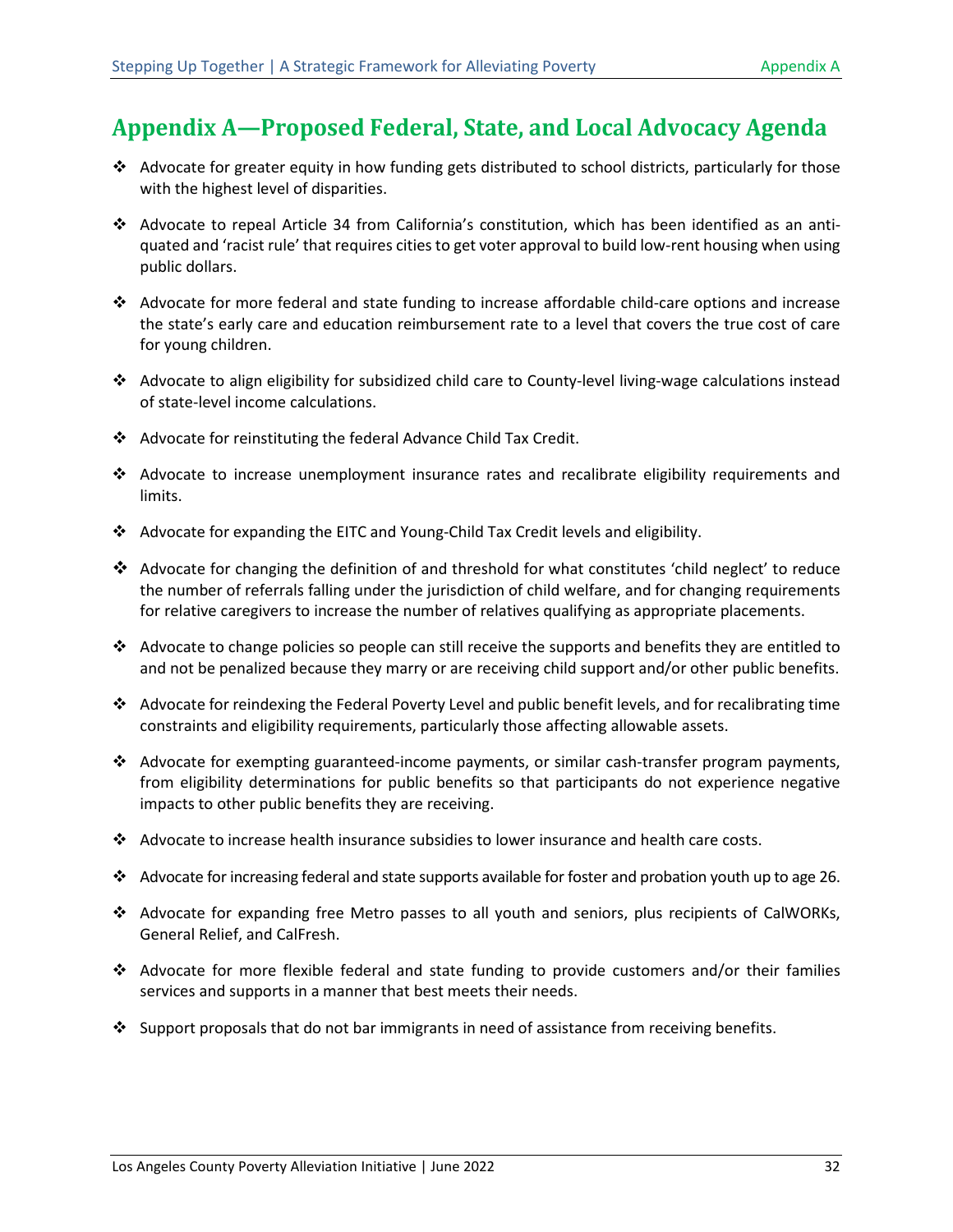# <span id="page-37-0"></span>**Appendix B—New Efforts versus Existing Efforts To Be Expanded**

| <b>Actions</b>                                                                                                                                                                                                                                                                                                                                                                                                                                                                                                                                                                                              | <b>New</b> | To Be<br><b>Expanded</b> |
|-------------------------------------------------------------------------------------------------------------------------------------------------------------------------------------------------------------------------------------------------------------------------------------------------------------------------------------------------------------------------------------------------------------------------------------------------------------------------------------------------------------------------------------------------------------------------------------------------------------|------------|--------------------------|
| <b>INVEST IN OUR COMMUNITIES</b>                                                                                                                                                                                                                                                                                                                                                                                                                                                                                                                                                                            |            |                          |
| <b>Objective 1.1</b>                                                                                                                                                                                                                                                                                                                                                                                                                                                                                                                                                                                        |            |                          |
| • Support grassroots neighborhood-level resident organizing for residents to iden-<br>tify ways of enhancing their communities' capacity to address their own needs, and<br>provide resources that uplift priorities determined by them.                                                                                                                                                                                                                                                                                                                                                                    | X          |                          |
| • Increase long-term, equitable investments in prevention and environmental sup-<br>ports in partnership with, and available within, communities to support residents,<br>promote health outcomes, and reduce the likelihood that one day people may<br>require more intensive services.                                                                                                                                                                                                                                                                                                                    |            | X                        |
| • Ensure that a clear mechanism is in place for a trusted network of providers,<br>with authentic relationships within their communities, to offer a wide variety of<br>preventive supports, opportunities, and resources. These networks would partner<br>with the County to respond quickly and deploy available resources in a timely way.                                                                                                                                                                                                                                                               |            | X                        |
| • Ensure that new County contract opportunities for community-based services<br>include resources that support community outreach, engagement, and community-<br>building activities and assist with developing the necessary infrastructure to deliver<br>high-quality services.                                                                                                                                                                                                                                                                                                                           | X          |                          |
| <b>Objective 1.2</b>                                                                                                                                                                                                                                                                                                                                                                                                                                                                                                                                                                                        |            |                          |
| • Assemble time-limited convenings on specific topics determined by the collec-<br>tive that are oriented toward focus, flexibility, action, and accountability.                                                                                                                                                                                                                                                                                                                                                                                                                                            |            | X                        |
| • Work with residents, stakeholders, businesses, partners, and other jurisdictions<br>to identify opportunities to generate more living-wage jobs, stimulate the econ-<br>omy, and increase affordable housing options.                                                                                                                                                                                                                                                                                                                                                                                     |            | X                        |
| • Develop a shared federal, state, and local advocacy agenda.                                                                                                                                                                                                                                                                                                                                                                                                                                                                                                                                               |            | X                        |
| <b>STRENGTHEN PATHWAYS TO OPPORTUNITIES</b>                                                                                                                                                                                                                                                                                                                                                                                                                                                                                                                                                                 |            |                          |
| <b>Objective 2.1</b>                                                                                                                                                                                                                                                                                                                                                                                                                                                                                                                                                                                        |            |                          |
| • Work with various sectors, unions, and trade associations to increase training<br>opportunities in the skills needed to secure high-quality jobs in health care, tech-<br>nology, green energy, climate/environment, manufacturing, transportation, con-<br>struction, and other living-wage jobs, and address discriminatory policies and prac-<br>tices that maintain disparities in hiring, pay, and promotions.                                                                                                                                                                                       |            | X                        |
| • Create stronger connections between training programs and/or people seeking<br>available job opportunities by developing stronger networks with industries and<br>education institutions to ensure that employment opportunities are available after<br>the completion of training programs.                                                                                                                                                                                                                                                                                                              |            | х                        |
| • Expand additional supports, mentoring, coaching, and/or job readiness training for<br>populations experiencing barriers in getting hired and/or maintaining employment-<br>for example, those who are justice-involved, youth formerly in foster care, seniors,<br>those who are undocumented, those experiencing homelessness, women in non-<br>traditional jobs, those with language barriers, those who have little or no prior work<br>experience, and others, and evaluate the effectiveness of these supports.<br>• Promote stronger economic activity by examining barriers to entry and solutions | X          |                          |
| at all levels of government, including regulations, taxes, and/or incentives, particu-<br>larly in marginalized areas.                                                                                                                                                                                                                                                                                                                                                                                                                                                                                      | X          |                          |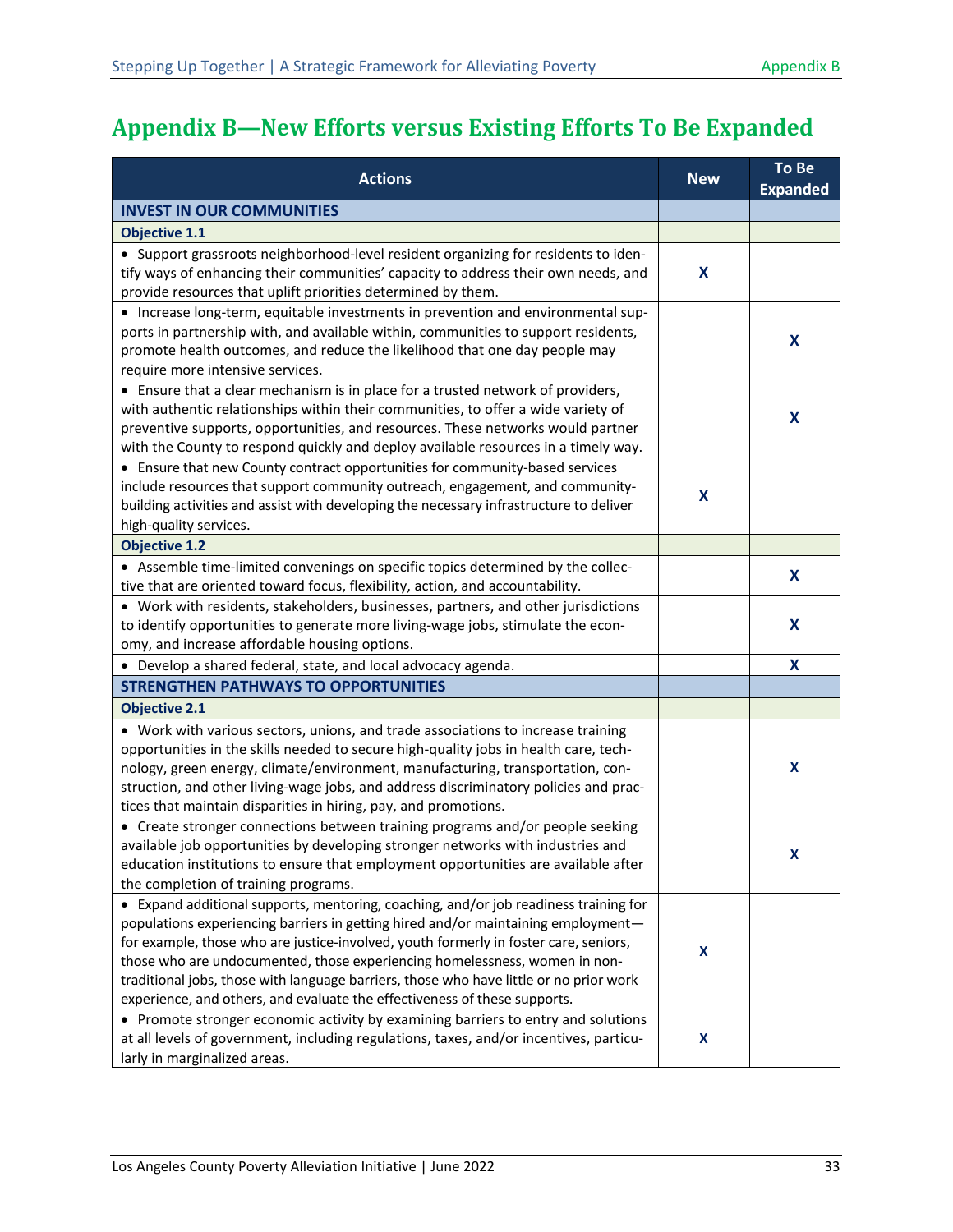| <b>Actions</b>                                                                                                                                                                                                                                                                                               | <b>New</b>                | To Be<br><b>Expanded</b> |
|--------------------------------------------------------------------------------------------------------------------------------------------------------------------------------------------------------------------------------------------------------------------------------------------------------------|---------------------------|--------------------------|
| <b>Objective 2.2</b>                                                                                                                                                                                                                                                                                         |                           |                          |
| • Expand community-led actions and/or incentives for businesses to hire locally to<br>the site of the project/business, with an emphasis on poverty-affected neighbor-<br>hoods, and to create more local up-skilled living- and high-wage jobs.                                                             |                           | X                        |
| • Study the use of 'impact-weighted accounts' that measure and show a com-<br>pany's financial, social, and environmental performance and their impacts on<br>customers, employees, and the larger community; encourage businesses operating<br>locally to use them if they show promise as a best practice. | X                         |                          |
| • Implement efforts to further revise County hiring practices to reduce or remove<br>barriers to employment, streamline the hiring process, and increase entry-level<br>wages, where needed, to ensure that all County jobs start at a living wage.                                                          |                           | X                        |
| • Increase the number of new County contracts that include enough funding to<br>pay living-wage salaries to persons fulfilling the contract terms.                                                                                                                                                           | X                         |                          |
| • Support the Department of Public Social Services in its initiative to determine<br>how best to help prepare families receiving CalWORKs benefits to get the resources<br>they need to secure living-wage jobs, and expand that initiative to include those<br>receiving General Relief benefits.           | $\boldsymbol{\mathsf{x}}$ |                          |
| <b>Objective 2.3</b>                                                                                                                                                                                                                                                                                         |                           |                          |
| • Support the expansion of high-quality individualized college counseling and<br>application support, career counseling, and/or vocational training support at<br>schools that meet the interests of the student.                                                                                            |                           | X                        |
| • Support Community Schools initiatives that promote community engagement,<br>partnerships, and resource development within communities surrounding individ-<br>ual schools.                                                                                                                                 |                           | X                        |
| • Increase supports for youth attending continuation and/or alternative schools to<br>ensure they can access pathways to postsecondary educational opportunities<br>and/or vocational training programs that meet their interests                                                                            | X                         |                          |
| • Expand options for accessing certificate programs for those interested in pursu-<br>ing them.                                                                                                                                                                                                              |                           | X                        |
| • Increase opportunities for youth to be connected to mentors, to be exposed to a<br>variety of different professions and fields, and to develop skills and interests early<br>on that may lead to career pathways.                                                                                          |                           | X                        |
| • Support the expansion of tutoring programs, particularly those serving system-<br>involved youth.                                                                                                                                                                                                          |                           | X                        |
| <b>Objective 2.4</b>                                                                                                                                                                                                                                                                                         |                           |                          |
| • Expand one-on-one coaching for people wanting individual assistance on how to<br>navigate opening a business from start to finish.                                                                                                                                                                         |                           | X                        |
| • Consider various sources and partnerships that could be available for offering<br>streamlined zero-interest loans or grant opportunities to cover start-up costs,<br>licenses, capacity-building, emergency safety requirements, or needed capital to<br>purchase a business.                              | X                         |                          |
| • Review areas where County license and permit requirements could be<br>streamlined.                                                                                                                                                                                                                         |                           | X                        |
| • Identify opportunities to support employee-ownership models.                                                                                                                                                                                                                                               | X                         |                          |
| • Increase education to businesses about the benefits of qualifying for, and registering<br>as, a Section 3 Business with the U.S. Department of Housing and Urban Development.                                                                                                                              | X                         |                          |
| • Increase educational opportunities for small businesses on capacity-building,<br>sharing administrative and/or other infrastructure support, and creating cooper-<br>ative businesses.                                                                                                                     |                           | X                        |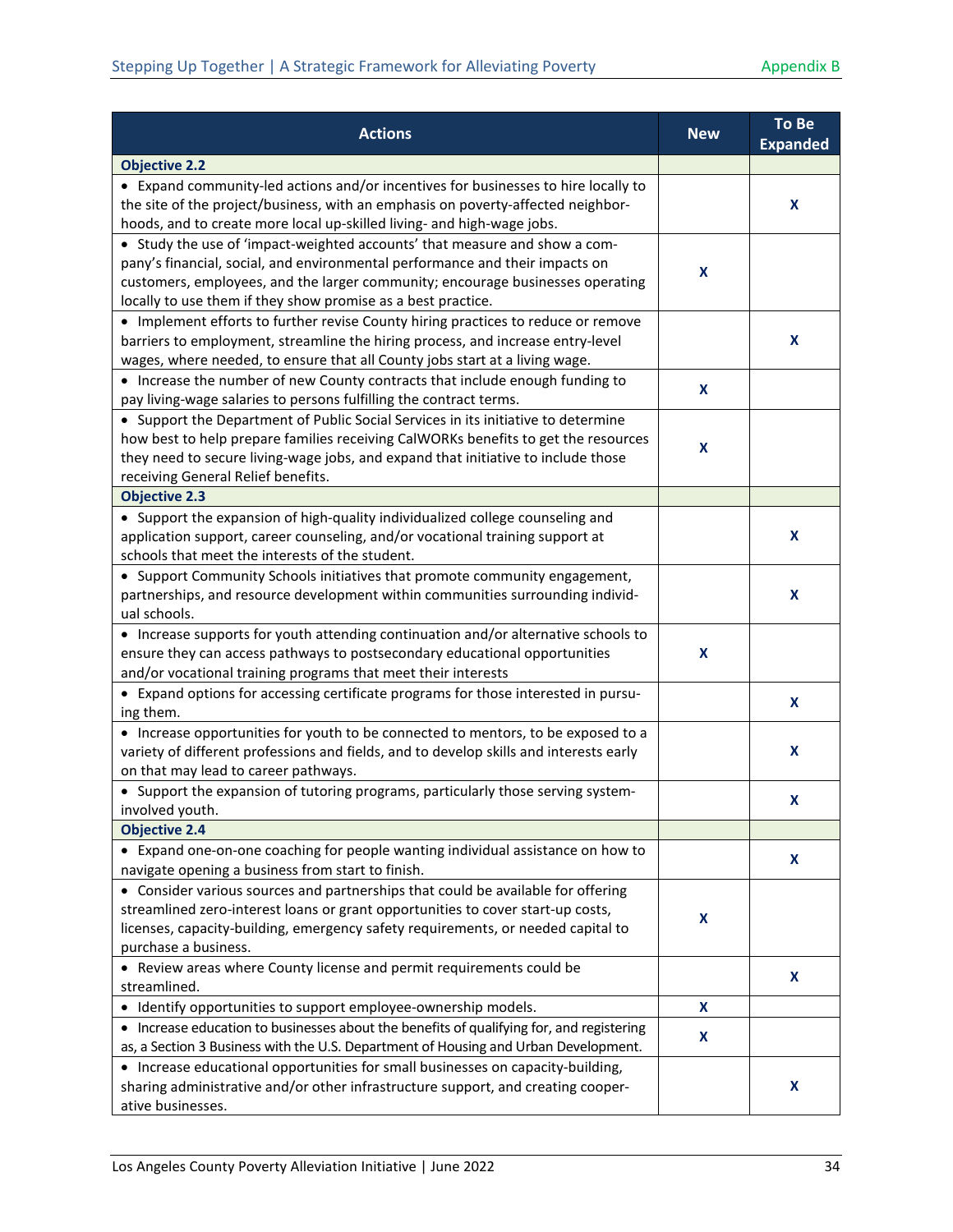| <b>Actions</b>                                                                                                                                                                                                                                                                                                                                                                                  | <b>New</b> | To Be<br><b>Expanded</b> |
|-------------------------------------------------------------------------------------------------------------------------------------------------------------------------------------------------------------------------------------------------------------------------------------------------------------------------------------------------------------------------------------------------|------------|--------------------------|
| <b>Objective 2.5</b>                                                                                                                                                                                                                                                                                                                                                                            |            |                          |
| • Consider various mechanisms for offering zero interest loans or grant opportuni-<br>ties to people to cover the costs of applying to and necessary supplies for post-                                                                                                                                                                                                                         |            | X                        |
| secondary school or training/certificate programs, technology requirements, or<br>others.                                                                                                                                                                                                                                                                                                       |            |                          |
| • Partner with banks to increase the availability of matched-savings and incentive<br>programs where people can save toward a down-payment for first-time homebuy-<br>ers, tuition costs for themselves or their children, investment capital, retirement<br>accounts, or other activities that help generate wealth.                                                                           | X          |                          |
| • Develop a Baby Bonds or Children's Saving Account program for other vulnera-<br>ble populations that is similar to the Opportunity LA Children's Savings Account<br>program that was launched through a partnership with the County, Los Angeles<br>City, Los Angeles Unified School District, and Citibank.                                                                                  | X          |                          |
| • Work with the Department of Consumer and Business Affairs (DCBA) and others<br>to expand access to financial coaching at all ages that includes managing credit,<br>credit repair, debt reduction, savings, and retirement planning; protecting against<br>consumer fraud; foreclosure protection; building wealth and investing; purchasing<br>a home; and establishing financial stability. |            | X                        |
| • Work with DCBA and others to increase alternative banking options to discour-<br>age the use of predatory lenders and increase enforcement against them.                                                                                                                                                                                                                                      |            | X                        |
| <b>EXPAND ACCESS TO BASIC SUPPORTS</b>                                                                                                                                                                                                                                                                                                                                                          |            |                          |
| <b>Objective 3.1</b>                                                                                                                                                                                                                                                                                                                                                                            |            |                          |
| • Work with County departments to determine how and who to administer an<br>emergency support program and what potential funding streams could be used;<br>develop a mechanism for providing the emergency support quickly and incorporate<br>lessons learned from the COVID-19 pandemic.                                                                                                       | X          |                          |
| <b>Objective 3.2</b>                                                                                                                                                                                                                                                                                                                                                                            |            |                          |
| • Work with other cities to consider implementing rent-control policies that<br>include a covenant that increases protections for lower-income tenants and other<br>options for rental market stabilization, and/or that increase the availability and<br>usage of rental assistance, rental subsidies, and housing vouchers.                                                                   |            | X                        |
| • Support existing efforts underway to increase the number of low-income and<br>affordable housing units available in new developments, convert existing buildings<br>into affordable-housing units, assess the possibility of developing a regional land<br>bank model, and expand Tenant Opportunities to Purchase Act efforts.                                                               |            | X                        |
| • Increase the enforcement of laws that protect against Section 8 voucher dis-<br>crimination, unlawful evictions, and landlord harassment, and ensure that the<br>proper conditions of apartment buildings and dwellings are maintained.                                                                                                                                                       |            | X                        |
| • Explore opportunities for housing support to be included as part of enhanced<br>care management in the state Department of Health Care Services' California<br>Advancing and Innovating in Medi-Cal (CalAIM) program.                                                                                                                                                                         |            | X                        |
| • Support the expansion of the Los Angeles County Development Authority's<br>'Family Self-Sufficiency' program.                                                                                                                                                                                                                                                                                 |            | X                        |
| • Increase assistance for particularly vulnerable populations-former foster youth,<br>those who are expecting or parenting young children, intimate partner/domestic<br>violence survivors, etc.-in securing permanent housing and other supports and<br>benefits.                                                                                                                              |            | X                        |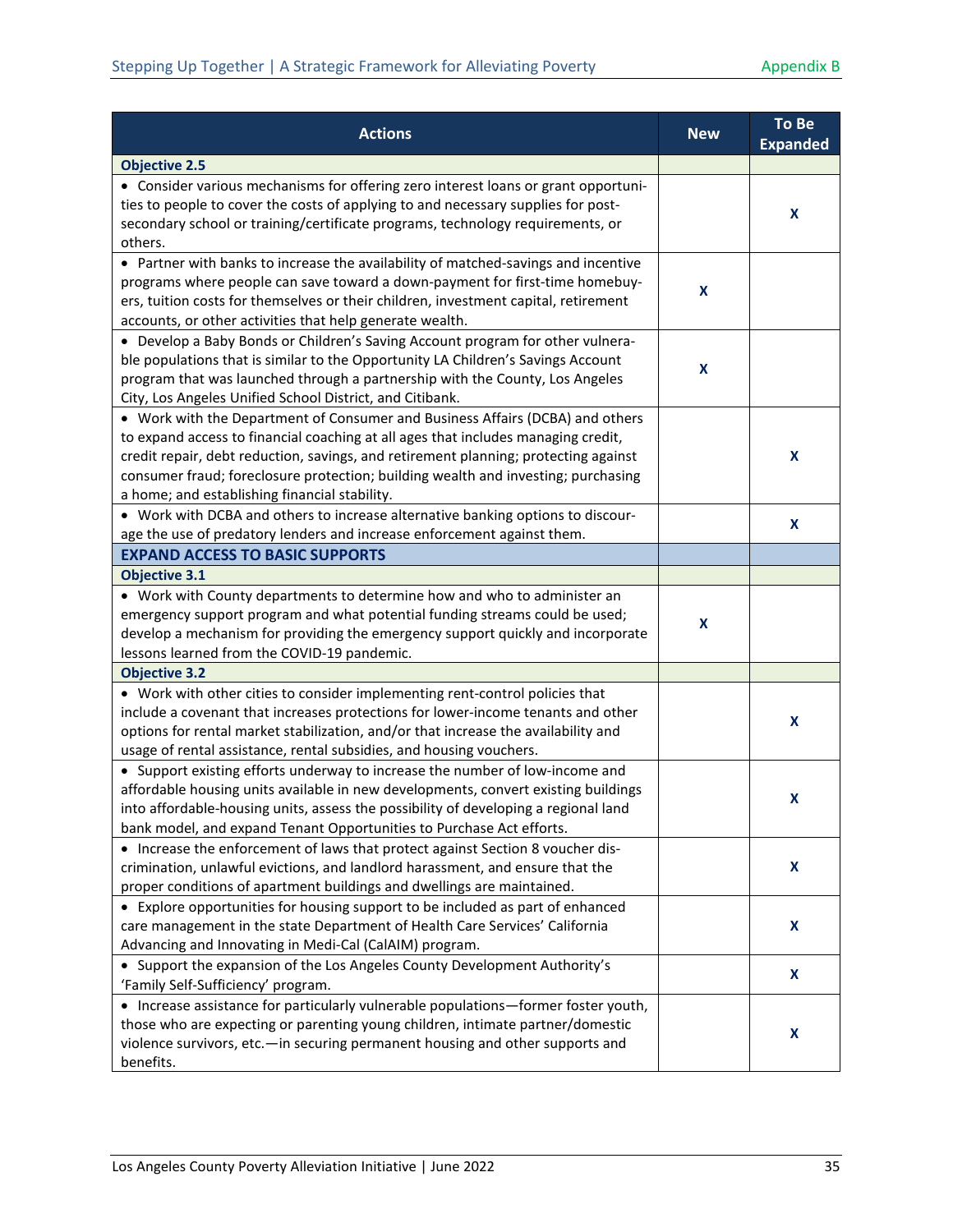| <b>Actions</b>                                                                                                                                                                                                                                                                                                                       | <b>New</b>                | <b>To Be</b><br><b>Expanded</b> |
|--------------------------------------------------------------------------------------------------------------------------------------------------------------------------------------------------------------------------------------------------------------------------------------------------------------------------------------|---------------------------|---------------------------------|
| • Explore new opportunities for ensuring that resources are available in histori-<br>cally under-served neighborhoods and that access to them exists in traditionally<br>'exclusive' neighborhoods, in compliance with fair housing mandates.                                                                                        | X                         |                                 |
| <b>Objective 3.3</b>                                                                                                                                                                                                                                                                                                                 |                           |                                 |
| • Identify supports that can be used to address 'child care provider deserts,' lack<br>of infrastructure and inadequate facilities, barriers to parents accessing 'upscaled'<br>levels of child care as genuine options, and the availability of extended and week-<br>end hours, particularly for infants and toddlers.             | X                         |                                 |
| • Endorse the use of an early care and education salary scale and compensation<br>standards that are consistent with area living wages and promote positive child-<br>care outcomes, and explore the potential of revenue options that could be used to<br>meet that standard.                                                       | X                         |                                 |
| • Increase training, skill-building, and licensing opportunities for family, friends,<br>and neighbors who provide child care, and support for people who want to become<br>day care providers.                                                                                                                                      |                           | X                               |
| • Support the Los Angeles County Office of Education and the County's Office for<br>the Advancement of Early Care and Education (OAECE) in developing a plan for<br>maximizing new federal dollars available to expand Early Head Start and Head Start<br>programs, and to implement the state's universal pre-kindergarten program. |                           | X                               |
| <b>Objective 3.4</b>                                                                                                                                                                                                                                                                                                                 |                           |                                 |
| • Identify a plan for the long-term administration of Breathe: Los Angeles County's<br>Guaranteed Income Program.                                                                                                                                                                                                                    | $\boldsymbol{\mathsf{x}}$ |                                 |
| • Expand education and free tax-filing and Individual Taxpayer Identification<br>Number (ITIN) application supports to residents to increase the claiming of the<br>Earned Income Tax Credit (EITC), child tax credit, and other tax credits that often go<br>unclaimed.                                                             |                           | X                               |
| • Evaluate additional sources of debt generated by state/County rules and laws<br>that could be eliminated for low-income families, and consider options for<br>including financial affordability in the calculation of assessing fines and fees.                                                                                    | X                         |                                 |
| • Increase enforcement of wage-theft laws and expand protections for those<br>making below the minimum wage.                                                                                                                                                                                                                         | X                         |                                 |
| <b>IMPROVE OUR SERVICE DELIVERY SYSTEM</b>                                                                                                                                                                                                                                                                                           |                           |                                 |
| <b>Objective 4.1</b>                                                                                                                                                                                                                                                                                                                 |                           |                                 |
| • Collaborating with those with lived expertise and other key stakeholders, co-<br>design and implement a demonstration project across a few departments for how<br>this model could work; identify best practices and lessons learned that would help<br>with scaling it to all departments involved in delivering care.            | X                         |                                 |
| • Expand enterprise-wide mechanisms for sharing case-management data with<br>caseworkers across County departments to improve needs assessments and<br>referrals, care coordination, service delivery, performance monitoring, and tracking<br>outcomes.                                                                             |                           | X                               |
| • Support existing efforts to incorporate values, program effectiveness, and<br>maximize and leverage funding into the County's budgeting process.                                                                                                                                                                                   |                           | X                               |
| <b>Objective 4.2</b>                                                                                                                                                                                                                                                                                                                 |                           |                                 |
| • Support the launch and implementation of a new Information, Referral, and<br>Connection (IR&C) platform and electronic Transition-Age Youth (TAY) Centralized<br>Hub that will create an electronic platform for connecting residents to supports in<br>their own communities.                                                     |                           | X                               |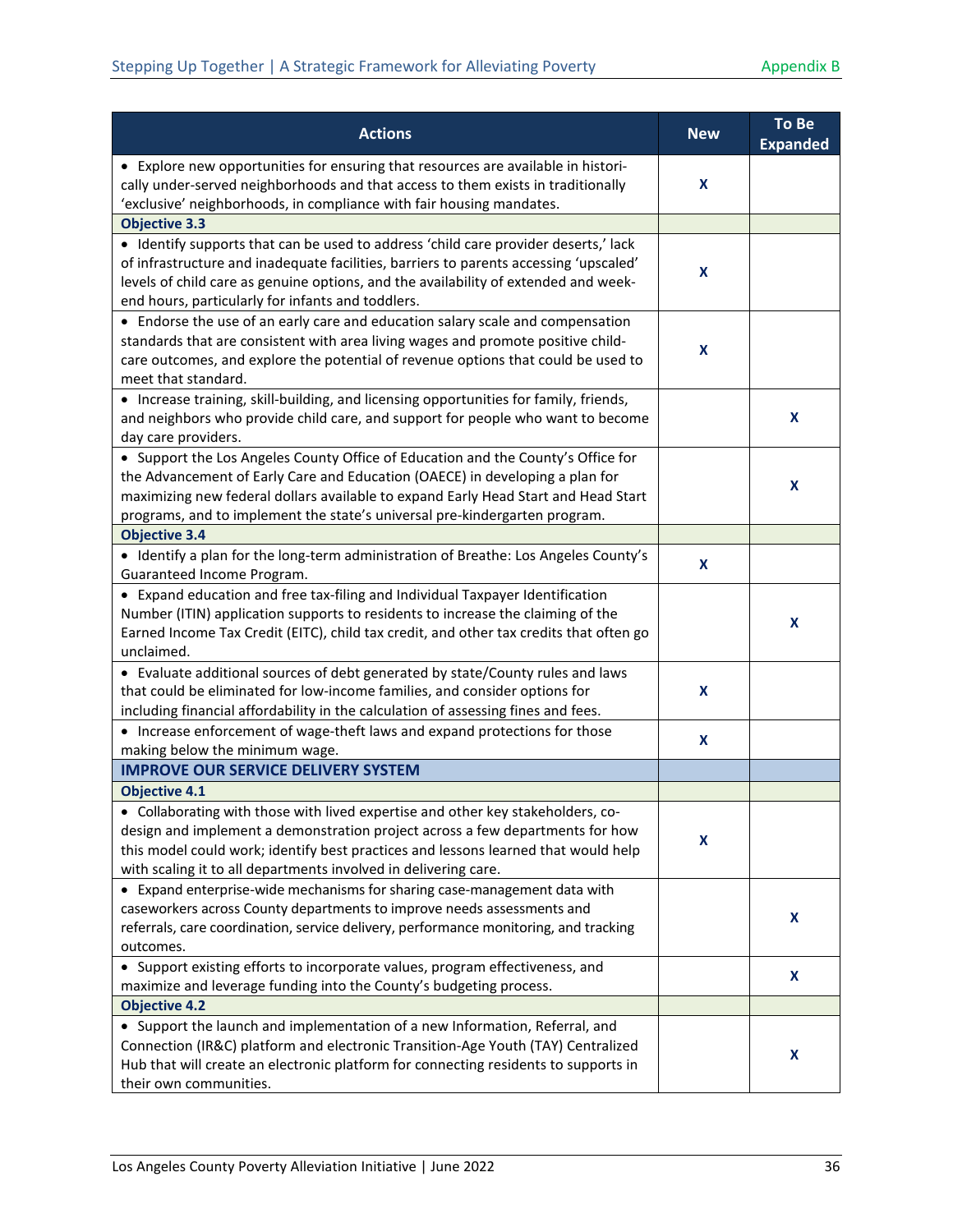| <b>Actions</b>                                                                                                                                                                                                               | <b>New</b> | To Be<br><b>Expanded</b> |
|------------------------------------------------------------------------------------------------------------------------------------------------------------------------------------------------------------------------------|------------|--------------------------|
| • Identify trusted and relatable formats for sharing resource information across all<br>communities in culturally competent ways, using the IR&C and/or other formats<br>that also address technology and language barriers. | x          |                          |
| <b>Objective 4.3</b>                                                                                                                                                                                                         |            |                          |
| • Explore opportunities to simplify and streamline application and re-certification<br>processes, and automate benefit access and distribution where possible.                                                               | x          |                          |
| • Develop a public-facing dashboard for tracking how many eligible people are<br>receiving benefits for which they are entitled, and study the reasons for underutili-<br>zation and any returned unused funding.            | x          |                          |
| Increase supports available for benefit recipients to transition off public benefits<br>and maintain their economic stability, and track the data of how many successfully<br>do so.                                         | x          |                          |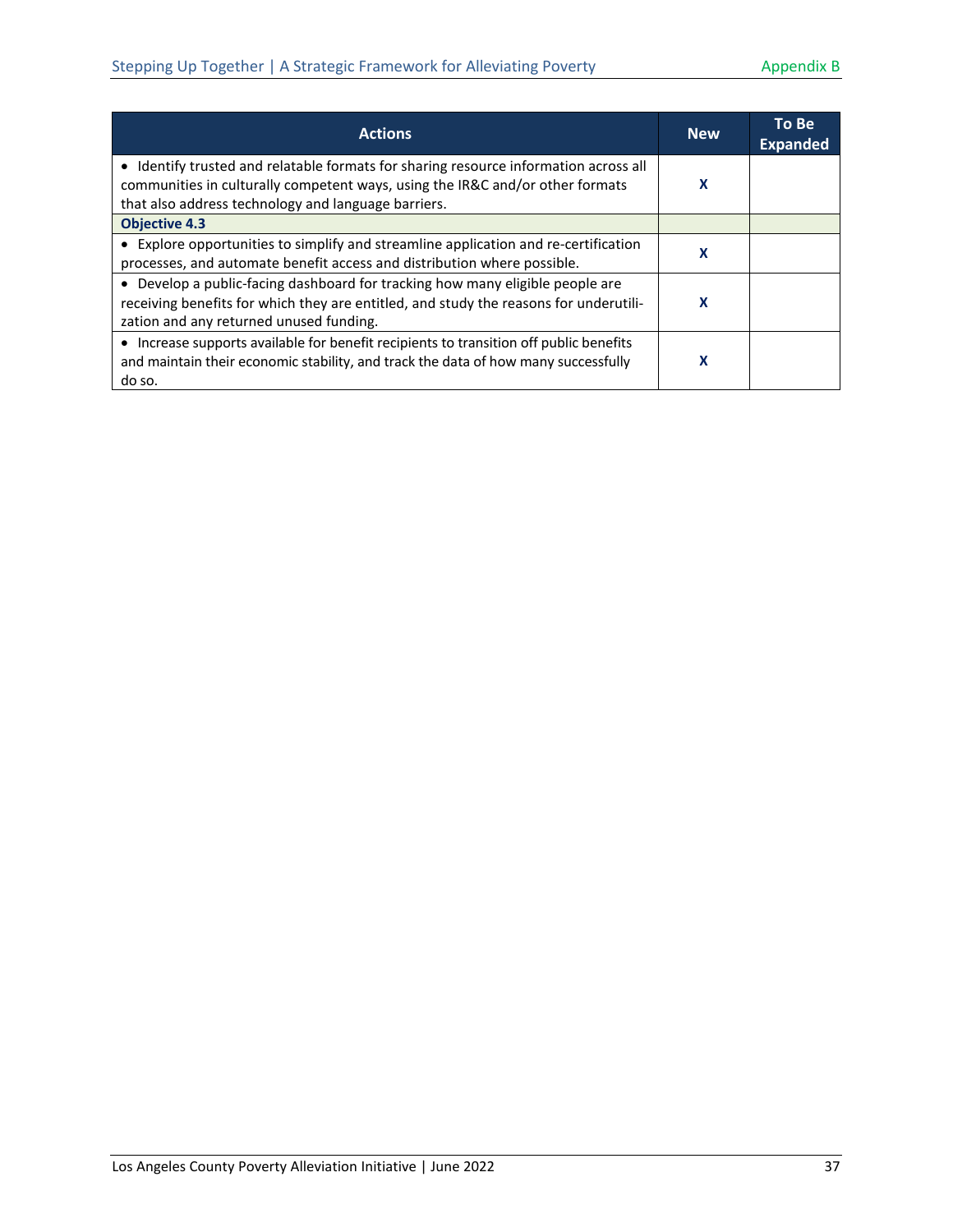## <span id="page-42-0"></span>**References**

Aizer, A., Eli, S., Ferrie, J., Lleras-Muney, A. (2014). "The long term impact of cash transfers to poor families," National Bureau of Economic Research, [https://www.nber.org/.](https://www.nber.org/)

Anderson, A. (2021). "California should increase unemployment benefits to help workers meet basic needs," California Budget & Policy Center, [https://calbudgetcenter.org/.](https://calbudgetcenter.org/)

Anderson, A., & Kimberlin, S. (2021). "Q&A: Understanding guaranteed income & safety net support for Californians," California Budget & Policy Center, [https://calbudgetcenter.org/.](https://calbudgetcenter.org/)

Anderson, A., & Kitson, K. (2021). "Modernizing employer payroll taxes & covering the true costs of unemployment benefits for workers," California Budget & Policy Center, [https://calbudgetcenter.org/.](https://calbudgetcenter.org/)

Anderson, C., Grewal-Kok, Y., Cusick, G., & Weiner, D. (2021). "Family and child well-being system: Economic and concrete supports as a core component," [PowerPoint slides], Chapin Hall at the University of Chicago, Chicago, IL.

Ascend. (2018). "State 2Gen model: Maryland as a case study for policymakers," The Aspen Institute, Washington, DC.

Ascend. (2020). "Two-generation approach to leveraging TANF: DC as a case study for policymakers," The Aspen Institute, Washington, DC.

Babcock, E. D. (2014). "Rethinking Poverty: Recent discoveries in brain science shed light on what holds the poor back—and on how to help them get ahead," Stanford Social Innovation Review, Stanford University, Palo Alto, CA.

Baker, C. "From relief to resilience: Reimagining investments," Asset Funders Network, [https://assetfunders.org/.](https://assetfunders.org/)

Banerjee, A., & Duflo, E. (2012). *Poor Economics: A Radical Rethinking of the Way to Fight Global Poverty*, Hachette Book Group, New York, NY.

Batko, S., DuBois, N., Boshart, A., & Cunningham, M. (2021). "Out of the pandemic, a better approach to homelessness," Urban Institute, [https://www.urban.org/.](https://www.urban.org/)

Bennett, C., Philipson, J., Cummings, S., Smith, D., McKeon, K., & Payette, B. "Unfinished business: How food regulation starves sidewalk vendors of opportunity and what can be done to finish the legalization of street food," UCLA School of Law Community Economic Development Clinic and Public Counsel, Los Angeles, CA.

Black Experience Action Team. (2021). "The path to justice runs through equity: Ending anti-Black racism in Los Angeles," Black Experience Action Team, [https://nogoingback.la/action-teams/black-experience/.](https://nogoingback.la/action-teams/black-experience/)

Boddupalli, A., Gordon, T., & German, L. (2021). "More than fines and fees: Incorporating equity into city revenue strategies," Urban Institute, [https://www.urban.org/.](https://www.urban.org/)

Bohn, S., Danielson, C., & Malagon, P. (2021) "Just the facts: Poverty in California," Public Policy Institute of California[, www.ppic.org.](http://www.ppic.org/)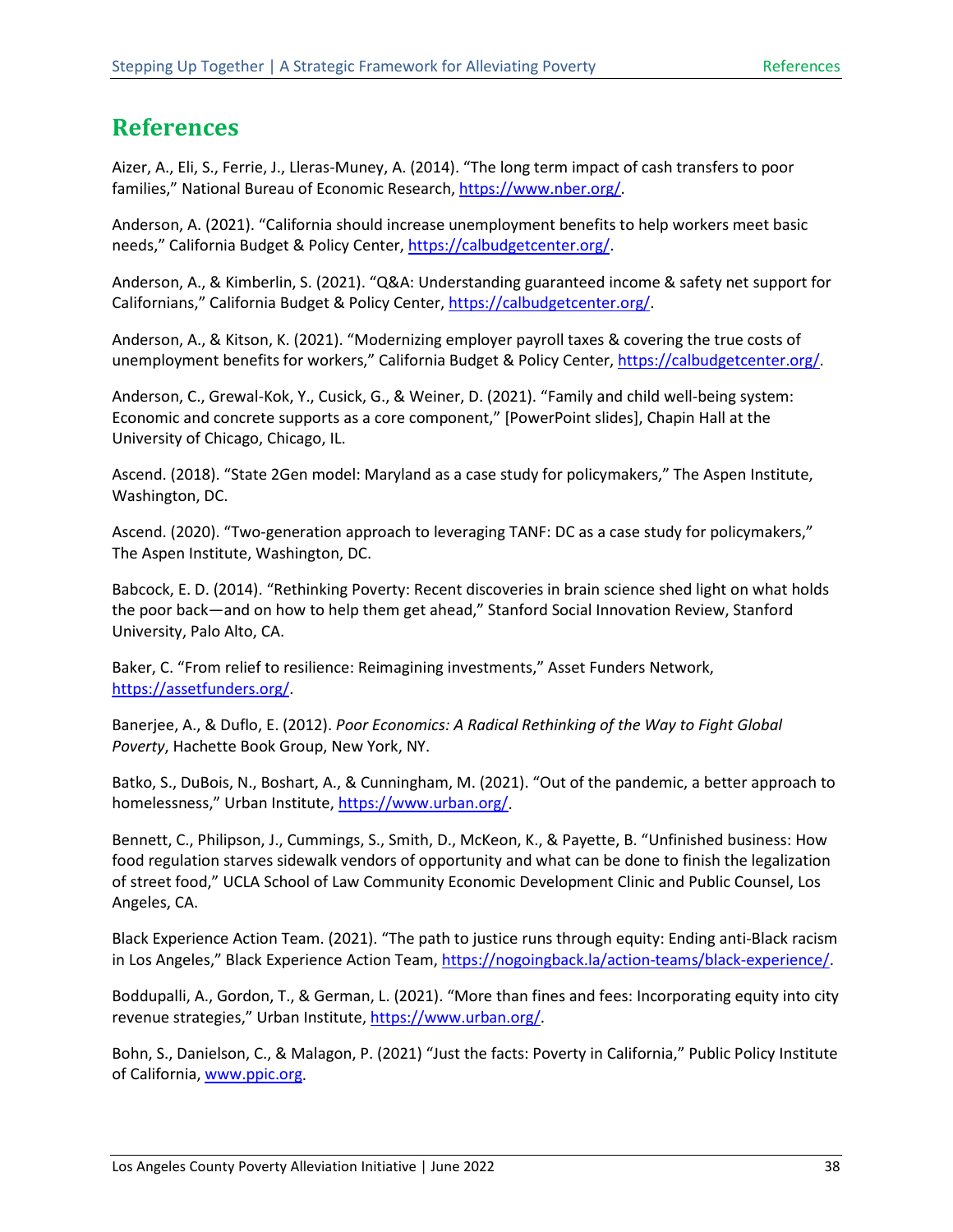Boghani, P. (2017). "How poverty can follow children into adulthood," PBSSoCal, [www.pbssocal.org.](http://www.pbssocal.org/)

Bonner, D. (2021). "Californians want policies that close the gap between the rich and poor," Public Policy Institute of California, [www.ppic.org.](http://www.ppic.org/)

Brown, S., McKernan, S-M. (2021). "Baby bonds provide an opportunity to close large racial wealth gap," Statement presented to the Committee on Business and Economic Development, Council of the District of Columbia, Urban Institute, [https://www.urban.org/.](https://www.urban.org/)

California Budget & Policy Center. (2020). "Pathways to shared prosperity: An economic policy agenda for all Californians," California Budget & Policy Center[, https://calbudgetcenter.org/.](https://calbudgetcenter.org/)

California Lifting Children and Families Out of Poverty Taskforce (2018). "The lifting children and families out of poverty task force report," California Lifting Children and Families Out of Poverty Taskforce, [https://www.cdss.ca.gov/Portals/9/CalWORKs/AB1520%20-%20Final%20Report.pdf?ver=2018-11-19-](https://www.cdss.ca.gov/Portals/9/CalWORKs/AB1520%20-%20Final%20Report.pdf?ver=2018-11-19-145600-677) [145600-677.](https://www.cdss.ca.gov/Portals/9/CalWORKs/AB1520%20-%20Final%20Report.pdf?ver=2018-11-19-145600-677)

Center on Budget and Policy Priorities. (2021). "Build back better reduces racial disparities," Center on Budget and Policy Priorities[, https://www.cbpp.org/.](https://www.cbpp.org/)

Chavez, N., Guerrero, C., Ramasamy, R., Robbins, C., Marquez, A. R., Silyan-Saba, J. (2020). "Breaking the cycle: Defining innovative & equitable strategies," Poverty Prevention Summary Report, Commissioned by Los Angeles Housing + Community Investment Department, Los Angeles, CA.

Chief Sustainability Office. (2019). "Our County: Los Angeles Countywide Sustainability Plan," Los Angeles County Chief Executive Office, Los Angeles, CA.

Cities for Financial Empowerment Coalition. (2010). "Fresh tool for fighting poverty: Empowering lowincome Americans to build assets," [PowerPoint slides], Cities for Financial Empowerment Coalition, [https://cfefund.org/coalition/.](https://cfefund.org/coalition/)

Community Development Research Team. (2020). "Rethinking areas of concentrated poverty," Metropolitan Council, Minnesota, MN.

Cutler, I. (2002). "End games: The challenge of sustainability," The Annie E. Casey Foundation, Baltimore, MD.

Department of Consumer and Business Affairs. (2021). "Final report regarding curbing the impacts of high cost loan products (Item No. 5, Agenda of October 16, 2018)," Los Angeles County Department of Consumer and Business Affairs, Los Angeles, CA.

Economic Security Project. (2021). "The COVID recession and the year of checks," Economic Security Project, [https://www.economicsecurityproject.org/.](https://www.economicsecurityproject.org/)

Evans, W. N., Sullivan, J. X., & Wallskog, M. (2016). "The impact of homelessness prevention programs on homelessness," Science, 353(6300), pp. 694-699.

Feng, J. (2014). "How should we measure poverty?" The World Bank, [https://www.worldbank.org/en/home.](https://www.worldbank.org/en/home)

Floyd, I., Pavetti, L., Meyer, L., Safawi, A., Schott, L., Bellew, E., & Magnus, A. (2021). "TANF policies reflect racist legacy of cash assistance: Reimagined program should center Black mothers," Center on Budget and Policy Priorities[, https://www.cbpp.org/.](https://www.cbpp.org/)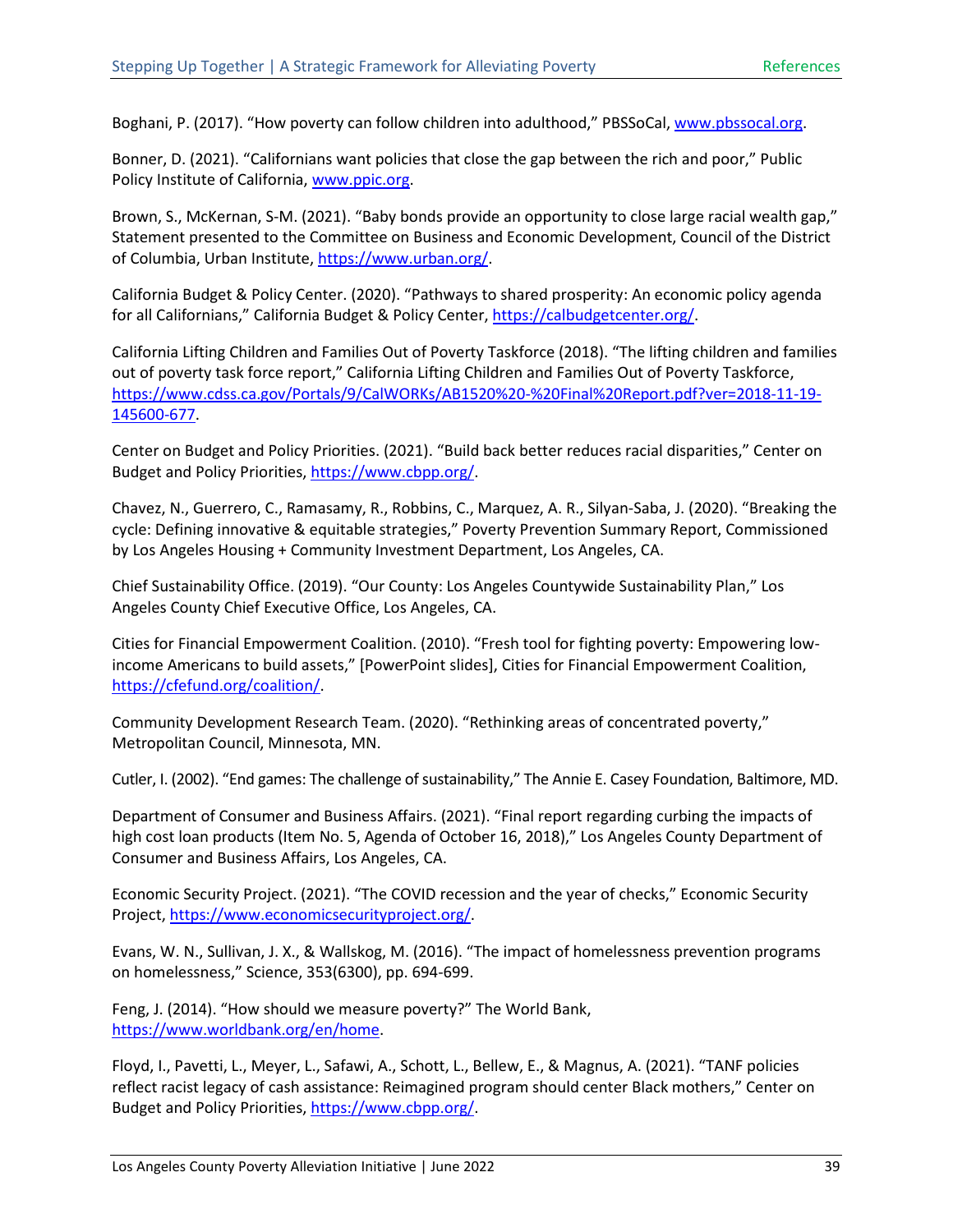Gallagher, M. (2022). "Four ways HUD can help improve K-12 education," Urban Institute, [https://www.urban.org/.](https://www.urban.org/)

Ganz, M. (2011). "Organizing: People, power and change," Organizing Notes, MLD 377 (HDS 2914), John F. Kennedy School of Government, Harvard University, Cambridge, MA.

Gardner, S. (2005). *Cities, Counties, Kids, and Families: The Essential Role of Local Government*, University Press of America, Inc., Lanham, MD.

Gonzalez, D., Kenney, G. M., McDaniel, M., & Skopec, L. (2021). "Perceptions of unfair treatment or judgment due to race or ethnicity in five settings," Urban Institute, [https://www.urban.org/.](https://www.urban.org/)

Hecker, I., Spaulding, S., & Kuehn, D. (2021). "Digital skills and older workers: Supporting success in training and employment in a digital world," Urban Institute, [https://www.urban.org/.](https://www.urban.org/)

Hicks, N., Addo, F., Price, A., & Darity, W. (2021). "Still running up the down escalator: How narratives shape our understanding of racial wealth inequality," Insight Center for Community Economic Development and Samuel DuBois Cook Center on Social Equity at Duke University, [https://socialequity.duke.edu/.](https://socialequity.duke.edu/)

Homeless Initiative. (2022). "Reassessing the homeless initiative strategies: A new framework to end homelessness in Los Angeles County," Los Angeles County Chief Executive Office, Los Angeles, CA.

Hoynes, H., Miller, D., & Simon, D. "The EITC: Linking income to real health outcomes," Policy Brief, Center for Poverty Research, 1(2), University of California, Davis, [https://poverty.ucdavis.edu/.](https://poverty.ucdavis.edu/)

Institute for Research on Poverty, (2021). "How is poverty measured?" Institute for Research on Poverty, University of Wisconsin-Madison, [https://www.irp.wisc.edu/.](https://www.irp.wisc.edu/)

Jones, L. E., Milligan, K. S., & Stabile, M. (2015). "Child cash benefits and family expenditures: Evidence from the national child benefit," National Bureau of Economic Research, [https://www.nber.org/.](https://www.nber.org/)

Karpman, M., Martincheck, K., & Braga, B. (2022). "Medical debt fell during the pandemic. How can the decline be sustained?" Urban Institute[, https://www.urban.org/.](https://www.urban.org/)

Kaul, K. (2021). "Adopting alternative data in credit scoring would allow millions of consumers to access credit," Urban Institute, [https://www.urban.org/.](https://www.urban.org/)

Knight, B. (2017). *Rethinking Poverty: What Makes a Good Society?*, Policy Press, Bristol, United Kingdom.

Levere, A. (2010). "Poverty alleviation webinar: Creative ideas in asset development and wealth creation," [PowerPoint slides], Corporation for Enterprise Development[, www.cfed.org.](http://www.cfed.org/)

Lewis, K., & Burd-Sharps, S. (2017). "*A Portrait of Los Angeles County: Los Angeles County Human Development Report, 2017-2018*," Measure of America[, https://measureofamerica.org/.](https://measureofamerica.org/)

Lowrey, A. (2021). "The time tax: Why is so much American bureaucracy left to average citizens?" The Atlantic[, https://www.theatlantic.com/.](https://www.theatlantic.com/)

Marinescu, I. (2017). "No strings attached: The behavioral effects of U.S. unconditional cash transfer programs," Roosevelt Institute, [https://rooseveltinstitute.org/.](https://rooseveltinstitute.org/)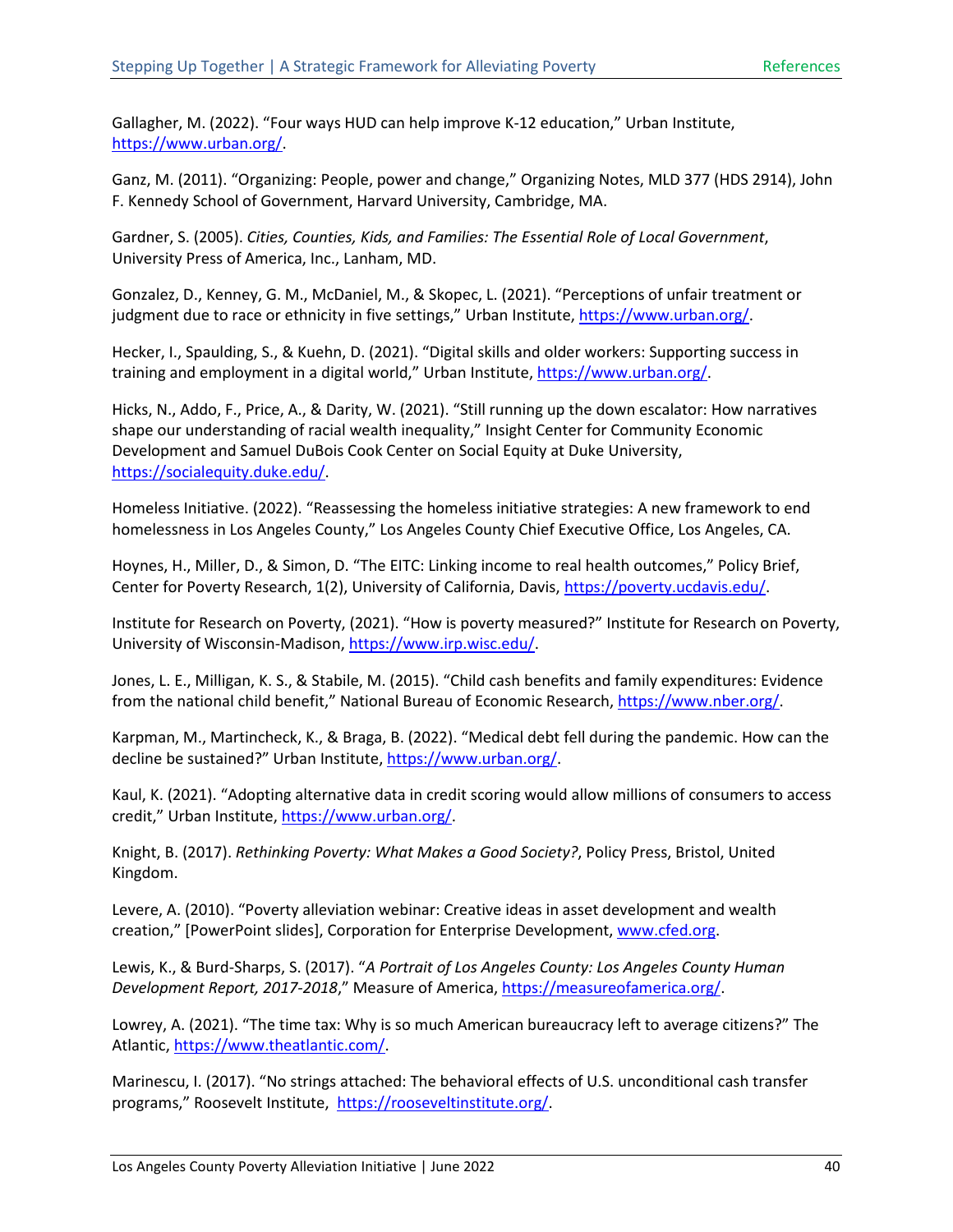Martin-West, S., Baker, A. C., Balakrishnan, S., Rao, K., & Tan, G. Y. (2019). "Pre-analysis plan: Stockton economic empowerment demonstration," Jain Family Institute, [https://www.jainfamilyinstitute.org/assets/seed-pre-analysis-plan-july-2019.pdf.](https://www.jainfamilyinstitute.org/assets/seed-pre-analysis-plan-july-2019.pdf)

Masten, C., Lombardi, J., & Fisher, P. (2021). "Helping families meet basic needs enables parents to promote children's healthy growth, development," Center on Budget and Policy Priorities, [https://www.cbpp.org/.](https://www.cbpp.org/)

McKnight, J. (1995). *The Careless Society, Community and its Counterfeits*, Basic Books, New York, NY.

McKnight, J., & Block, P. (2010). *The Abundant Community*, Berrett-Koehler Publishers, Inc., Oakland, CA.

Oettinger, J., Palmer, K., & Dunham, K. (2021). "Evaluation of the Los Angeles County America's job centers of California," Prepared for the Los Angeles County Chief Executive Office, Social Policy Research Associates, Oakland, CA.

Office of Health Assessment and Epidemiology. (2010). "Life expectancy in Los Angeles County, How long do we live and why? A cities and community health report," Los Angeles County Department of Public Health, Los Angeles, CA.

Oftelie, A. M. (2014). "The human services value curve: A leadership framework and theory of change for health and human services outcomes and values," Leadership for a Networked World, Harvard University, Creative Commons Attribution Non-Commercial 4.0 International license, [www.Inwprogram.org.](http://www.inwprogram.org/)

Pac, J., Collyer, S., Wimer, C., Berger, L., Waldfogel, J., Pecora, P., Rostad, W., O'Brien, K., & Parker, E. (2020). "Panel paper – Child protective services, inequality, and economic insecurity – The effects of child poverty reductions on child maltreatment and placement into out-of-home care," APPAM 42<sup>nd</sup> Annual Fall Research Conference, Association for Public Policy Analysis & Management, [https://www.appam.org/.](https://www.appam.org/)

Perez, M., & Buchanan, C. (2021). "Behavioral health continuum infrastructure program and community care expansion listening session," [PowerPoint slides], California Department of Health Care Services & California Department of Social Services, Sacramento, CA.

Peter G. Peterson Foundation. (2019). "How do we measure poverty? Is there a better way to do it?" Peter G. Peterson Foundation, [https://www.pgpf.org/.](https://www.pgpf.org/)

Powell, J. A., Menendian, S., & Ake, W. (2019). "Targeted universalism: Policy & practice," Haas Institute for a Fair and Inclusive Society, University of California, Berkeley, Berkeley, CA.

Rank, M. (2011). "Rethinking American poverty," Contexts, Vol. 10(2), pp.16-21.

Reynolds, L., Perry, V., & Choi, Jung Hyun. (2021). "Closing the homeownership gap will require rooting systemic racism out of mortgage underwriting," Urban Institute, [https://www.urban.org/.](https://www.urban.org/)

San Francisco Office of Financial Empowerment. (2021). "Protecting benefits in guaranteed income pilots: Lessons learned from the Abundant Birth Project," San Francisco Office of Financial Empowerment, City and County of San Francisco, San Francisco, CA.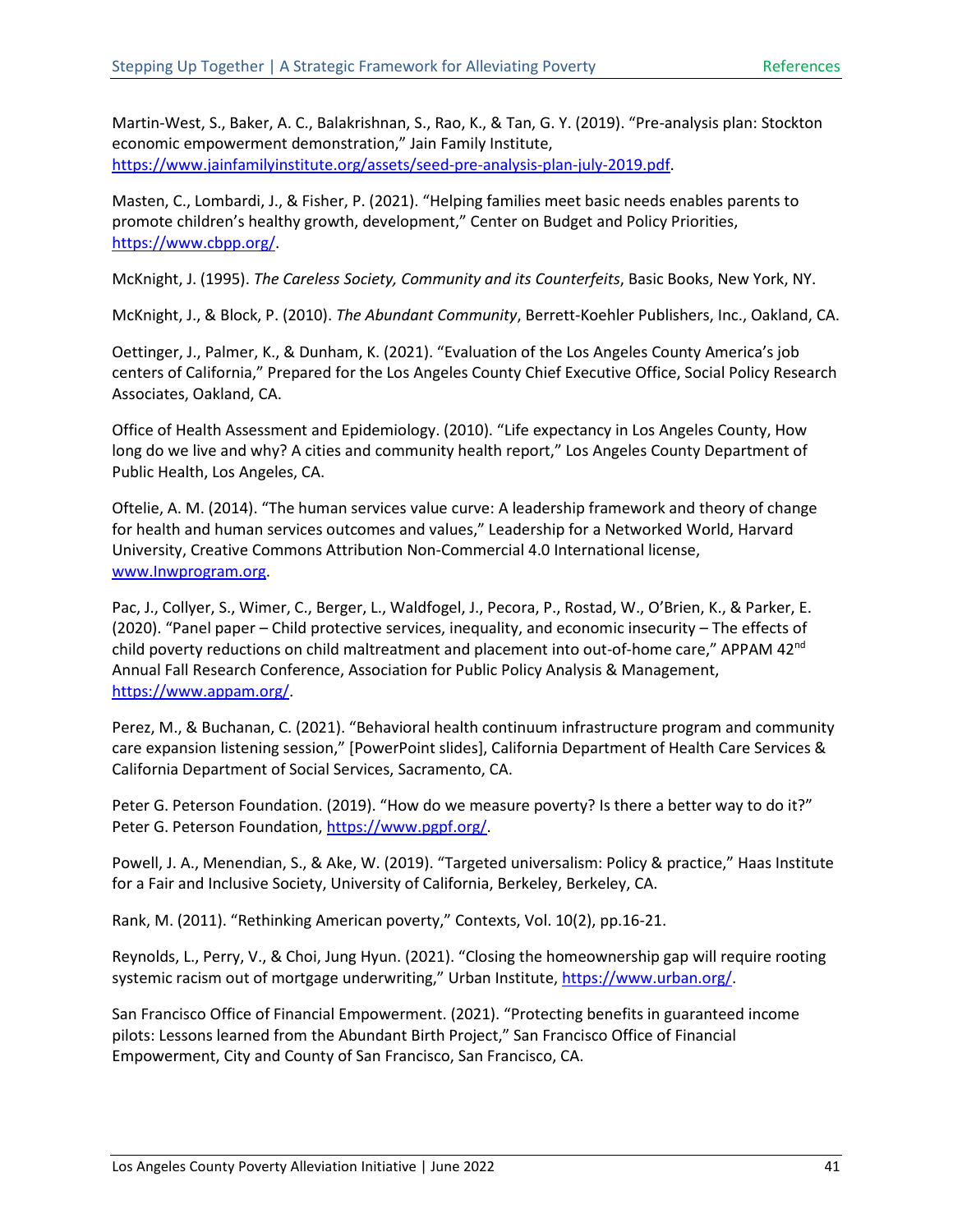Santhanam, L. (2021). "Why the U.S. is rethinking its approach to poverty," PBS NewsHour, [https://www.pbs.org/newshour/health/why-the-u-s-is-rethinking-its-approach-to-poverty.](https://www.pbs.org/newshour/health/why-the-u-s-is-rethinking-its-approach-to-poverty)

Saucedo, E. (2021). "Curbing enrollment decline & investing in California's community college students," California Budget & Policy Center[, https://calbudgetcenter.org/.](https://calbudgetcenter.org/)

Schwartzman, S. (1997). "Expert group on poverty statistics," Presentation at Seminar on Poverty Statistics, Santiago, Chile, [https://www.ibge.gov.br/poverty/.](https://www.ibge.gov.br/poverty/)

Scott, M. M., Spaulding, S., Collins, C., & Gebrekristos, S. (2021). "Moving up: Talent strategies for retail businesses to help frontline workers advance," Urban Institute[, https://www.urban.org/.](https://www.urban.org/)

Serdjenian, T. "Someone to turn to: A vision for creating networks of parent peer care," Rise Insights, New York, NY.

Shakesprere, J., Katz, B., & Loprest, P. (2021). "Racial equity and job quality: Causes behind racial disparities and possibilities to address them," Urban Institute, [https://www.urban.org/.](https://www.urban.org/)

Shapiro, T., Meschede, T., Pugh, J., Morgan, J., & Stewert, S. (2020). "Accelerating equity and justice: Basic income and generational wealth," Brandeis University, The Heller School for Social Policy and Management, Institute on Assets and Social Policy[, https://heller.brandeis.edu/.](https://heller.brandeis.edu/)

Singhal, R. "Health of women in Los Angeles County and the role of poverty," [PowerPoint slides], Los Angeles County Department of Public Health, Los Angeles, CA.

Simms, M. "Minding the wealth gap: Putting policy in place to increase black wealth," Urban Institute, [https://www.urban.org/.](https://www.urban.org/)

Smith, C. E. (1994). "The merlin factor: Leadership and strategic intent," Business Strategy Review, Vol 5(1), pp. 67-83.

Sheeley, K. M., Katz, A. B., Klein, A., Richards, J., Verri, F. J., Vestal, M., & Yaroslavsky, Z. (2021). "The making of a crisis: A history of homelessness in Los Angeles," UCLA Luskin Center for History and Policy, Los Angeles, CA.

Shin, J., Chatterjee, D., Krampner, J., & Virgin, V. (2020). "New York City government poverty measure 2018," Poverty Research Unit of the Mayor's Office for Economic Opportunity, The City of New York, NY.

Sonenshein, R. (2021). "We're not giving up: A plan for homelessness governance in Los Angeles," Committee for Greater LA and California State University, Pat Brown Institute for Public Affairs, [https://nogoingback.la/action-teams/homelessness/.](https://nogoingback.la/action-teams/homelessness/)

Soni, S., Mason, J., & Sherman, J. (2022). "Beyond human-centered design: The promise of antiracist community-centered approaches in child welfare program and policy design," Child Welfare League of America, Child Welfare Journal, 100(1), pp. 81–109.

Stacy, C. P., Noble, E., & Morales-Burnett, J. (2021). "Tenant advocates, landlords, and developers' unexpected perspectives on rent control and inclusionary zoning," Urban Institute, [https://www.urban.org/.](https://www.urban.org/)

Stevens, A., Kurlaender, M., & Grosz, M. "Community college career technical education programs significantly increase earnings," Center for Poverty Research, University of California, Davis.